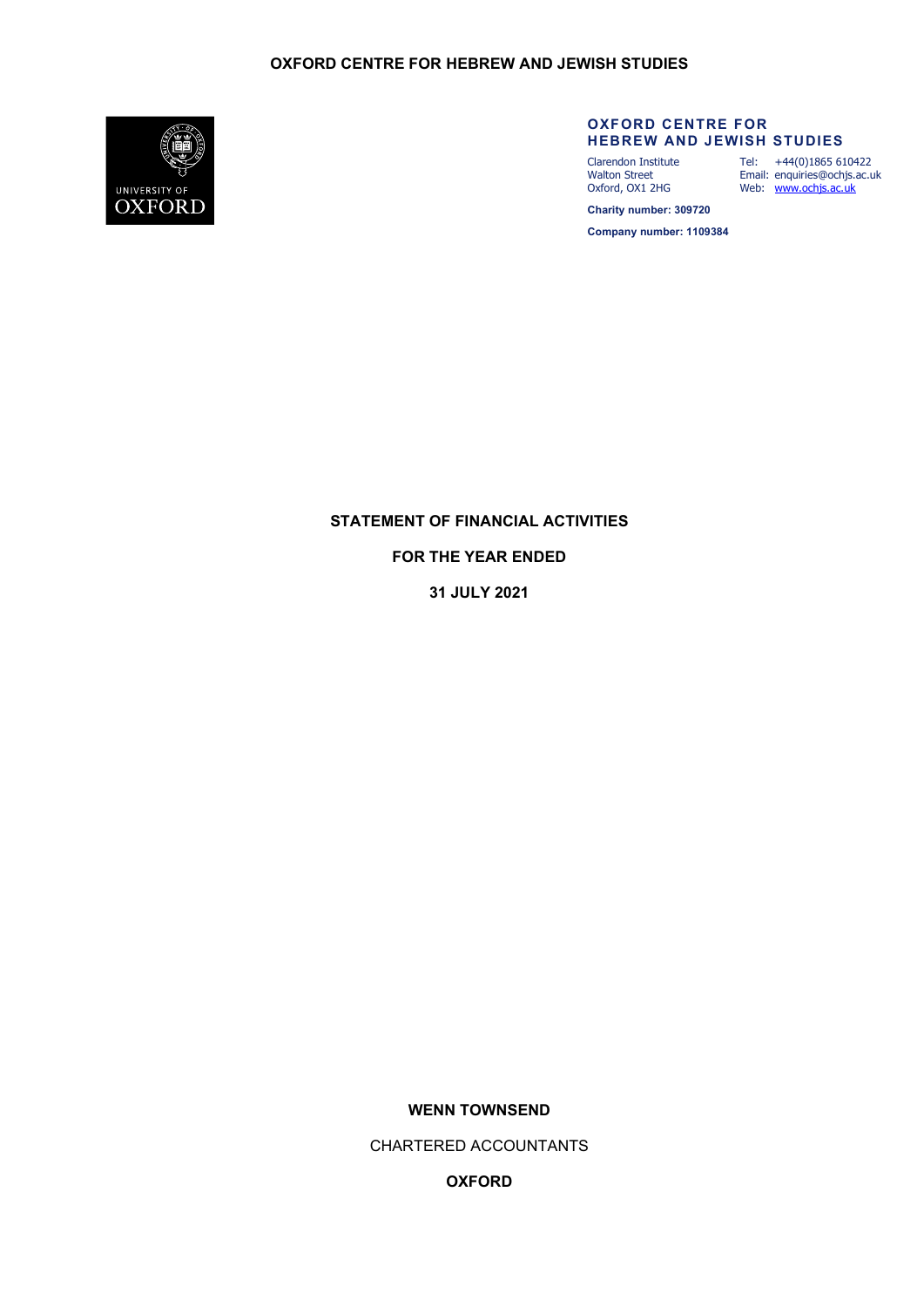Registered in England No: 1109384 Registered Charity No: 309720 US Friends IRS No: 13-2943469

## **GOVERNORS**

The Lord Fink of Northwood (Chairman) Professor Anna Sapir Abulafia (Vice-Chairman)

Professor Martin Goodman, FBA Dr Sondra Hausner Professor Edmund Herzig Mr David Lewis

Dr Laurent Mignon Mr Daniel Patterson Mr Daniel Peltz OBE Mr Stuart Roden Ms Anne Webber

#### EMERITUS GOVERNORS

Mr Martin Blackman Mrs Elizabeth Corob Field Marshall the Lord Guthrie of Craigiebank GCB LVO OBE DL Mr David Joseph, QC The Lord Marks of Broughton

Mr Peter Oppenheimer Mr Martin Paisner, CBE Mr Marc Polonsky Mr Felix Posen The Rt Hon Sir Bernard Rix Mr Charles Sebag-Montefiore FCA Mr Dennis Trevelyan CBE The Rt Hon the Lord Woolf of Barnes PC The Rt Hon the Lord Young of Graffam PC CH DL

Professor Hugh Williamson OBE FBA

Mr John Bowers, QC Professor Yaacov Yadgar Ms Dinah Rose, QC

PRESIDENT Professor Judith Olszowy-Schlanger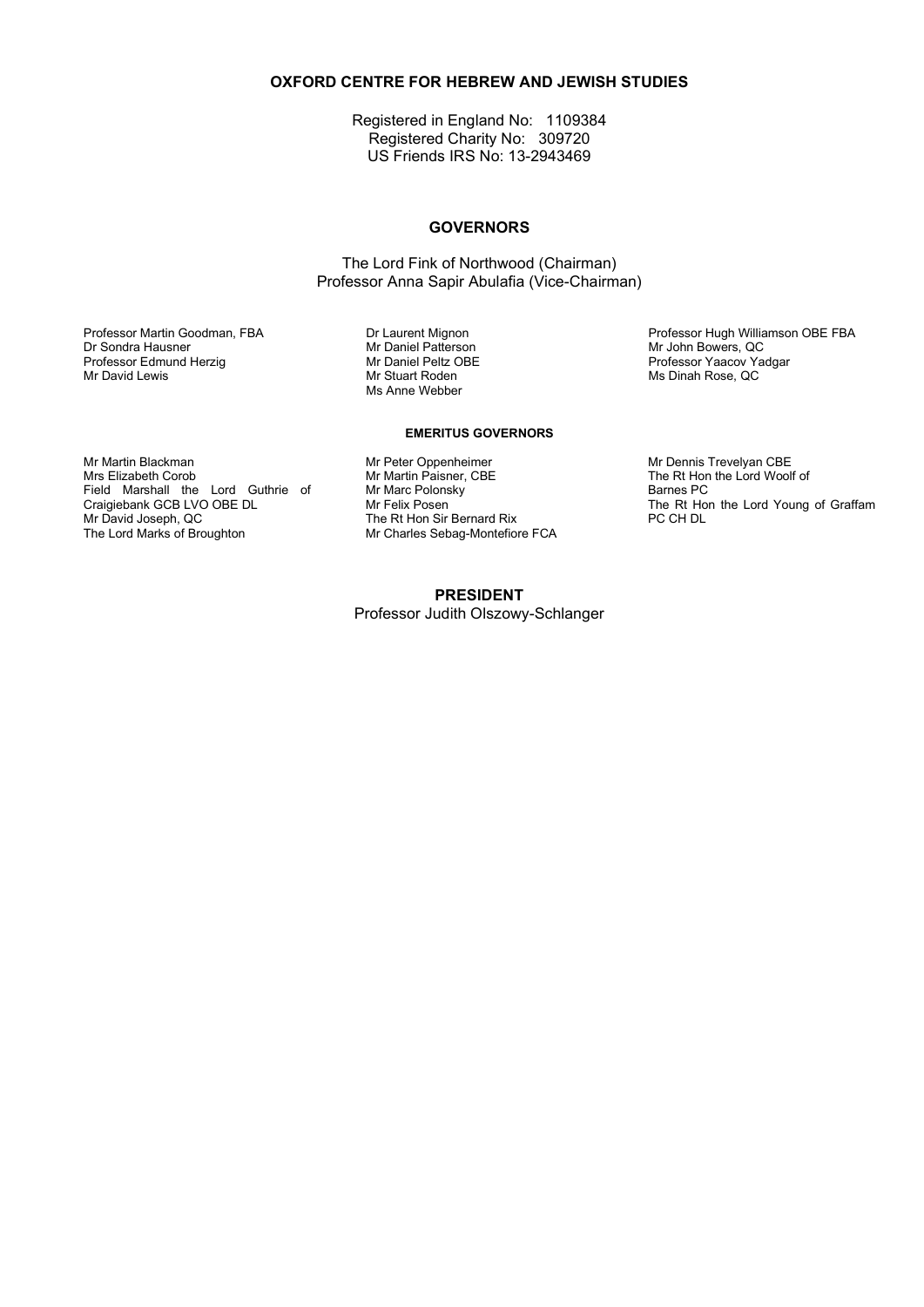REGISTERED OFFICE Clarendon Institute

 Walton Street Oxford OX1 2HG

AUDITORS Wenn Townsend 30 St Giles Oxford OX1 3LE

INVESTMENT MANAGER JM Finn & Co

 4 Coleman Street London EC2R 5TA

SOLICITORS **Berwin Leighton Paisner**  Bouverie House 154 Fleet Street London EC41 2JD

 Blake Morgan **Seacourt Tower** Seacourt Tower **Example 2018** West Way Oxford OX2 OFB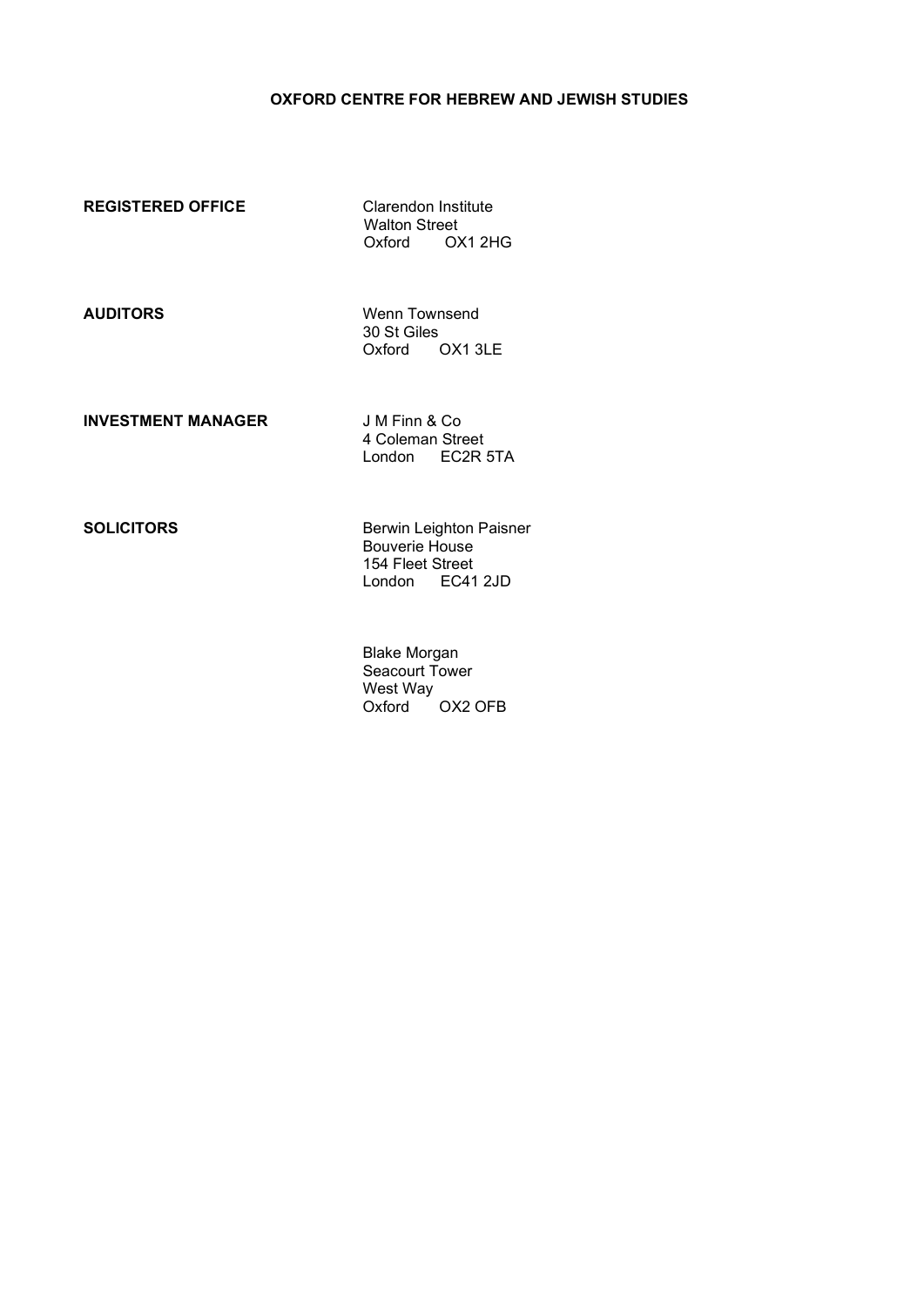# Table of Contents

|                                          | Page      |
|------------------------------------------|-----------|
| Report of the Governors                  | $1 - 6$   |
| Auditors' Report                         | $7 - 8$   |
| <b>Statement of Financial Activities</b> | 9         |
| Summary Income and Expenditure Account   | 10        |
| <b>Balance Sheet</b>                     | 11        |
| <b>Reconciliation of Funds</b>           | 12        |
| <b>Statement of Cash Flows</b>           | 13        |
| Notes to the Financial Statements        | $14 - 33$ |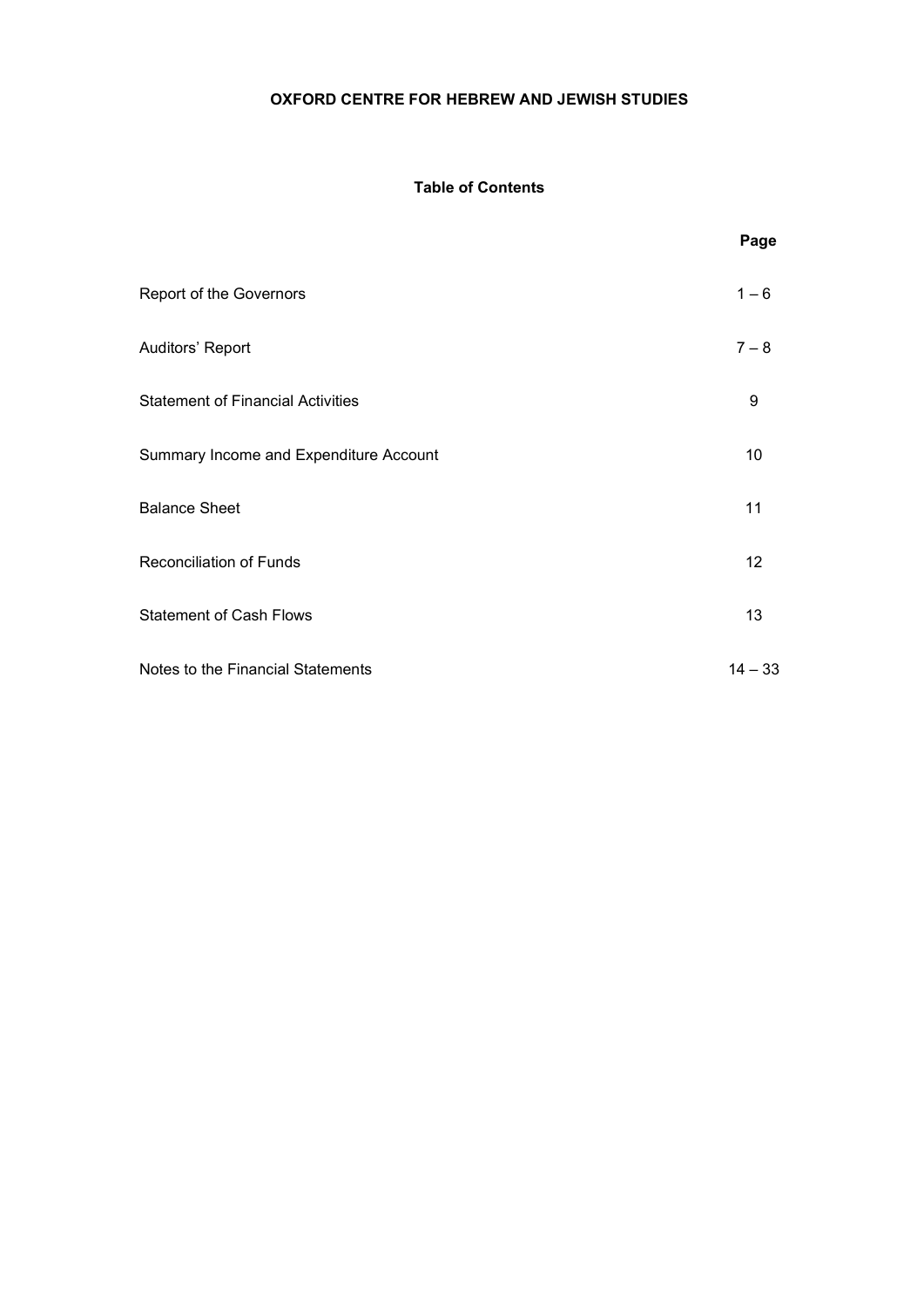# REPORT OF THE GOVERNORS FOR THE YEAR ENDED 31 JULY 2021

The Governors present their report and the financial statements for the year ended 31 July 2021.

# Objective of the Charity

The principal activity of the Oxford Centre for Hebrew and Jewish Studies (the "Centre') is the advancement of research and education in the field of Hebrew and Jewish Studies. The Centre is sometimes referred to as the "Charity" in the accounts. A full review of the Centre's activities setting out the achievements of the Centre in meeting its objectives is contained in the separately published academic report for the academic year ended 30 September 2021.

# Organisational and decision-making structure

All major decisions of the Centre are authorised by its Board of Governors which meets not less than 3 times each year. Other main decision-making committees, which all report to the Board of Governors, are the Academic Council, Investment and Library Committees.

# Charitable status and associated Charity

The Centre is a registered charity in England and has no liability to corporation tax on its charitable activities. The Centre is administered under its Memorandum and Articles of Association. The Centre is a company limited by quarantee and has no share capital. Each member undertakes to subscribe  $£1$  in the event of a winding up of the company. The income and property of the Charity must be applied solely towards the promotion of the objectives of the Centre.

Accounting for The Yarnton Trust is included within the Centre's financial statements as authorised by the Uniting Direction dated 22 May 2008; however, the value of the individual funds within the Trust are detailed in the Notes to the Accounts (note 14).

## Operating locations

All the Centre's operations are based in the Clarendon Institute in central Oxford.

# Investment powers

Under paragraph 10 of the Memorandum of Association, the Centre has the power to invest money, not immediately required for its purposes, in or upon such investments, securities or property as the Governors think fit.

# Achievements and Performance

Despite the challenges of Covid-19 aside, this year has been particularly rich in exciting events. Lectures and seminars continued online:

- New publications by two fellows of the Centre: Alison Salvesen (editor), Israel in Egypt: The Land of Egypt as Concept and Reality for Jews in Antiquity and the Early Medieval Period; Daniel M. Herskowitz, Heidegger and His Jewish Reception'; Alison Salvesen (editor), The Oxford Handbook of Septuagint Studies; John Screnock (editor), Dead Sea Scrolls, Revise and Repeat: New Methods and **Perspectives**
- - Ongoing partnership with the Taube Foundation for the doctoral scholarship. New partnerships with Salo Baron and Knapp Foundation.
- Research seminars: the Seminar on Jewish History in Graeco-Roman Period and the Seminar in Contemporary Jewish History
- Hebrew and Yiddish ulpanim
- Weekly David Patterson Lectures
- Fifth Edward Ullendorff Memorial Lecture (delivered by Professor Dr Ronny Vollandt)
- The Brichto Israeli Arts and Culture Lecture (delivered by Dr Ronit Irshai)
- A new seminar series, 'Reconsidering Early Jewish Nationalist Ideologies', co-convened by Dr Peter Bergamin and Professor Yaacov Yadgar, was added to our programme of activities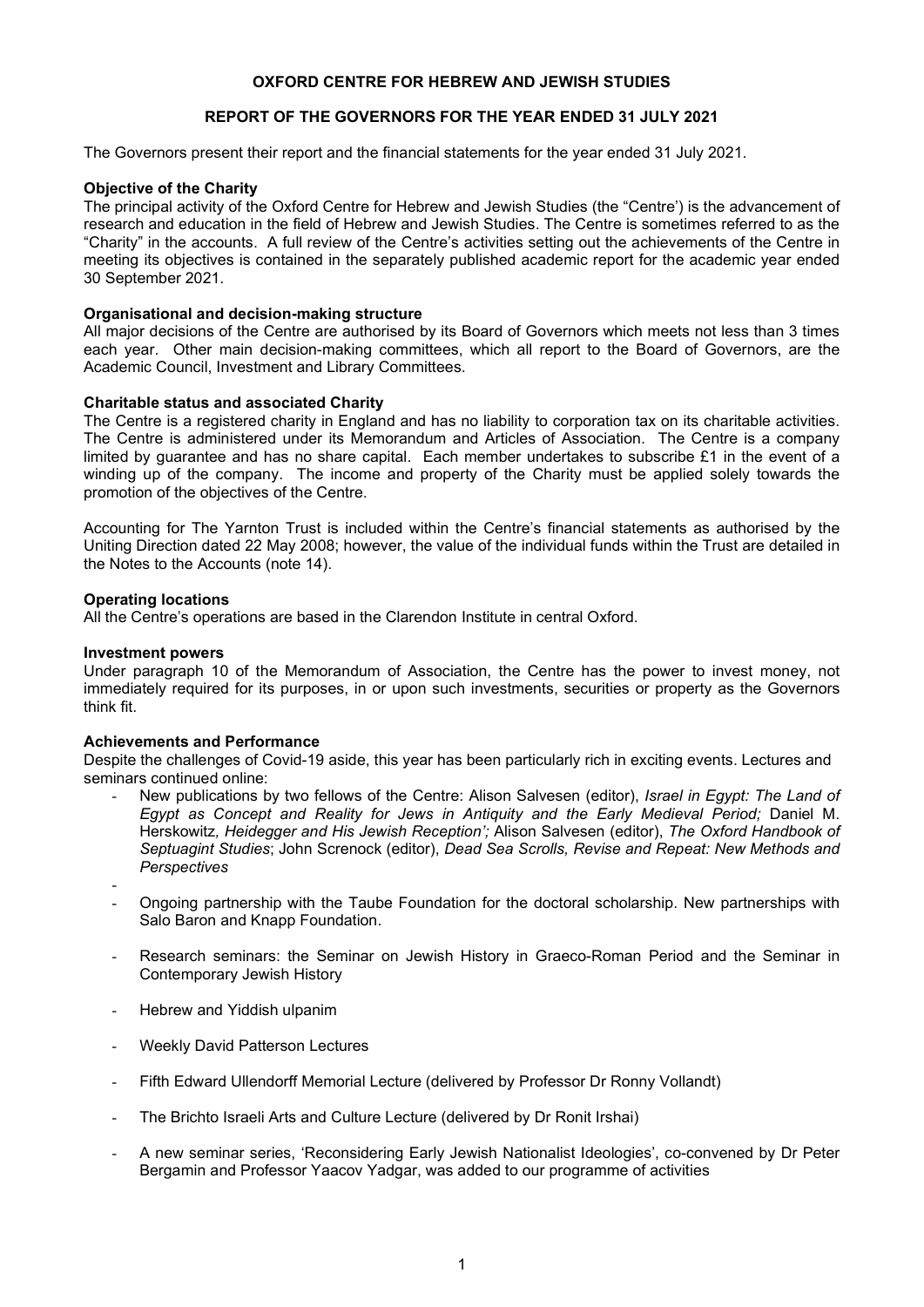## REPORT OF THE GOVERNORS FOR THE YEAR ENDED 31 JULY 2021 (continued)

## COVID-19

The Covid-19 pandemic had a large impact on the planned workshops and seminars in 2021. The Oxford Seminar in Advanced Jewish studies (OSAJS) is the largest seminar run each year by the Centre, and the next two seminars have been postponed until January-March 2022 and April-June 2022. The majority of other planned workshops and events were cancelled and postponed to 2022. Teaching was able to continue remotely with a limited number of workshops also being completed online rather than at the Centre itself. All secured funding for 2020 events which were cancelled and postponed to 2022 remain in place, so the Centre is in a strong financial position going forward, and very much looks forward to organizing and hosting these seminars and workshops in the future.

## Financial review

A statement of financial activities ("SOFA") for the year has been produced on page 8, showing movements on unrestricted, designated, restricted and endowment funds. The operating deficit for the year on unrestricted funds, before transfer of investment income was £610,911 (2020: £397,754). After transfer of investment income and net gains, net movement in funds for the year was -£219,283 (2020: £241,240) leaving a balance at the end of the year of £209,132 (2020: £428,415).

The deficit for the year as shown in the summary income and expenditure account was £142,505 (2020: deficit of £72,247).

Total funds at the end of the year were £15,577,066 (2020: £14,570,786), an increase of £1,006,280.

## Funds and reserves policy

In accordance with the relevant SORP, the Centre's funds are shown in the SOFA and on the balance sheet.

Total Fixed Asset Endowment Investments at 31 July 2021 were valued at £14,963,107 (2020: £13,732,532).

Governors aim to maintain endowment reserves to provide a regular income for the support of the Centre's operating activities in the future.

During the year a sum of £350,000 was drawn down from the General Endowment fund held by JM Finn.

#### Fund-raising activities

The Centre received donations of £71,651 (2020: £141,877) and legacies of £2,422 (2020: £160,000) during the year. The Centre does not use professional fundraisers or involve commercial participators.

## Plans for future periods

The Centre intends to continue hosting seminars and conferences for the furtherance of Jewish studies in the coming financial year and beyond, continuing in the same vain as it has in the past. It continues to raise funds for such events and despite the impact of the Covid-19 pandemic has hopes to run workshops and events in 2021 and beyond.

#### Risk review

The Centre carries out an annual assessment of major risks which are reviewed periodically by a committee of Governors. In the view of the Governors, risk management and internal controls are appropriate for the Centre's activities.

## Pay policy for senior staff

The Governors, who are the Charity's trustees, and the senior management team comprise the key management personnel of the Charity in charge of directing and controlling, running and operating the Charity on a day to day basis. All Governors give of their time freely and no Governor received remuneration, for their role, in the year.

The President is directly employed by the University of Oxford and seconded to the role for the Centre. The President's salary is therefore set directly by the University. The Bursar's salary is agreed by the President with reference to the Governors, and it is benchmarked against academic average pay levels for similar roles.

The cumulative amount for total salaries paid to senior management in the year ended 31 July 2021 was £162.298.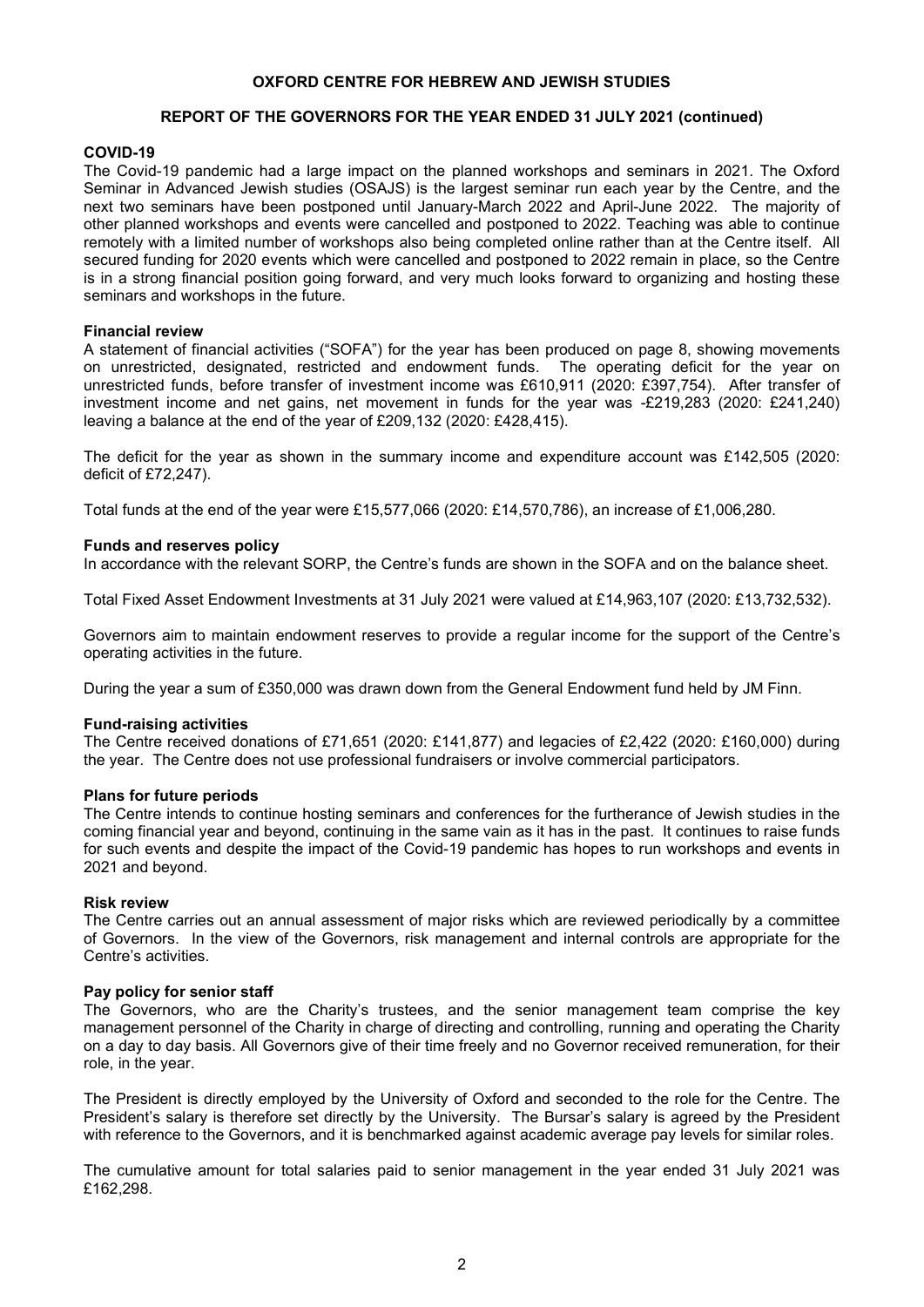## REPORT OF THE GOVERNORS FOR THE YEAR ENDED 31 JULY 2021 (continued)

## Strategic objectives

The Centre is dedicated to promoting the highest standards of academic excellence; devoted to the advancement of knowledge through research, scholarship, publication, teaching and service to the profession; and committed to the dissemination of knowledge for the greater good of society.

The development of Jewish Studies at the University of Oxford is a prime responsibility of the Centre. The Centre provides funds for teaching for most of the Hebrew and Jewish Studies courses taught at the university and funds, houses and administers the Centre for Hebrew and Jewish Studies of the University of Oxford, to which the academic activities of the Oxford Centre for Hebrew and Jewish Studies were formally transferred on 1 September 2018.

The Leopold Muller Memorial Library augments the resources of the Bodleian Library by serving as a major repository of books and materials relating to Jewish studies.

The Board of Governors exercises its responsibilities of financial oversight, establishing policies, engaging in strategic planning, representing the institution to outside constituencies, contributing to and/or helping fundraising and providing expertise in areas needed by the Centre.

## Objectives of the Charity and activities for the public benefit

The Centre is devoted to promoting the study of Hebrew and other Jewish languages and to Jewish thought, history, literature, culture and society of all periods.

The research activities of the University of Oxford, funded, housed and administered by the Centre, aim to give the scholarly world and the general public a better understanding of Jewish issues.

The Centre funds teaching for all degrees in Hebrew and Jewish Studies at the University of Oxford. Scholars from many countries and every continent come to the Centre to study and research Hebrew, Yiddish and Jewish culture. All University courses taught by teaching staff of the University of Oxford, funded by the Centre, are open to all who meet the admission requirements which are based on scholarly attainment and potential.

The Centre also holds lectures, symposiums and conferences for the general public.

As the foremost institution of its kind in Europe, the Centre fulfils an international role. It has forged close relationships with universities and research bodies in many other countries.

The Centre's library is one of the most important open shelf research facilities in Europe in the field of Jewish studies, and the Centre has become an established meeting point for scholars from across the world.

The Centre is committed to making its research findings in Jewish history, languages, literature and culture available to the general public by all available means.

The Governors confirm that they have referred to the guidance contained in the Charity Commission's general guidance on public benefit when reviewing the Centre's aims and objectives and in implementing and planning current and future activities.

## Method used to recruit/appoint new trustees including constitutional provisions

New trustees are appointed as follows, in accordance with the Centre's Memorandum of Association.

- 1) Four trustees (University Board Members) are appointed by the University of Oxford (two by the Humanities Divisional Board and two by the Board of the Faculty of Oriental Studies).
- 2) All other trustees ('Ordinary Board Members') are co-opted Governors by the existing trustees.
- 3) The Centre's constitution requires a majority of the trustees to be Ordinary Board Members.

## Policies and procedures for induction and training of trustees

New trustees are inducted by the Centre's President, who is responsible for ensuring that trustees are aware of the aims and purpose of the Centre and the procedures and duties of the Board of governors as trustees.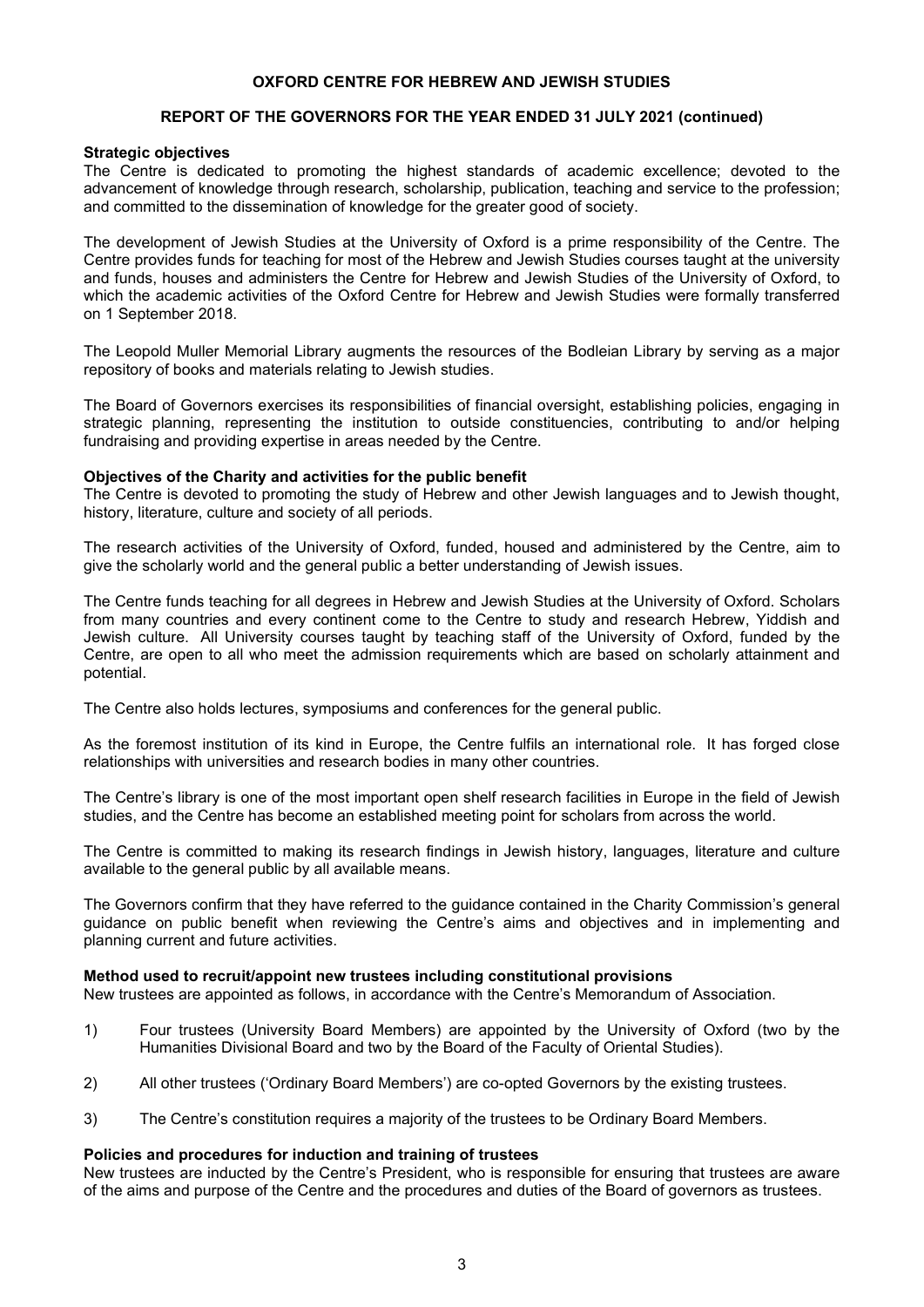# REPORT OF THE GOVERNORS FOR THE YEAR ENDED 31 JULY 2021 (continued)

## Governors' responsibilities

The Governors (who are also directors of the Centre for the purposes of company law) are responsible for preparing the Report of the Governors and the financial statements in accordance with applicable law and United Kingdom Accounting Standards (United Kingdom Generally Accepted Accounting Practice).

Company law requires the Governors to prepare financial statements for each financial year which give a true and fair view of the state of affairs of the Centre and of the incoming resources and application of resources, including income and expenditure, of the Centre for the year. In preparing these financial statements, the Governors are required to:

- select suitable accounting policies and then apply them consistently;
- observe the methods and principles in the Charities SORP;
- make judgements and estimates that are reasonable and prudent;
- state whether applicable UK accounting standards have been followed, subject to any material departures disclosed and explained in the financial statements; and
- prepare the financial statements on a going concern basis unless it is inappropriate to presume that the Centre will continue in operation.

The Governors are responsible for keeping adequate accounting records that disclose with reasonable accuracy at any time the financial position of the Centre and enable them to ensure that the financial statements comply with the Companies Act 2006. They are also responsible for safeguarding the assets of the Centre and hence for taking reasonable steps for the prevention and detection of fraud and other irregularities.

In so far as the Centre's Governors are aware:

- there is no relevant audit information of which the Centre's auditors are unaware; and
- the Governors have taken the steps needed to be aware of any relevant audit information and to establish that the Centre's auditors are aware of that information.

## Investment funds

The Centre's investment funds are managed by J M Finn & Co.

## Valuations at 31 July 2021

Expendable and partly expendable portfolio

| The MCA Fund<br>General funds<br>The Yarnton Trust (Muller Library Fund)   | £6,164,712<br>£-<br>£1,439,290       | $(2020: \text{\textsterling}5, 551, 552)$<br>$(2020)$ :<br>£-)<br>(2020: £1,296,135) |
|----------------------------------------------------------------------------|--------------------------------------|--------------------------------------------------------------------------------------|
| Permanent portfolio                                                        |                                      |                                                                                      |
| General funds<br><b>OCHJS, Library and Fellowship</b><br>The Yarnton Trust | £1,260,869<br>£1,026,294<br>£645,099 | (2020: £1,179,373)<br>£963,860)<br>(2020:<br>£605,404)<br>(2020)                     |
| Other – expendable funds                                                   |                                      |                                                                                      |
| The Polonsky Foundation<br>Lecture funds<br>Pinto Legacy                   | £769,271<br>£164,593<br>£1,281,353   | (2020)<br>£685,260)<br>$(2020: \quad \text{\pounds}141,728)$<br>(2020: £1,179,384)   |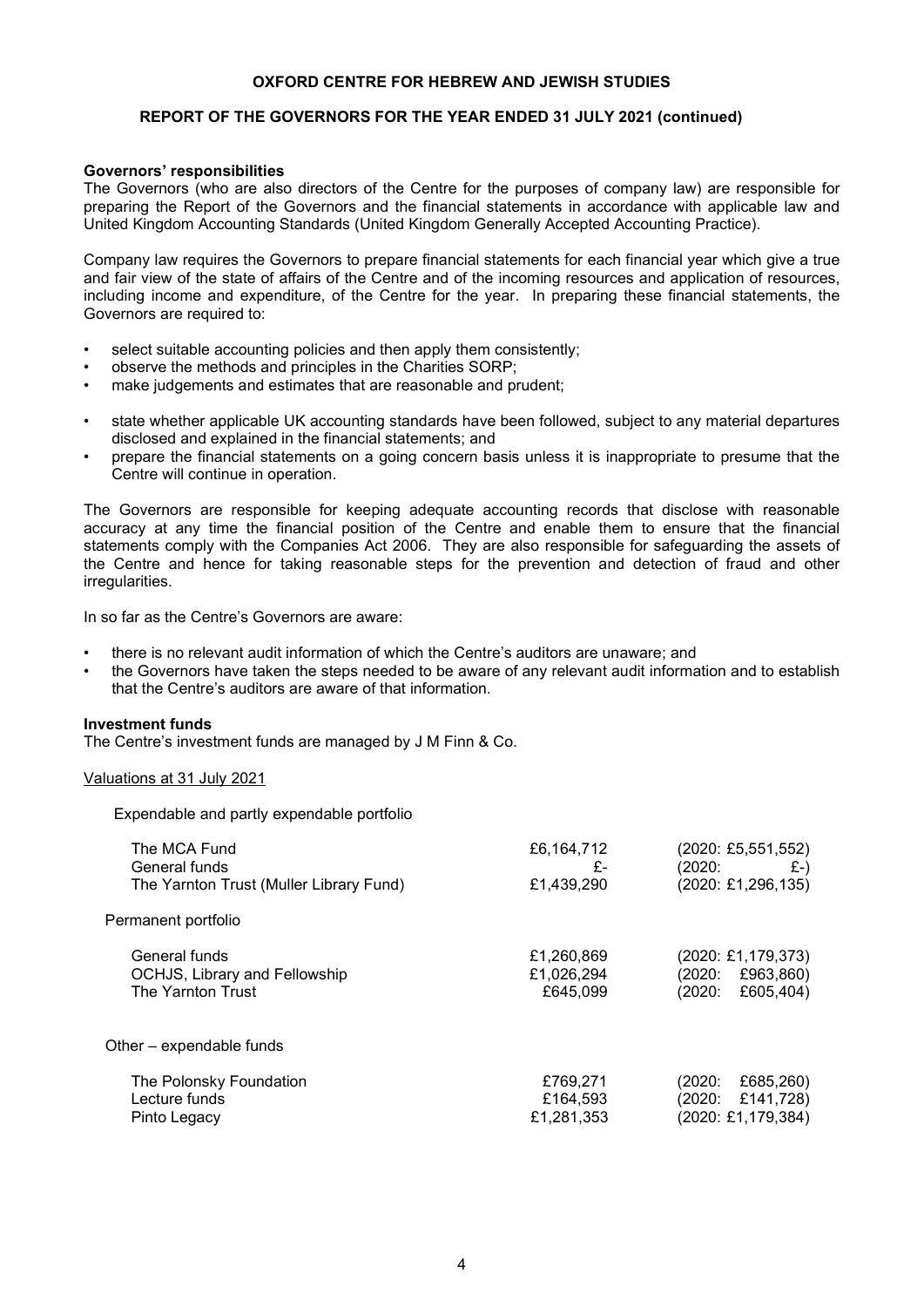# REPORT OF THE GOVERNORS FOR THE YEAR ENDED 31 JULY 2021 (continued)

## Performance of investments against objectives

The investment objectives are to seek a combined long term return from income and capital growth, with a bias towards income, with the adoption of a medium risk investment portfolio.

# Third party indemnity provisions

Directors' and officers' insurance cover has been established for all Governors to provide appropriate cover for their reasonable actions on behalf of the Centre. A deed was executed indemnifying each of the Governors as a supplement to the directors' and officers' insurance cover. The indemnities, which constitute a qualifying third-party indemnity provision as defined by section 234 of the Companies Act 2006, were in force during the financial year and remain in force for all current and past Governors of the Centre.

## Directors and Governors

The Governors (who are also directors of the Charitable Company) set out below have held office for the whole of the period from 1 August 2020 to the date of this report, unless otherwise stated. In accordance with the Articles of Association, Professor Hugh Williamson and Mr Stuart Roden resign. Professor Hugh Williamson and Mr Stuart Roden, being eligible, offer themselves for re-election for a further period of 3 years from December 2020.

The Lord Fink of Northwood (Co-Chairman) Professor Anna Sapir Abulafia (Vice-Chairman) Professor Judith Olszowy-Schlanger (President) Mr John Bowers, QC Professor Martin Goodman Dr Sondra Hausner Professor Edmund Herzig Mr David Lewis Dr Laurent Mignon Mr Daniel Patterson Mr Daniel Peltz Mr Stuart Roden Ms Dinah Rose, QC (appointed 2 June 2021) Ms Anne Webber Professor Hugh Williamson Professor Yaacov Yadgar

# Appointment of Governors by the University

The following bodies have the power to appoint members of the Board of Governors in accordance with the Articles of Association:

The Humanities Board of the University of Oxford (two members): The appointees on 1 August 2020 were Sondra Hausner and Anna Sapir Abulafia.

The Oriental Studies Board of the University of Oxford (two members): The appointees on 1 August 2020 were Laurent Mignon and Edmund Herzig.

## Governor Appointments, Induction and Training

Governors are also trustees of the Charity. Appointments are made by the Board giving proper regard to the range of skills and experience needed to govern the Charity. On appointment, Governors are provided with copies of the Centre's governing documents, annual reports and other current relevant material. Ongoing legal, investment and other advice is thereafter provided to Governors as appropriate.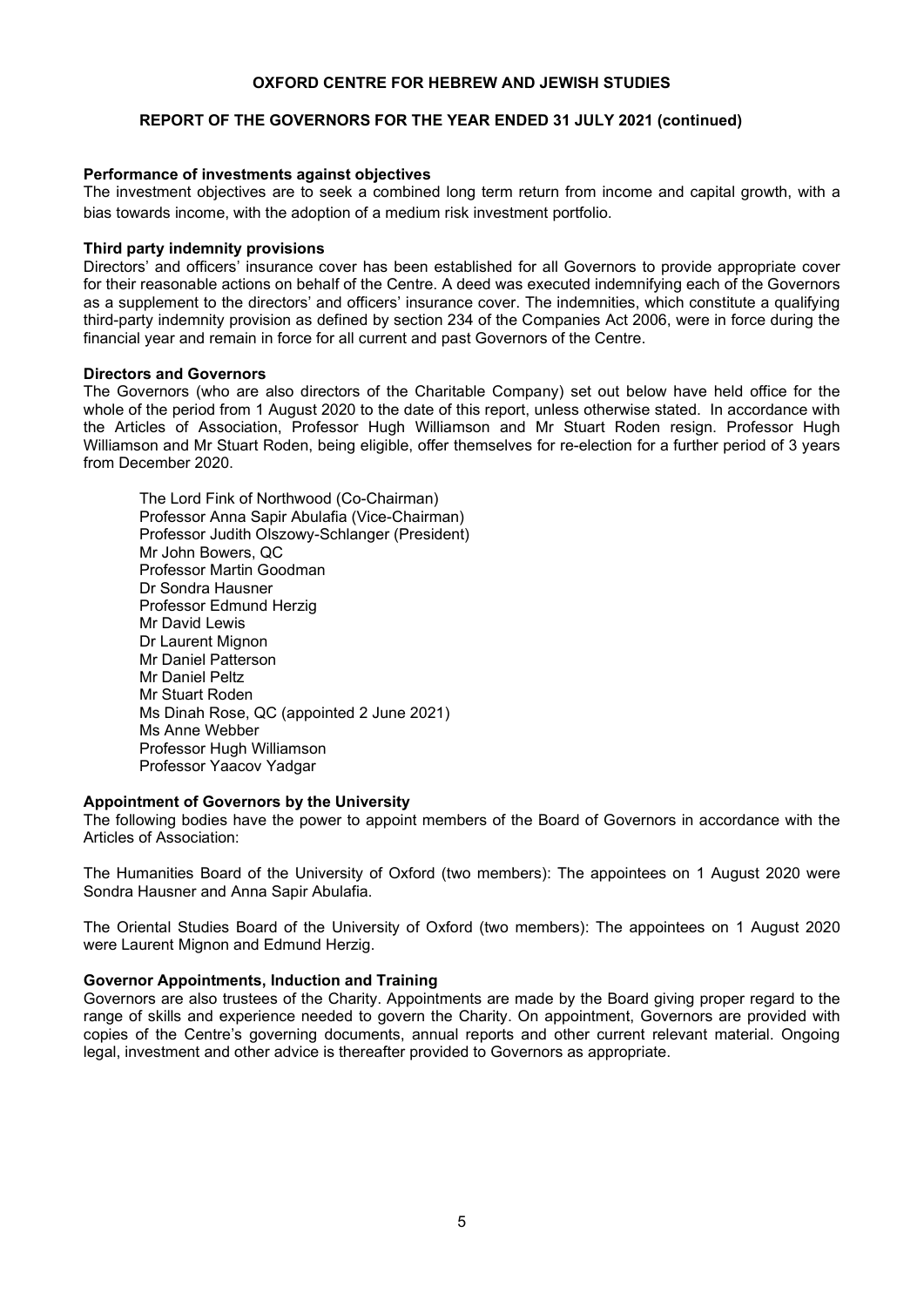# REPORT OF THE GOVERNORS FOR THE YEAR ENDED 31 JULY 2021 (Continued)

## Auditors

Wenn Townsend have signified their willingness to continue in office as the Centre's auditors, and a resolution proposing their reappointment will be put forward at the forthcoming Annual General Meeting of the Centre.

This report has been prepared having taken advantage of the small companies exemption in the Companies Act 2006.

Approved by the Board of Governors on 8th December 2021 and signed on its behalf by

…………………………………………………………………………………

Professor Judith Olszowy-Schlanger, President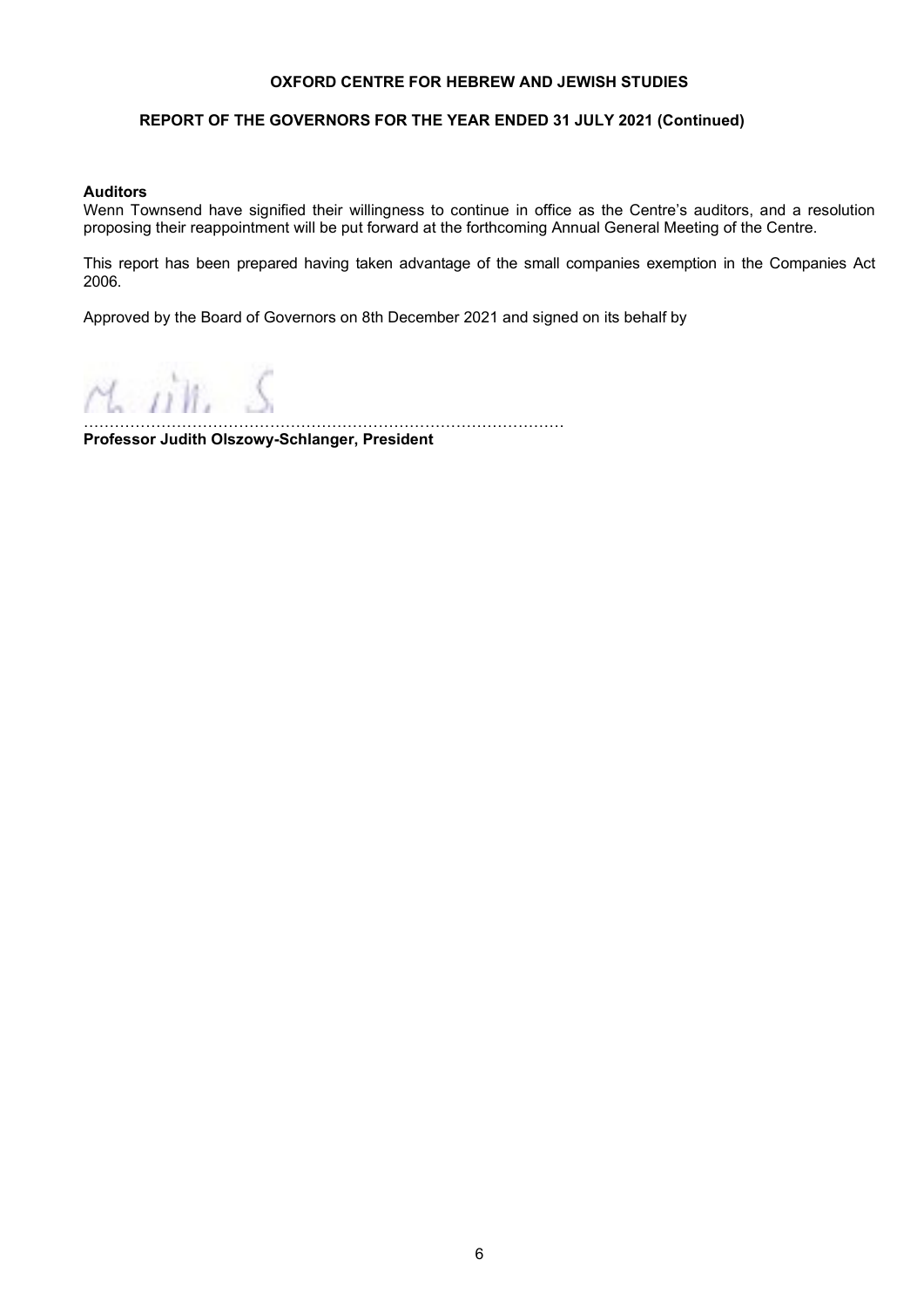## INDEPENDENT AUDITORS' REPORT TO THE GOVERNORS OF THE OXFORD CENTRE FOR HEBREW AND JEWISH STUDIES

## Opinion

We have audited the financial statements of The Oxford Centre for Hebrew and Jewish Studies (the 'Centre') for the year ended 31 July 2021 which comprise the Statement of Financial Activities, Summary Income and Expenditure, the Balance Sheet and the Cash Flow Statements, and notes to the financial statements, including a summary of significant accounting policies. The financial reporting framework that has been applied in their preparation is applicable law and United Kingdom Accounting Standards, including Financial Reporting Standard 102 The Financial Reporting Standard applicable in the UK and Republic of Ireland (United Kingdom Generally Accepted Accounting Practice).

In our opinion the financial statements:

- give a true and fair view of the state of the Centre's affairs as at 31 July 2021, and of its incoming resources and application of resources, including its income and expenditure, for the year then ended;
- have been properly prepared in accordance with United Kingdom Generally Accepted Accounting Practice; and
- have been prepared in accordance with the requirements of the Companies Act 2006.

#### Basis for opinion

We conducted our audit in accordance with International Standards on Auditing (UK) (ISAs (UK)) and applicable law. Our responsibilities under those standards are further described in the Auditor's responsibilities for the audit of the financial statements section of our report. We are independent of the charitable company in accordance with the ethical requirements that are relevant to our audit of the financial statements in the UK, including the FRC's Ethical Standard, and we have fulfilled our other ethical responsibilities in accordance with these requirements. We believe that the audit evidence we have obtained is sufficient and appropriate to provide a basis for our opinion.

## Conclusions relating to going concern

In auditing the financial statements, we have concluded that the governors' use of the going concern basis of accounting in the preparation of the financial statements is appropriate.

Based on the work we have performed, we have not identified any material uncertainties relating to events or conditions that, individually or collectively, may cast significant doubt on the centre's ability to continue as a going concern for a period of at least twelve months from when the financial statements are authorised for issue.

Our responsibilities and the responsibilities of the governors with respect to going concern are described in the relevant sections of this report.

#### Other information

The governors are responsible for the other information. The other information comprises the information included in the Report of the Governors, other than the financial statements and our auditor's report thereon. Our opinion on the financial statements does not cover the other information and, except to the extent otherwise explicitly stated in our report, we do not express any form of assurance conclusion thereon.

In connection with our audit of the financial statements, our responsibility is to read the other information and, in doing so, consider whether the other information is materially inconsistent with the financial statements or our knowledge obtained in the audit or otherwise appears to be materially misstated. If we identify such material inconsistencies or apparent material misstatements, we are required to determine whether there is a material misstatement in the financial statements or a material misstatement of the other information. If, based on the work we have performed, we conclude that there is a material misstatement of this other information, we are required to report that fact.

We have nothing to report in this regard.

#### Opinions on other matters prescribed by the Companies Act 2006

In our opinion, based on the work undertaken in the course of the audit:

- the information given in the governors' report (incorporating the directors' report) for the financial year for which the financial statements are prepared is consistent with the financial statements; and
- the directors' report has been prepared in accordance with applicable legal requirements.

#### Matters on which we are required to report by exception

In the light of our knowledge and understanding of the centre and its environment obtained in the course of the audit, we have not identified material misstatements in directors' report.

We have nothing to report in respect of the following matters in relation to which the Companies Act 2006 requires us to report to you if, in our opinion:

- adequate accounting records have not been kept, or returns adequate for our audit have not been received from branches not visited by us; or
- the financial statements are not in agreement with the accounting records and returns; or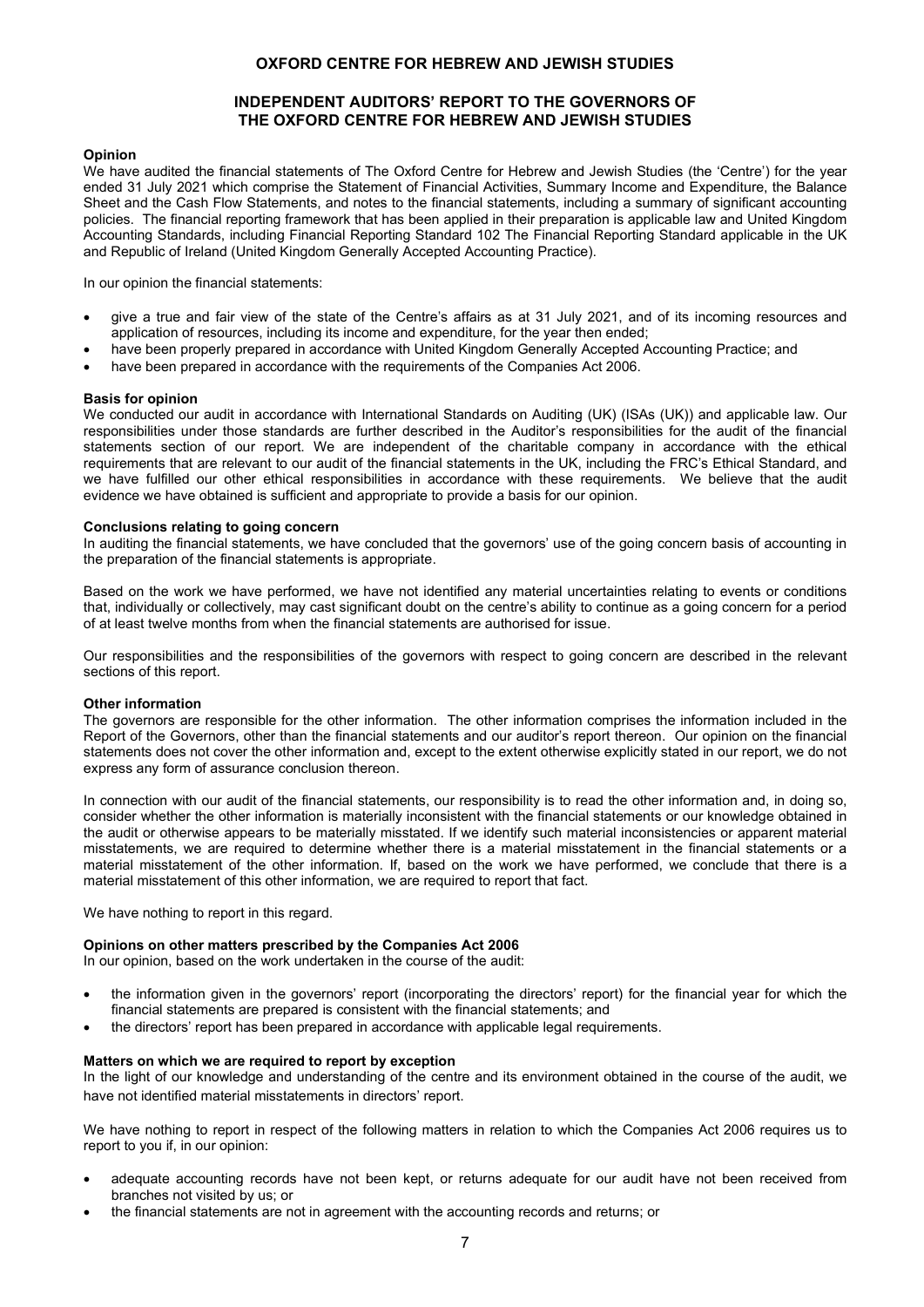## INDEPENDENT AUDITORS' REPORT TO THE GOVERNORS OF THE OXFORD CENTRE FOR HEBREW AND JEWISH STUDIES (continued)

- certain disclosures of directors' remuneration specified by law are not made; or
- we have not received all the information and explanations we require for our audit, or
- the governors were not entitled to prepare the financial statements in accordance with the small companies' regime and take advantage of the small companies' exemptions in preparing the governors report.

#### Responsibilities of trustees

As explained more fully in the governors' responsibilities statement set out on page 4, the governors (who are also the directors of the centre for the purposes of company law) are responsible for the preparation of the financial statements and for being satisfied that they give a true and fair view, and for such internal control as the governors determine is necessary to enable the preparation of financial statements that are free from material misstatement, whether due to fraud or error.

In preparing the financial statements, the governors are responsible for assessing the Centre's ability to continue as a going concern, disclosing, as applicable, matters related to going concern and using the going concern basis of accounting unless the governors either intend to liquidate the centre or to cease operations, or have no realistic alternative but to do so.

#### Auditor's responsibilities for the audit of the financial statements

Our objectives are to obtain reasonable assurance about whether the financial statements as a whole are free from material misstatement, whether due to fraud or error, and to issue an auditor's report that includes our opinion. Reasonable assurance is a high level of assurance, but is not a guarantee that an audit conducted in accordance with ISAs (UK) will always detect a material misstatement when it exists. Misstatements can arise from fraud or error and are considered material if, individually or in the aggregate, they could reasonably be expected to influence the economic decisions of users taken on the basis of these financial statements.

Irregularities, including fraud, are instances of non-compliance with laws and regulations. We design procedures in line with our responsibilities, outlined above, to detect material misstatements in respect of irregularities, including fraud. The specific procedures for this engagement and the extent to which these are capable of detecting irregularities, including fraud is detailed below:

- Enquiry of management, those charged with governance and the entity's solicitors around actual and potential litigation and claims;
- Enquiry of entity staff in Accounts and HR functions to identify any instances of non-compliance with laws and regulations;
- Reviewing minutes of meetings of those charged with governance;
- Reviewing financial statement disclosures and testing to supporting documentation to assess compliance with applicable laws and regulations;
- Performing audit work over the risk of management override of controls, including testing of journal entries and other adjustments for appropriateness, evaluating the business rationale of significant transactions outside the normal course of business and reviewing accounting estimates for bias.

Because of the inherent limitations of an audit, there is a risk that we will not detect all irregularities, including those leading to a material misstatement in the financial statements or non-compliance with regulation. This risk increases the more that compliance with a law or regulation is removed from the events and transactions reflected in the financial statements, as we will be less likely to become aware of instances of non-compliance. The risk is also greater regarding irregularities occurring due to fraud rather than error, as fraud involves intentional concealment, forgery, collusion, omission or misrepresentation.

A further description of our responsibilities for the audit of the financial statements is located on the Financial Reporting Council's website at: www.frc.org.uk/auditorsresponsibilities. This description forms part of our auditor's report.

#### Use of our report

This report is made solely to the Centre's governors, as a body, in accordance with Chapter 3 of Part 16 of the Companies Act 2006. Our audit work has been undertaken so that we might state to the Centre's governors those matters we are required to state to them in an auditor's report and for no other purpose. To the fullest extent permitted by law, we do not accept or assume responsibility to anyone other than the Centre and the Centre's Governors as a body, for our audit work, for this report, or for the opinions we have formed.



Lee Baker FCA (Senior Statutory Auditor) For and on behalf of Wenn Townsend Chartered Accountants and Statutory Auditor **Oxford** 

8th December 2021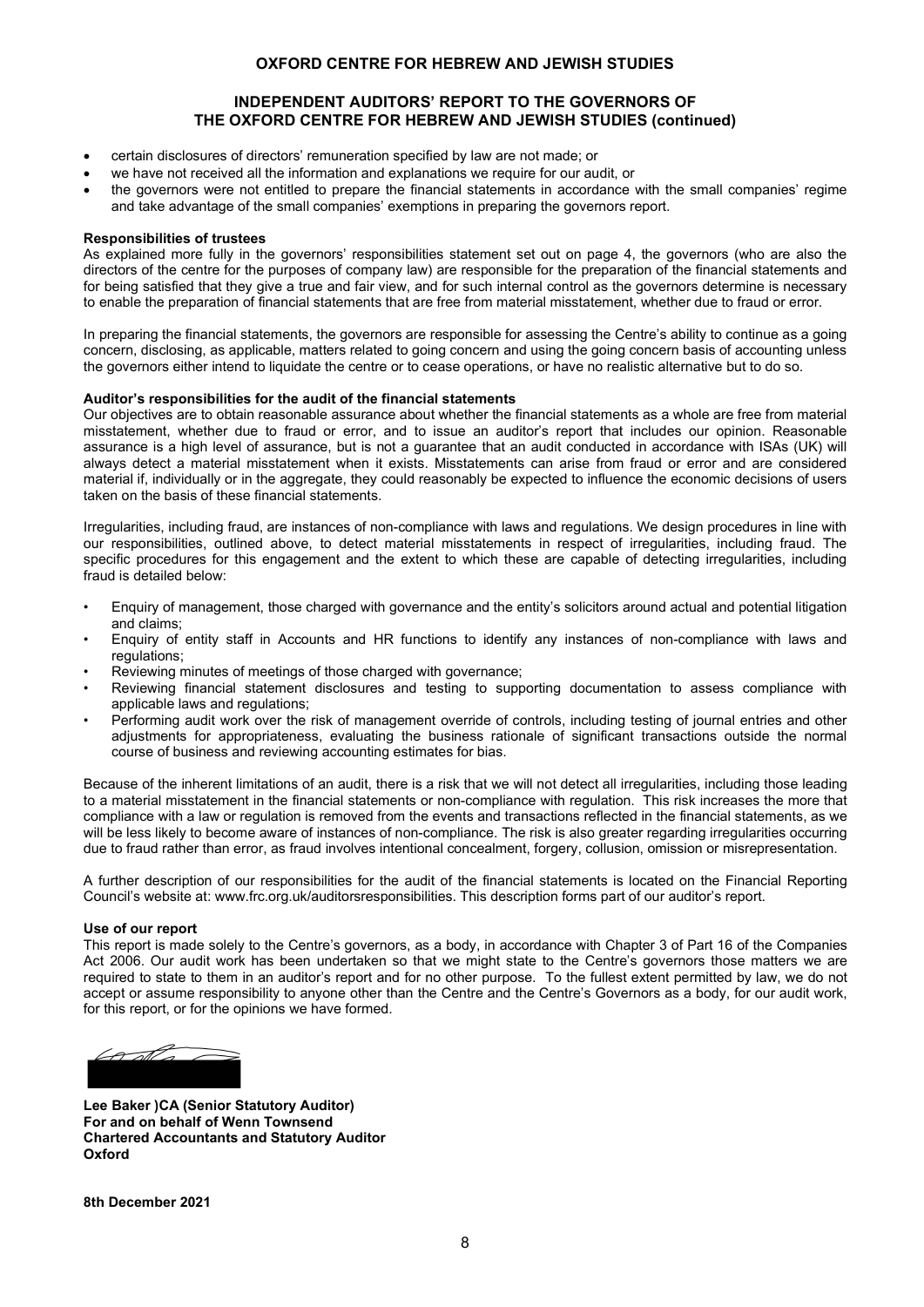#### STATEMENT OF FINANCIAL ACTIVITIES (INCLUDING INCOME AND EXPENDITURE ACCOUNT) FOR THE YEAR ENDED 31 JULY 2021

|                                                                                        |                   | Note Unrestricted<br>£ | <b>Designated</b><br>£ | <b>Restricted</b><br>£ | Endowment<br>£        | <b>Total</b><br>2021<br>£   | <b>Unrestricted</b> | £                          | <b>Designated</b><br>£ | <b>Restricted</b><br>£ | <b>Endowment</b><br>£ | <b>Total</b><br>2020<br>£   |
|----------------------------------------------------------------------------------------|-------------------|------------------------|------------------------|------------------------|-----------------------|-----------------------------|---------------------|----------------------------|------------------------|------------------------|-----------------------|-----------------------------|
| <b>Income</b><br>Incoming resources from raising funds                                 |                   |                        |                        |                        |                       |                             |                     |                            |                        |                        |                       |                             |
| Voluntary income<br>Donations<br>Legacies<br>Government grants                         | 2.1<br>2.1<br>2.1 | 29,779<br>2,422        |                        | 41,872                 |                       | 71,651<br>2,422             |                     | 61,033<br>160,000<br>4,817 |                        | 80,844                 |                       | 141,877<br>160,000<br>4,817 |
| Activities for raising funds<br>Investment income<br>Income from charitable activities | 2.2<br>2.3<br>2.4 | 22,299<br>43           | 67,922<br>80,901       | 3,564                  | 360,808               | 22,299<br>432,337<br>80,901 |                     | 29,372<br>1,395            | 87,880<br>85,766       | 1,782<br>3,000         | 440,520               | 29,372<br>531,577<br>88,766 |
| <b>Total income</b>                                                                    |                   | 54,543                 | 148,823                | 45,436                 | 360,808               | 609,610                     |                     | 256,617                    | 173,646                | 85,626                 | 440,520               | 956,409                     |
| <b>Expenditure</b><br>Cost of raising funds<br>Charitable activities                   | 3<br>4            | 32,280<br>633,174      | 13,225<br>92,097       | 222,590                | 71,883                | 117,388<br>947,861          |                     | 31,441<br>622,930          | 12,414<br>173,510      | 331,918                | 48,473                | 92,328<br>1,128,358         |
| <b>Total expenditure</b>                                                               |                   | 665,454                | 105,322                | 222,590                | 71,883                | 1,065,249                   |                     | 654,371                    | 185,924                | 331,918                | 48,473                | 1,220,686                   |
| Net gains/(losses) on investments<br>Fixed asset investments                           |                   |                        |                        |                        |                       |                             |                     |                            |                        |                        |                       |                             |
| net realised gains/(losses)<br>Fixed asset investments                                 | 11                |                        | 4,904                  |                        | 15,476                | 20,380                      |                     | $\blacksquare$             | (41, 372)              |                        | (192, 111)            | (233, 483)                  |
| net unrealised gains/(losses)                                                          | 11                | ٠                      | 240,109                |                        | 1,205,192             | 1,445,301                   |                     | $\blacksquare$             | (141, 054)             |                        | (739,009)             | (880,063)                   |
| Net income/(expenditure)                                                               |                   | (610, 911)             | 288,514                | (177, 154)             | 1,509,593             | 1,010,042                   |                     | (397, 754)                 | (194, 704)             | (246, 292)             | (539, 073)            | (1, 377, 823)               |
| Net transfers between funds                                                            | $14 - 17$         | 395,390                | (216, 711)             | 182,129                | (360, 808)            |                             |                     | 639,851                    | (60, 342)              | 187,851                | (767, 360)            |                             |
| Other recognised gains/(losses)<br>Foreign exchange gains/(losses)                     |                   | (3,762)                |                        |                        |                       | (3,762)                     |                     | (857)                      |                        |                        |                       | (857)                       |
| Net movement in funds for the year                                                     |                   | (219, 283)             | 71,803                 | 4,975                  | 1,148,785             | 1,006,280                   |                     | 241,240                    | (255, 046)             | (58, 441)              | (1,306,433)           | (1,378,680)                 |
| Fund balances at 1 August 2020                                                         |                   | 428,415                | 2,215,797              | 102,378                | 11,824,196 14,570,786 |                             |                     | 187,175                    | 2,470,843              | 160,819                | 13,130,629            | 15,949,466                  |
| Fund balances at 31 July 2021                                                          |                   | 209,132                | 2,287,600              | 107,353                | 12,972,981 15,577,066 |                             |                     | 428,415                    | 2,215,797              | 102,378                | 11,824,196            | 14,570,786                  |

The notes on pages 14 to 33 form part of these accounts.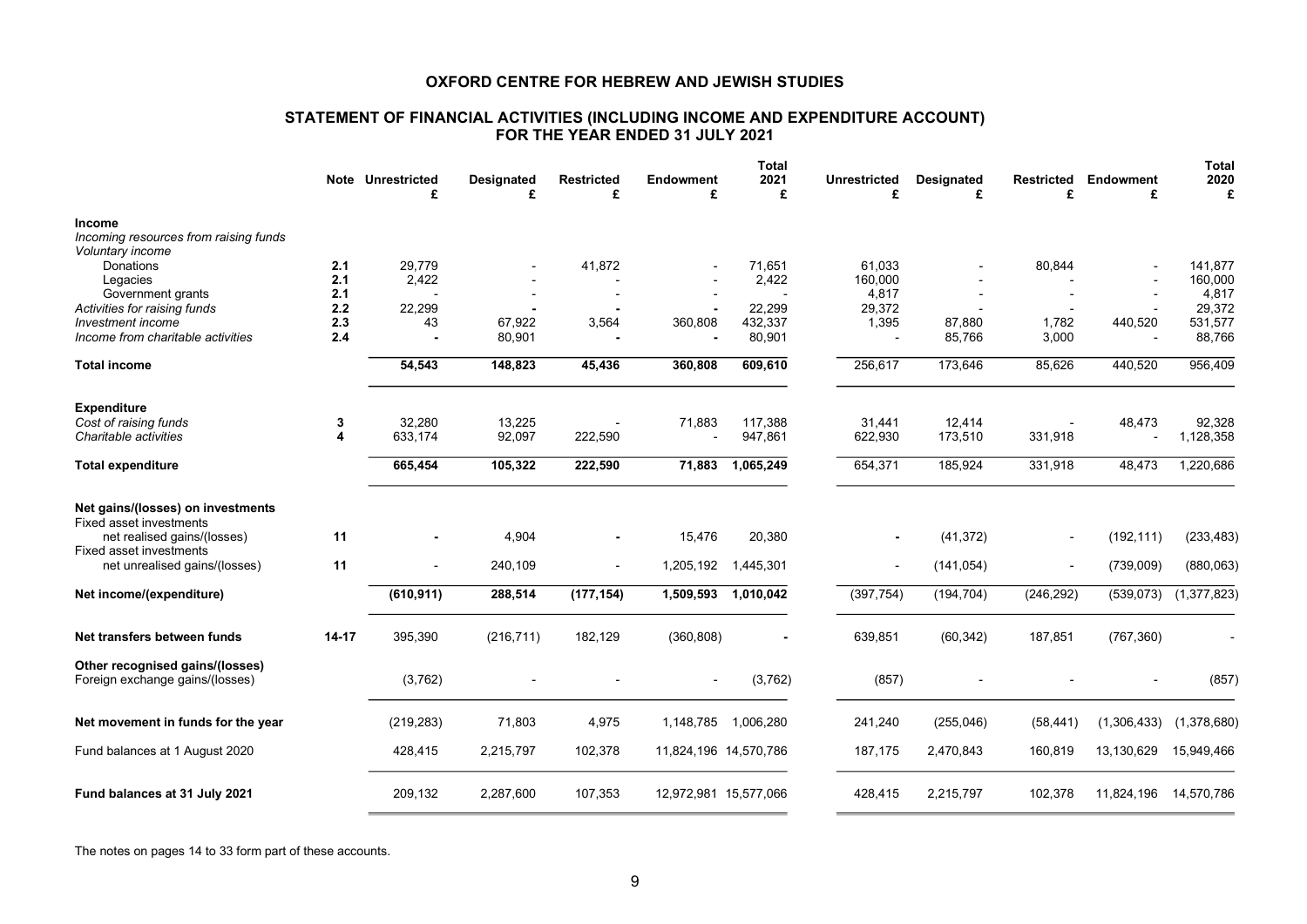# SUMMARY INCOME AND EXPENDITURE ACCOUNT FOR THE YEAR ENDED 31 JULY 2021

|                                                                                            | 2021<br>£          | 2020<br>£           |
|--------------------------------------------------------------------------------------------|--------------------|---------------------|
| Gross income from continuing operations – unrestricted, restricted<br>and designated funds | 248.802            | 515,889             |
| Realised gains/(losses) from $-$ Investments<br>Other gains                                | 245,013<br>(3,762) | (182, 426)<br>(857) |
| Transfer from endowment funds                                                              | 360,808            | 767,360             |
| Total expenditure of continuing operations                                                 | (993, 366)         | (1, 172, 213)       |
| Total net income/(expenditure) for the year                                                | (142,505)          | (72, 247)           |

The notes on pages 14 to 33 form part of these accounts.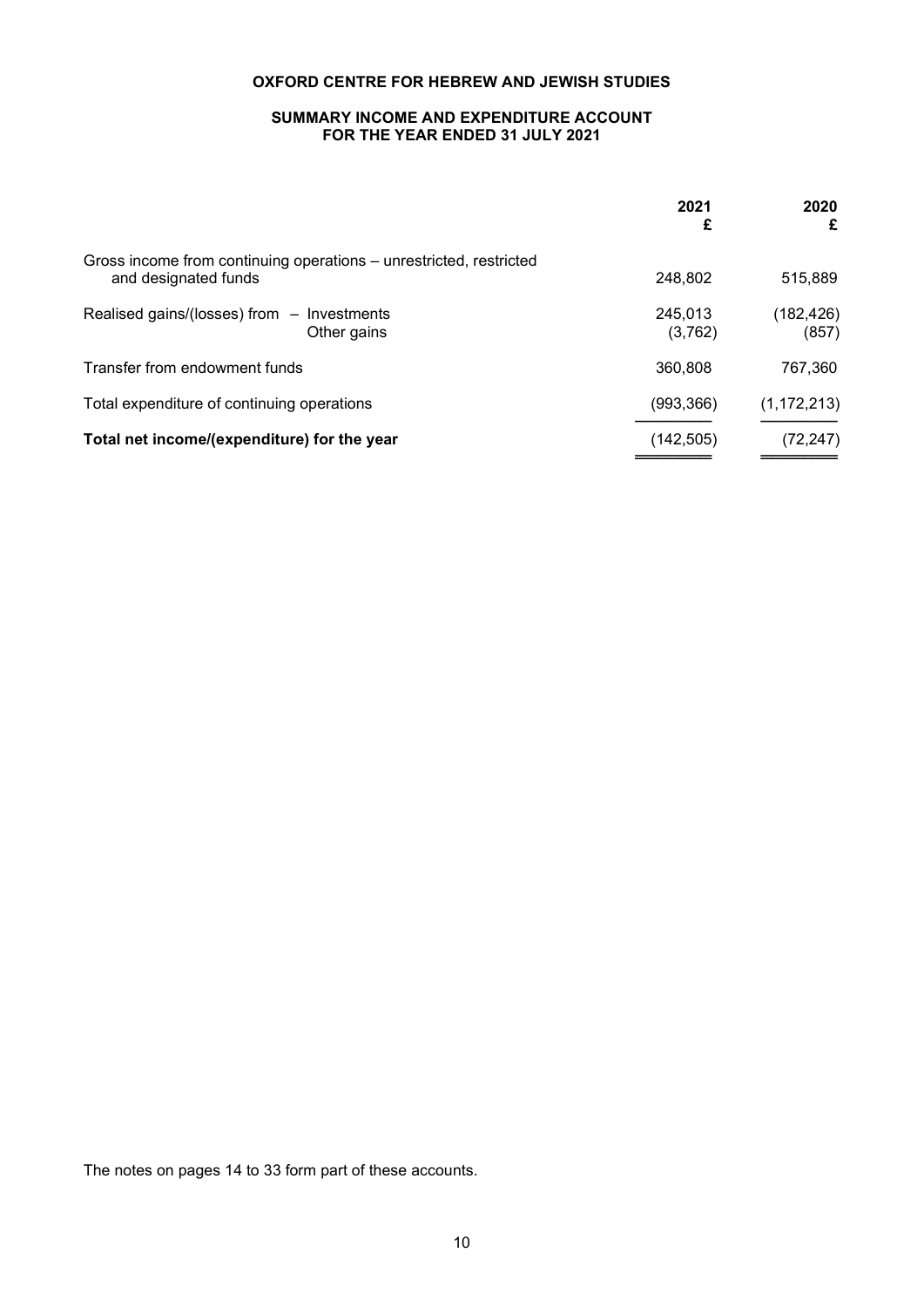# BALANCE SHEET AS AT 31 JULY 2021

Company Number: 1109384

|                                              | <b>Note</b> | 2021       |            |            | 2020       |
|----------------------------------------------|-------------|------------|------------|------------|------------|
|                                              |             | £          | £          | £          | £          |
| <b>Fixed assets</b>                          |             |            |            |            |            |
| Tangible fixed assets                        | 9           | 73,502     |            | 81,669     |            |
| Investment property                          | 10          | 221,500    |            | 221,500    |            |
| Investments                                  | 11          | 14,963,107 |            | 13,732,532 |            |
|                                              |             |            |            |            |            |
|                                              |             |            | 15,258,109 |            | 14,035,701 |
| <b>Current assets</b>                        |             |            |            |            |            |
| Debtors - falling due within one year        | 12          | 72,186     |            | 265,583    |            |
| Bank deposit - general                       |             | 469,190    |            | 395,070    |            |
|                                              |             |            |            |            |            |
|                                              |             | 541,376    |            | 660,653    |            |
| <b>Current liabilities</b>                   |             |            |            |            |            |
| Creditors - falling due within one year      | 13          | (190, 248) |            | (85,016)   |            |
|                                              |             |            |            |            |            |
| <b>Net current assets</b>                    |             |            | 351,128    |            | 575,637    |
|                                              |             |            |            |            |            |
| <b>Total assets less current liabilities</b> |             |            | 15,609,237 |            | 14,611,338 |
| Creditors - falling due after more           |             |            |            |            |            |
| than one year                                |             |            |            |            |            |
| Net assets excluding pension liability       |             |            | 15,609,237 |            | 14,611,338 |
| <b>Pension provision</b>                     | 19          |            | (32, 171)  |            | (40, 552)  |
|                                              |             |            |            |            |            |
| <b>Net assets</b>                            |             |            | 15,577,066 |            | 14,570,786 |
|                                              |             |            |            |            |            |
| <b>Capital funds</b>                         |             |            |            |            |            |
| Endowments                                   | 14          |            | 12,972,981 |            | 11,824,196 |
| <b>Income funds</b>                          |             |            |            |            |            |
| Unrestricted                                 | 15          |            | 241,303    |            | 468,967    |
| Pension reserve                              | 15/19       |            | (32, 171)  |            | (40, 552)  |
| Designated                                   | 16          |            | 2,287,600  |            | 2,215,797  |
| Restricted                                   | 17          |            | 107,353    |            | 102,378    |
|                                              |             |            |            |            |            |
|                                              |             |            | 15,577,066 |            | 14,570,786 |
|                                              |             |            |            |            |            |

The financial statements have been prepared in accordance with the special provisions of part 15 of the Companies Act 2006 relating to small companies.

Approved by the Board of Governors and signed on its behalf on 8th December 2021.

………………………………………………………………………………… Professor Judith Olszowy-Schlanger, President

The notes on pages 14 to 33 form part of these accounts.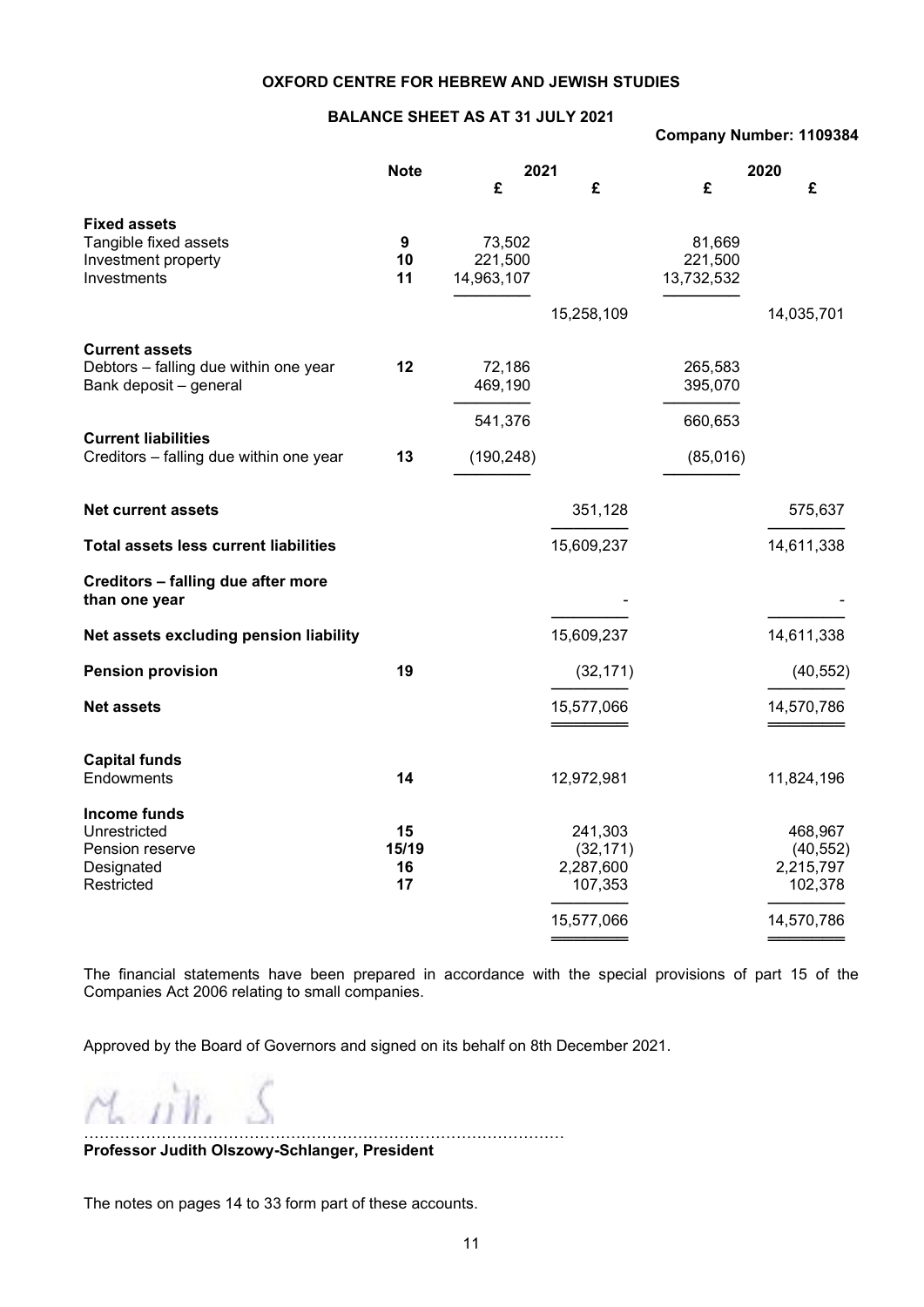# RECONCILIATION OF FUNDS FOR THE YEAR ENDED 31 JULY 2021

|                        | <b>Unrestricted</b> | <b>Designated</b><br>£ | <b>Restricted</b><br>£ | <b>Endowment</b><br>£ | <b>Total 2021</b><br>£ | <b>Total 2020</b><br>£ |
|------------------------|---------------------|------------------------|------------------------|-----------------------|------------------------|------------------------|
| At 1 August 2020       | 428,415             | 2,215,797              | 102,378                | 11,824,196            | 14,570,786             | 15,949,466             |
| Movements in year      | (219, 283)          | 71,803                 | 4,975                  | 1,148,785             | 1,006,280              | (1,378,680)            |
| At 31 July 2021        | 209,132             | 2,287,600              | 107,353                | 12,972,981            | 15,577,066             | 14,570,786             |
| <b>Represented by:</b> |                     |                        |                        |                       |                        |                        |
| <b>Fixed assets</b>    | 73,502              |                        |                        | 221,500               | 295,002                | 303,169                |
| Investments            |                     | 2,211,626              |                        | 12,751,481            | 14,963,107             | 13,732,532             |
| Debtors                | 65,819              | 2,407                  | 3,960                  |                       | 72,186                 | 265,583                |
| Bank deposit           | 133,376             | 73,567                 | 262,247                |                       | 469,190                | 395,070                |
| Creditors              | (31, 394)           |                        | (158, 854)             |                       | (190, 248)             | (85,016)               |
| Pension provision      | (32, 171)           |                        |                        |                       | (32, 171)              | (40, 552)              |
|                        | 209,132             | 2,287,600              | 107,353                | 12,972,981            | 15,577,066             | 14,570,786             |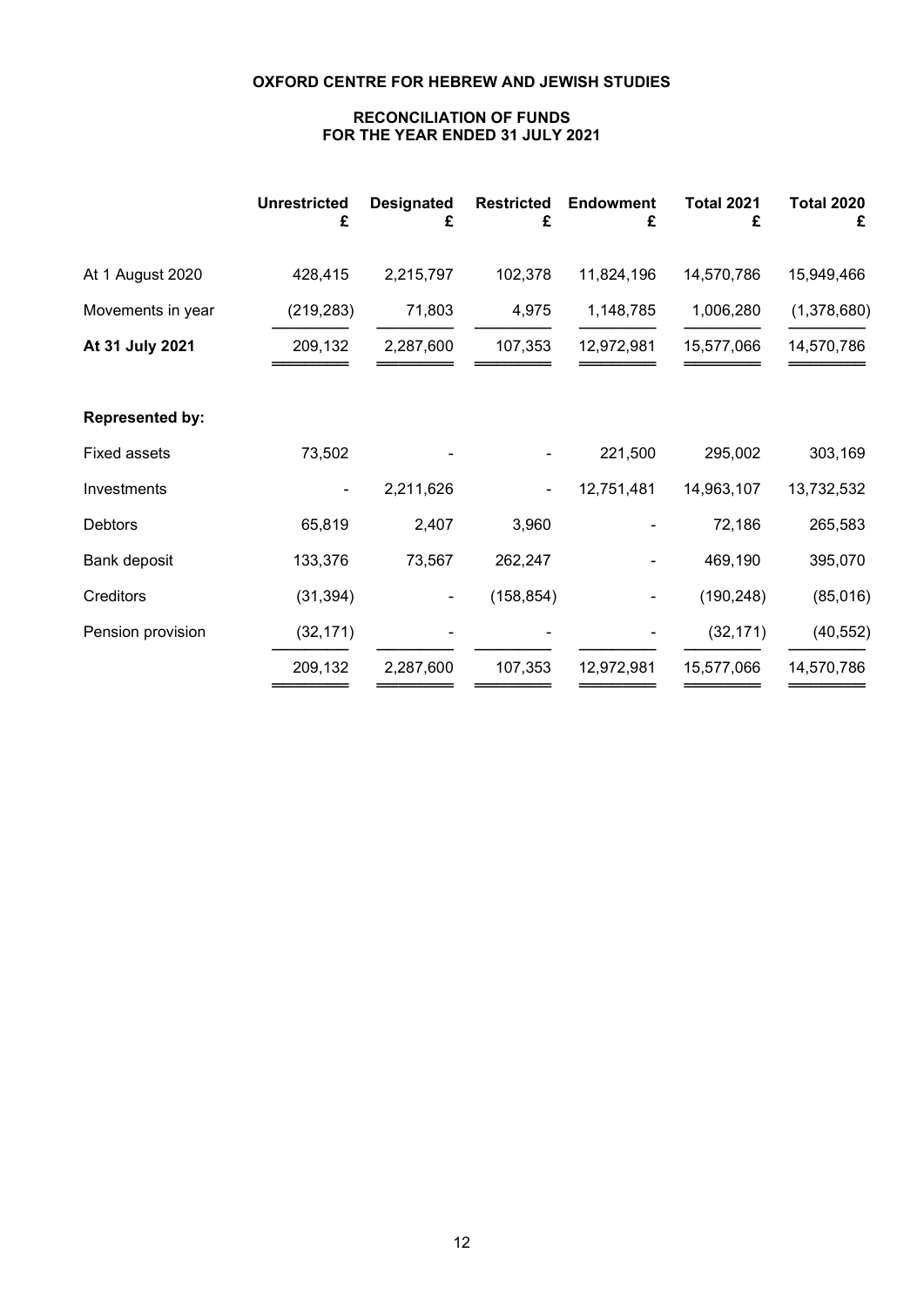# STATEMENT OF CASH FLOWS FOR THE YEAR ENDED 31 JULY 2021

|                                                                                                                                                      | <b>Note</b> | 2021<br>£                     | 2020<br>£                                       |
|------------------------------------------------------------------------------------------------------------------------------------------------------|-------------|-------------------------------|-------------------------------------------------|
| Net cash flow from operating activities                                                                                                              | 20          | (508, 217)                    | 305,687                                         |
| Cash flow from investing activities                                                                                                                  |             |                               |                                                 |
| Payments to acquire investment assets<br>Proceeds from disposal of investment assets<br>Investment income<br>Net cash flow from investing activities |             | 150,000<br>432,337<br>582,337 | (1,207,402)<br>350,000<br>531,577<br>(325, 825) |
| Net increase/(decrease) in cash and cash equivalents                                                                                                 |             | 74,120                        | (20, 138)                                       |
| Cash and cash equivalents at 1st August 2020                                                                                                         |             | 395,070                       | 415,208                                         |
| Cash and cash equivalents at 31st July 2021                                                                                                          |             | 469,190                       | 395,070                                         |
| Cash and cash equivalents consist of:                                                                                                                |             |                               |                                                 |
| Cash at bank and in hand                                                                                                                             |             | 469,190                       | 395,070                                         |
| Cash and cash equivalents at 31st July 2021                                                                                                          |             | 469,190                       | 395,070                                         |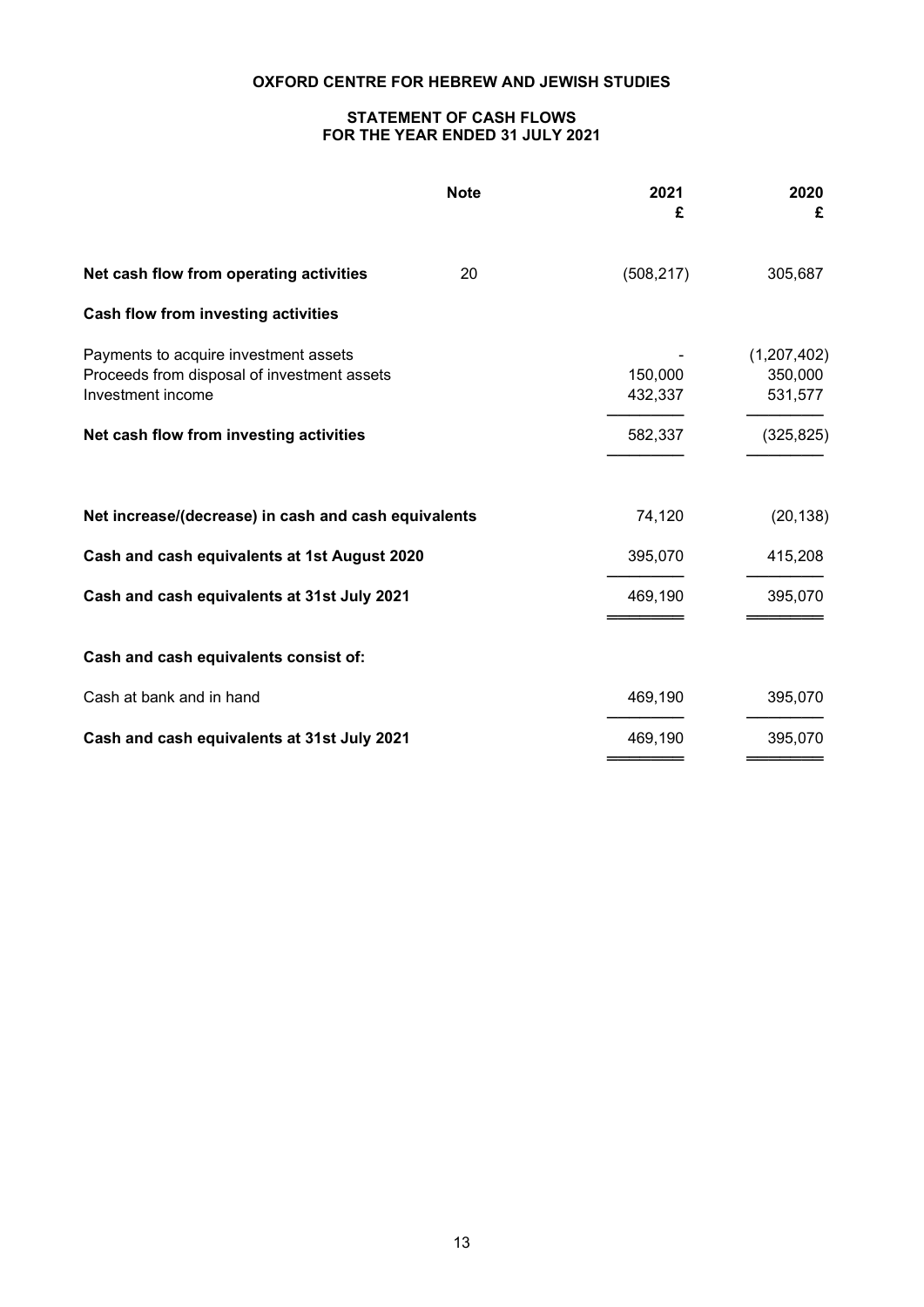## NOTES TO THE FINANCIAL STATEMENTS FOR THE YEAR ENDED 31 JULY 2021

## 1 Accounting policies

 Oxford Centre for Hebrew and Jewish Studies is a charitable company limited by guarantee in the United Kingdom. In the event of the Centre being wound up, the liability in respect of the guarantee is limited to £1 per member of the Centre. The address of the registered office is given in the Centre information in these financial statements. The nature of the Centre's operations and principal activities are included in the Governors' report.

 The Centre constitutes a public benefit entity as defined by FRS 102. The financial statements have been prepared in accordance with Accounting and Reporting by Charities: Statement of Recommended Practice applicable to charities preparing their accounts in accordance with the Financial Reporting Standard applicable in the UK and Republic of Ireland issued in October 2019, the Financial Reporting Standard applicable in the United Kingdom and Republic of Ireland (FRS 102), the Charities Act 2011, the Companies Act 2006 and UK Generally Accepted Accounting Practice.

 The financial statements are prepared on a going concern basis under the historical cost convention, modified to include certain items at fair value. The financial statements are prepared in sterling which is the functional currency of the charity.

 The significant accounting policies applied in the preparation of these financial statements are set out below. These policies have been consistently applied to all years presented unless otherwise stated.

## (a) Accounting convention

The financial statements are prepared under the historical cost convention as modified by the revaluation of fixed asset investments.

# (b) Income

Income has been credited to the SOFA on the following basis:

- General donations and dividends are recognised on a receivable basis and include any income tax recoverable;
- Donations received for specific purposes (such as towards future lectures / programmes operated by the Charity), are carried forward as deferred income and released to the SOFA when the event takes place;
- Interest and rents are recognised on an accruals basis.

## (c) Expenditure recognition

 All expenditure is accounted for on an accruals basis and has been classified under headings that aggregate all costs related to the category. Expenditure is recognised where there is a legal or constructive obligation to make payments to third parties, it is probable that the settlement will be required and the amount of the obligation can be measured reliably.

## (d) Fixed Assets

 Equipment with a value greater than £1,000 is capitalised. Depreciation is provided on a straightline basis at a rate of 25% per annum on the cost less residual value of each asset.

Short leasehold land and buildings are depreciated over the lease term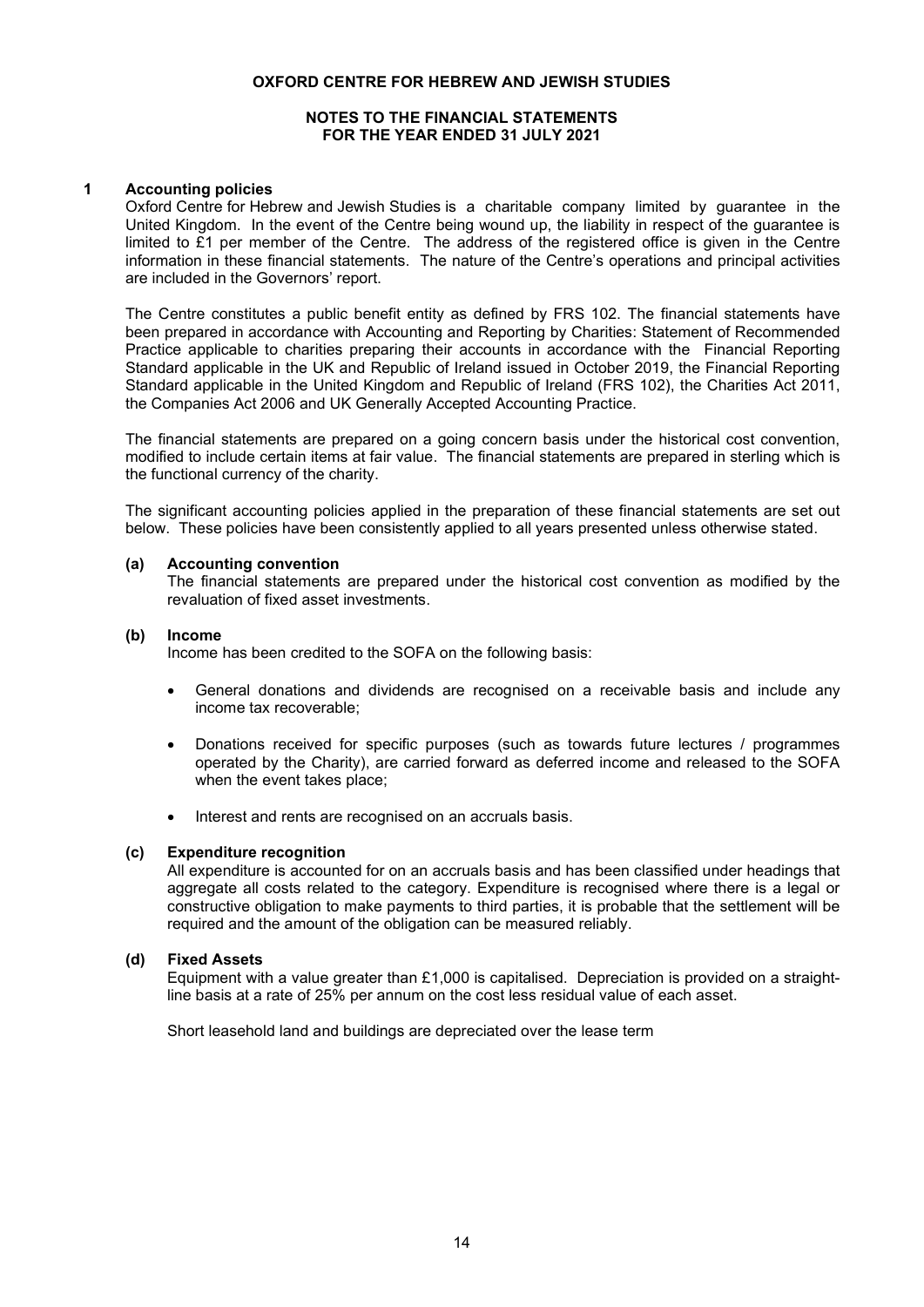## NOTES TO THE FINANCIAL STATEMENTS FOR THE YEAR ENDED 31 JULY 2021

## 1 Accounting policies (continued)

## (e) Investment Property

 Land retained on the sale of Yarnton Manor is measured at fair value at each reporting date with changes in fair value recognised in 'net gains/(losses) on investments' in the SOFA.

## (f) Investments

Listed investments are stated at fair value. Net realised and unrealised gains and losses on investment assets are accounted for as part of the related funds when they occur, the calculation having been based on fair value.

# (g) Debtors and creditors receivable/payable within one year

 Debtors and creditors with no stated interest rate and receivable or payable within one year are recorded at transaction price. Any losses arising from impairment are recognised in expenditure.

# (h) Taxation

The Centre is a charitable institution with exemption from taxation on its charitable activities under section 505 of the Income and Corporation Taxes Act 1988.

# (i) Foreign currencies

Foreign currency transactions are initially recognised by applying to the foreign currency amount the spot exchange rate between the functional currency and the foreign currency at the date of the transaction.

Monetary assets and liabilities denominated in a foreign currency at the balance sheet date are translated using the closing rate.

## (j) Operating leases

Rentals payable under operating leases are charged to the SOFA over the term of the lease.

## (k) Employee benefits

When employees have rendered service to the Centre, short-term employee benefits to which the employees are entitled are recognised at the undiscounted amount expected to be paid in exchange for that service.

The Centre participates in the Universities Superannuation Scheme ("the USS") and the University of Oxford Staff Pension Scheme ("the OSPS") on behalf of its staff. Both schemes are contributory defined benefit schemes (i.e. they provide benefits based on length of service and pensionable salary). The assets of USS and OSPS are each held in separate trusteeadministered funds.

Both schemes are multi-employer schemes and the Centre is unable to identify its share of the underlying assets and liabilities of each scheme on a consistent and reasonable basis. Therefore, as required by FRS 102, the Centre accounts for the schemes as if they were defined contribution schemes.

Both schemes have put in place agreements for additional contributions to fund their past service deficits. In accordance with the provisions of FRS 102, the Centre has recognised a liability for the future contributions that it estimates will be payable as a result of these deficit funding agreements.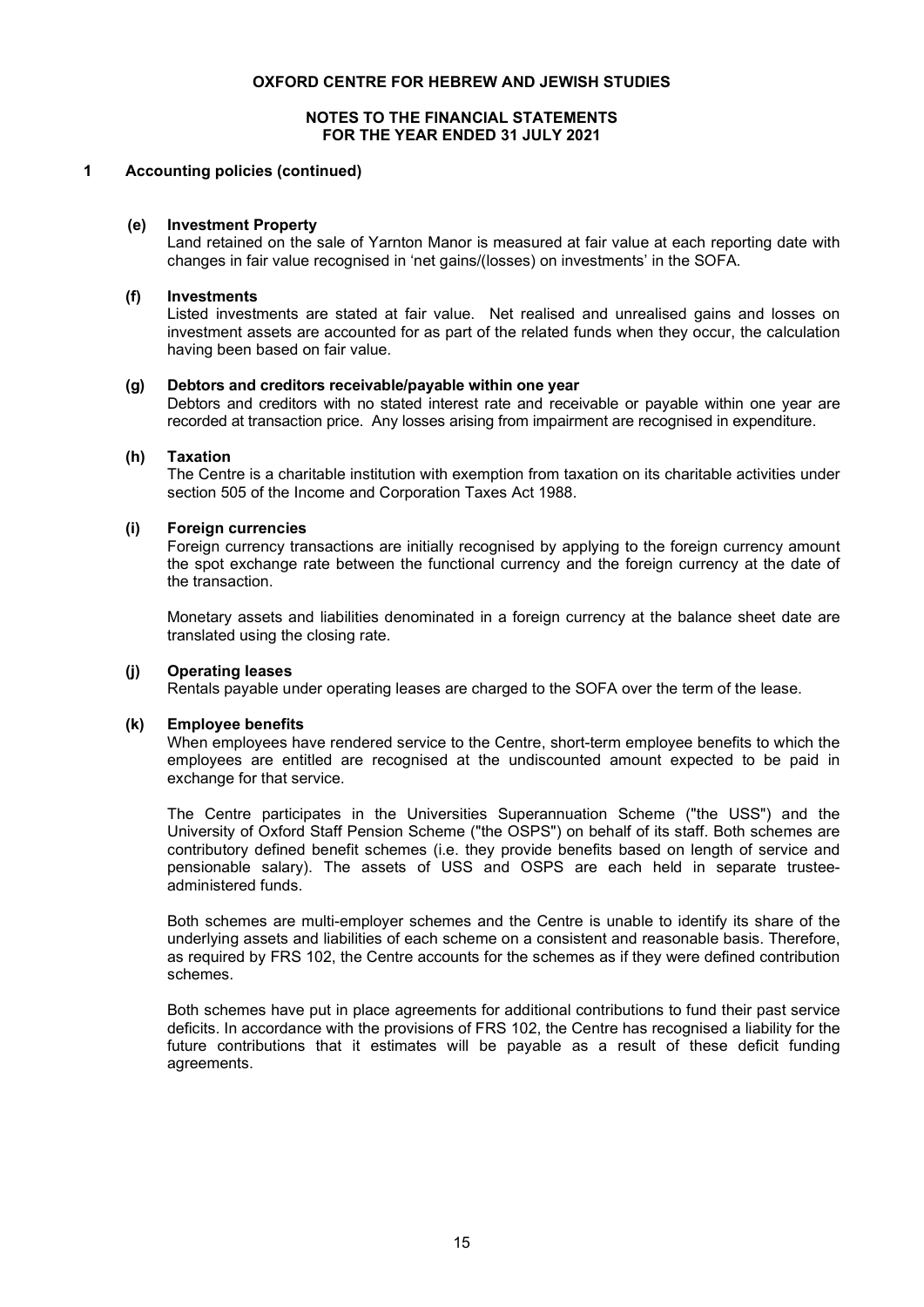## NOTES TO THE FINANCIAL STATEMENTS FOR THE YEAR ENDED 31 JULY 2021

## 1 Accounting policies (continued)

## (l) Allocation of expenditure

Specific items of expenses are attributed to the appropriate category:

- cost of raising funds, being the costs associated with generating incoming resources from all sources other than undertaking charitable activities;
- charitable activities, being the resources applied by the Centre in undertaking its work to meet its charitable objectives;
- support costs which are allocated to activity cost categories on a consistent basis, e.g. staff costs by the time spent and other costs by their usage.

## (m) Fund accounting

Funds held by the Centre are:

- unrestricted general funds which can be used in accordance with the charitable objects at the discretion of the Governors;
- designated funds which are funds set aside by the Governors out of unrestricted general funds for specific future purposes or projects;
- restricted funds which can only be used within the objects of the Centre as specified by the donor for the particular restricted purposes for which they are raised.
- endowment funds which are capital funds where, apart from endowments expendable in part or in whole (some of which are subject to restrictions on how much capital may be spent on an unrestricted basis), there is normally no power to spend the capital as if it was unrestricted income.

 Further explanation of the nature and purpose of the funds is included, where practicable, in the notes to the financial statements.

## (n) Basis of allocation of costs between Unrestricted and Restricted Funds

Costs are specifically recognised as being for unrestricted or restricted purposes and are allocated accordingly.

## (o) Gifts in kind

Properties, investments and other fixed assets donated to the Centre are included as donation income at market value at the time of receipt.

## (p) Going concern

 The financial statements have been prepared on a going concern basis as the trustees believe that no material uncertainties exist. The Governors have considered the level of funds held and the expected level of income and expenditure for 12 months from authorising these financial statements, including a revision of expectations for the potential impact of COVID-19 on the charity. The budgeted income and expenditure is sufficient with the level of reserves for the Centre to be able to continue as a going concern.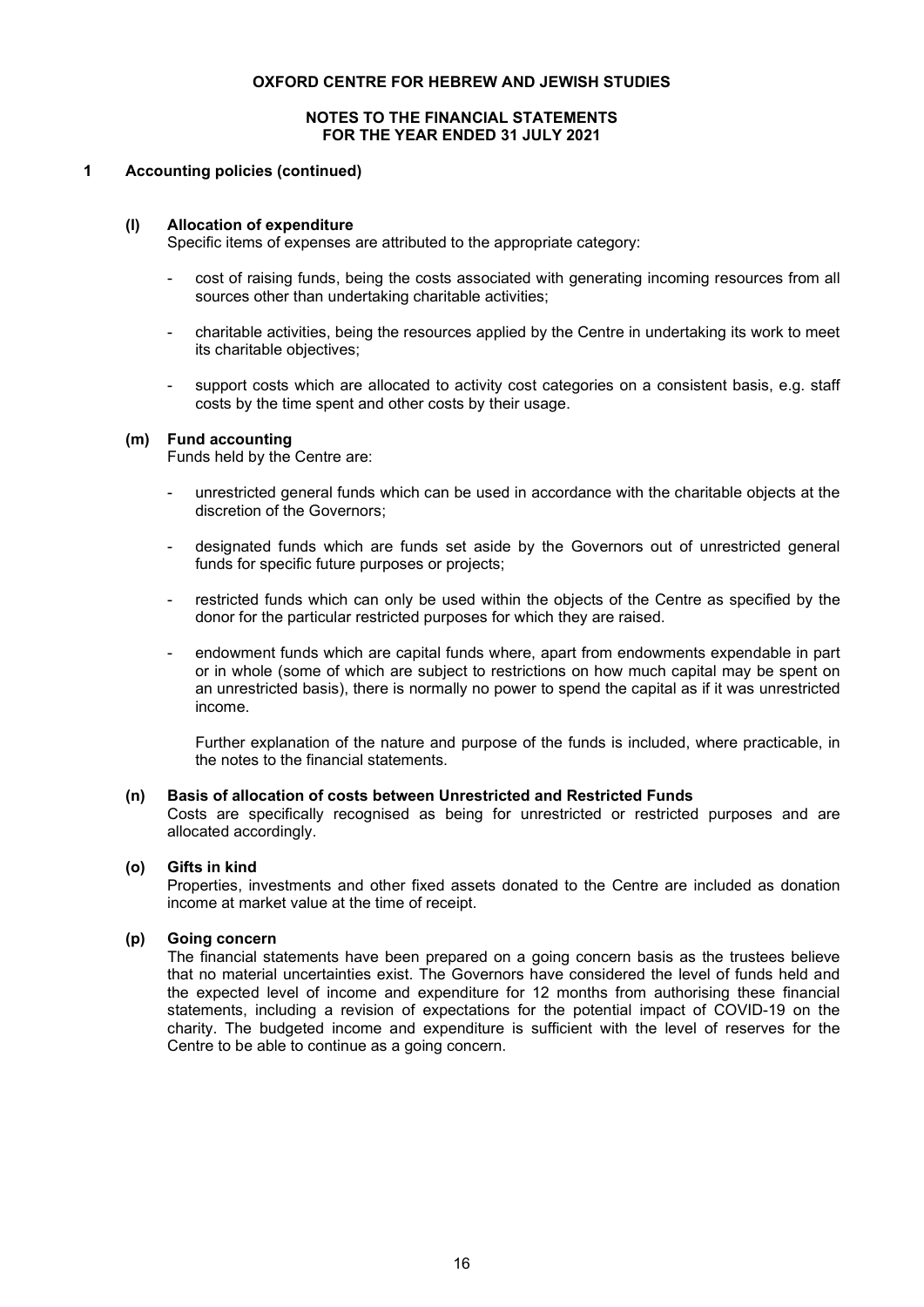## NOTES TO THE FINANCIAL STATEMENTS FOR THE YEAR ENDED 31 JULY 2021

## 1 Accounting policies (continued)

## (q) Critical accounting judgements

Critical accounting judgements

 FRS 102 makes the distinction between a group plan and a multi-employer scheme. A group plan consists of a collection of entities under common control typically with a sponsoring employer. A multi-employer scheme is a scheme for entities not under common control and represents (typically) an industry-wide scheme such as that provided by USS and OSPS. The accounting for a multiemployer scheme where the employer has entered into an agreement with the scheme that determines how the employer will fund a deficit results in the recognition of a liability for the contributions payable that arise from the agreement (to the extent that they relate to the deficit) and the resulting expense is recognised in income or expenditure. The Governors are satisfied that the scheme provided by USS and OSPS meets the definition of a multi-employer scheme and has therefore recognised the discounted fair value of the contractual contributions under the funding plan in existence at the date of approving the financial statements.

# (r) Key sources of estimation uncertainty

## Pension scheme liability

 The Governors are required to make assumptions on future staffing levels and appropriate discount rates when calculating the USS and OSPS pension scheme liability. These are included as best estimates at the date of calculation, but present a significant risk in potentially causing a material adjustment to the balance sheet.

## 2. Income

The results for the year are attributable to the principal activity, the advancement of education and research in the field of Hebrew and Jewish Studies.

## 2.1 Voluntary income comprises

|                              | <b>Unrestricted</b>      | <b>Designated</b> | <b>Restricted</b> | <b>Endowment</b>         | <b>Total</b><br>2021     | <b>Total</b><br>2020<br>£ |
|------------------------------|--------------------------|-------------------|-------------------|--------------------------|--------------------------|---------------------------|
| Donations                    | 29,779                   | $\blacksquare$    | 41,872            |                          | 71.651                   | 141,877                   |
| Legacies                     | 2.422                    | $\blacksquare$    | $\blacksquare$    | -                        | 2.422                    | 160,000                   |
| Government grants receivable | $\overline{\phantom{a}}$ | $\blacksquare$    | $\blacksquare$    | $\overline{\phantom{0}}$ | $\overline{\phantom{a}}$ | 4,817                     |
|                              | 32,201                   | $\blacksquare$    | 41.872            | $\overline{\phantom{a}}$ | 74,073                   | 306,694                   |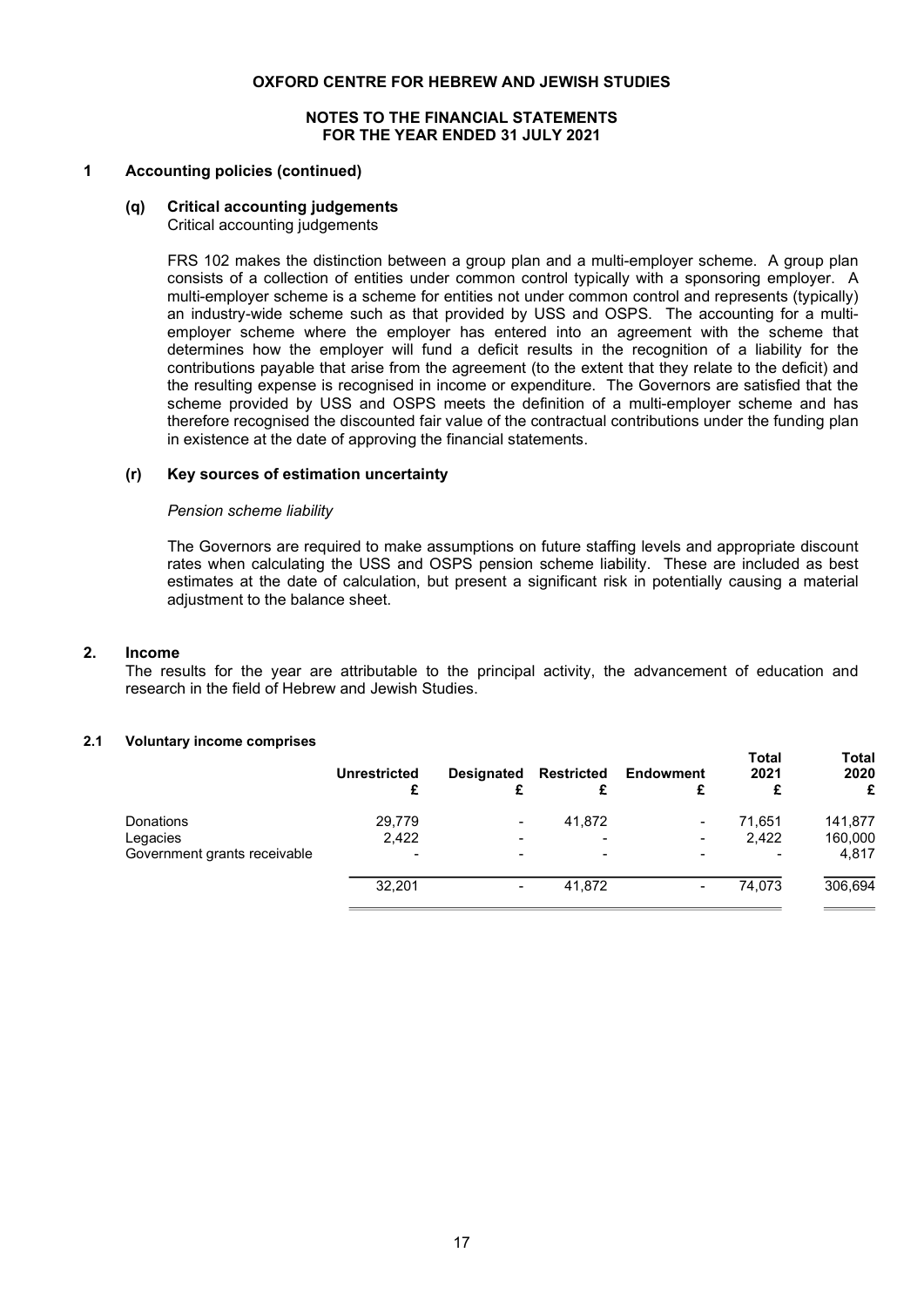## NOTES TO THE FINANCIAL STATEMENTS FOR THE YEAR ENDED 31 JULY 2021

## 2.2 Activities for raising funds

 This comprises income for administrative support of academic programmes, office space (rental) and short let farming tenancy of retained land at Yarnton.

## 2.3 Investment income

Investment income comprises

|                        | <b>Unrestricted</b> | <b>Designated</b>        | <b>Restricted</b> | Total<br>Endowment       | <b>Total</b><br>2021 | Total<br>2020<br>£ |
|------------------------|---------------------|--------------------------|-------------------|--------------------------|----------------------|--------------------|
| Dividends and interest | $\,$                | 67,922                   | $\blacksquare$    | 360.808                  | 428.730              | 528,400            |
| Other                  | 43                  | $\overline{\phantom{a}}$ | 3.564             | $\overline{\phantom{a}}$ | 3.607                | 3,177              |
|                        | 43                  | 67.922                   | 3.564             | 360.808                  | 432.337              | 531,577            |

#### 2.4 Income from charitable activities

|                                   | <b>Unrestricted</b>      | Designated | <b>Restricted</b> | Endowment<br>£           | Total<br>2021 | <b>Total</b><br>2020<br>£ |
|-----------------------------------|--------------------------|------------|-------------------|--------------------------|---------------|---------------------------|
| Conferences, student fees,        |                          |            |                   |                          |               |                           |
| accommodation and library funding |                          |            | -                 |                          |               | 3,000                     |
| Journal of Jewish Studies         | $\overline{\phantom{0}}$ | 80.901     | $\,$              | $\overline{\phantom{a}}$ | 80.901        | 85.766                    |
|                                   |                          | 80.901     | -                 |                          | 80.901        | 88.766                    |
|                                   |                          |            |                   |                          |               |                           |

## 3 Costs of raising funds

|                                                            | <b>Unrestricted</b><br>£ | <b>Designated</b><br>£ | <b>Restricted</b>        | Endowment<br>£           | Total<br>2021 | <b>Total</b><br>2020<br>£ |
|------------------------------------------------------------|--------------------------|------------------------|--------------------------|--------------------------|---------------|---------------------------|
| Advertising and fundraising                                | 21,327                   | -                      | -                        |                          | 21.327        | 22,295                    |
| Support costs                                              | 10.954                   | -                      | $\overline{\phantom{a}}$ | $\blacksquare$           | 10.954        | 9.146                     |
|                                                            | 32,281                   | -                      | -                        | $\overline{\phantom{a}}$ | 32.281        | 31,441                    |
| <b>Investment management</b><br>Investment management fees | -                        | 13.224                 | $\qquad \qquad$          | 71.883                   | 85,107        | 60,887                    |
|                                                            | 32,281                   | 13.224                 |                          | 71,883                   | 117.388       | 92,328                    |

## 4 Charitable activities

|                                | <b>Unrestricted</b><br>£ | <b>Designated</b><br>£ | <b>Restricted</b><br>£ | <b>Endowment</b><br>£    | <b>Total</b><br>2021<br>£ | <b>Total</b><br>2020<br>£ |
|--------------------------------|--------------------------|------------------------|------------------------|--------------------------|---------------------------|---------------------------|
| Academic                       | 367.880                  | 91.086                 | 154.676                |                          | 613.642                   | 782.254                   |
| Movement in pension provision  | (8,381)                  |                        |                        |                          | (8,381)                   | (25,030)                  |
| Clarendon Institute facilities |                          |                        |                        |                          |                           |                           |
| and supplies                   | 5.717                    |                        |                        |                          | 5.717                     | 5.717                     |
| MSt teaching and scholarships  | 2.470                    |                        | 6.163                  |                          | 8.633                     | 14.260                    |
| Library                        | 169.318                  |                        | 47.821                 |                          | 217.139                   | 223,956                   |
| Hebrew and Jewish Studies Unit | 7.451                    |                        | 7.861                  |                          | 15.312                    | 17.243                    |
| Clarendon Institute Building   | 44.601                   | 1.011                  | 6,069                  |                          | 51.681                    | 63,053                    |
| Support costs                  | 44,118                   |                        |                        | $\overline{\phantom{a}}$ | 44.118                    | 46.905                    |
|                                | 633,174                  | 92.097                 | 222.590                |                          | 947.861                   | 1.128.358                 |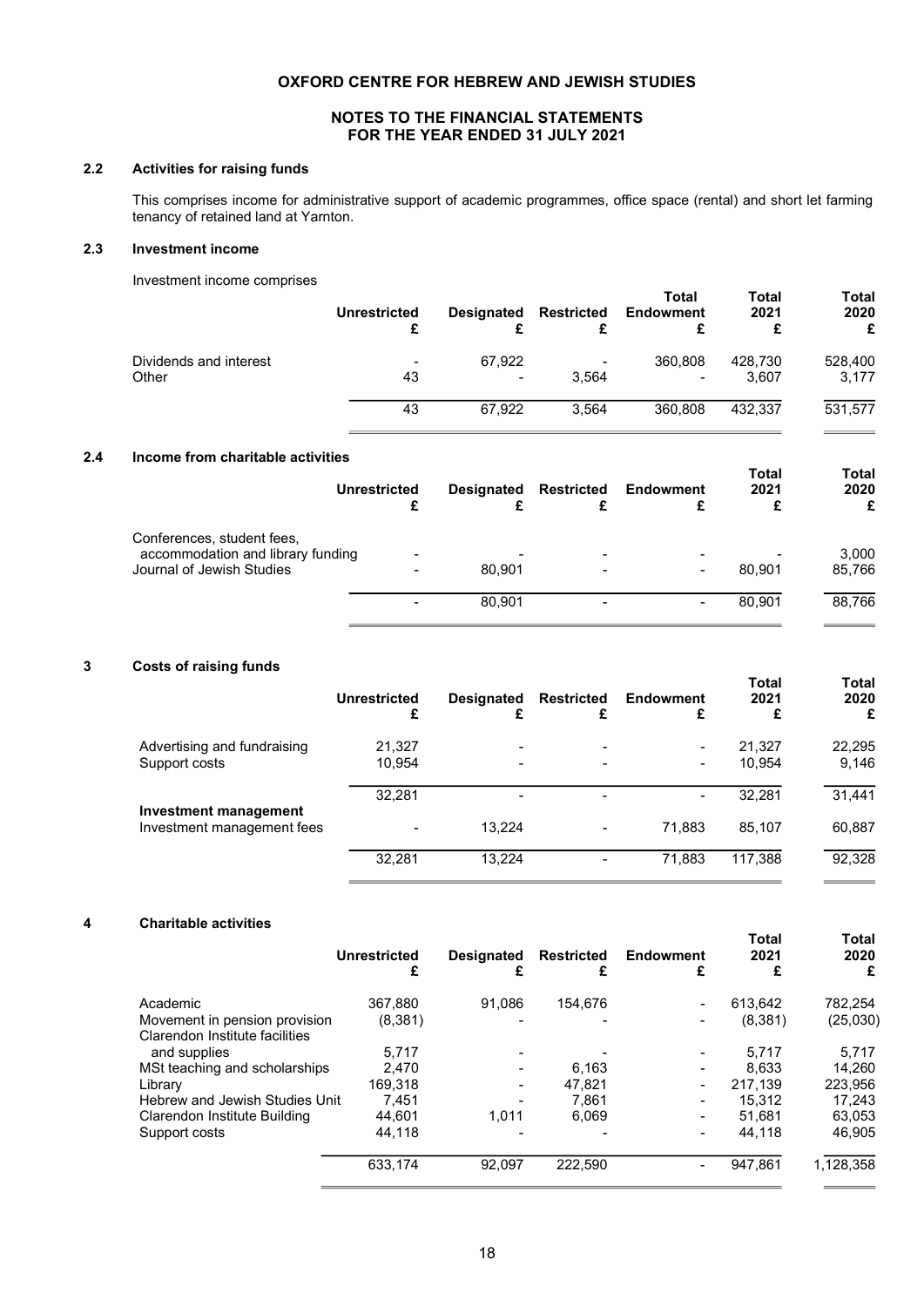# NOTES TO THE FINANCIAL STATEMENTS FOR THE YEAR ENDED 31 JULY 2021

# 5 Governors' and key management personnel remuneration and expenses

 Except for the president, the Governors received no remuneration or reimbursed expenses during the year (2020: £Nil).

 The total amount of employee benefits received by key management personnel was £31,664 (2020: £30,488).

 The Centre considers its key management personnel are the Board of Governors, and the Senior Management Team.

No Governors (2020: none) are accruing pension arrangements.

## 6.1 Further analysis of total resources expended, between staff and other costs **Other** Total Total Total

|                                             | <b>Staff costs</b><br>£ | costs<br>£ | 2021<br>£ | 2020<br>£ |
|---------------------------------------------|-------------------------|------------|-----------|-----------|
| <b>Charitable activities</b>                |                         |            |           |           |
| Academic                                    | 158,900                 | 454,742    | 613,642   | 782,254   |
| Movement in pension fund                    | (8, 381)                |            | (8,381)   | (25,030)  |
| Clarendon Institute facilities and supplies | 5,717                   |            | 5,717     | 5,717     |
| MSt teaching and scholarships               | 6,636                   | 1,997      | 8,633     |           |
| Library                                     |                         | 217,139    | 217,139   | 223,956   |
| Hebrew and Jewish Studies Unit              | 7,861                   | 7,451      | 15,312    | 17,243    |
| Clarendon Institute Building                |                         | 51.681     | 51,681    | 63,053    |
| <b>Support Costs</b>                        |                         | 44,118     | 44,118    | 46,905    |
|                                             | 170,733                 | 777,128    | 947,861   | 1,128,358 |
| <b>Costs of raising funds</b>               | 10,176                  | 107,212    | 117,388   | 92,328    |
|                                             | 180,909                 | 884,340    | 1,065,249 | 1,220,686 |

# 6.2 Net resources expended

## Results for the year are stated after charging:

|                               |                                                                     | 2021<br>c       | 2020<br>£       |
|-------------------------------|---------------------------------------------------------------------|-----------------|-----------------|
| Depreciation<br>Auditor's fee | Owned asset<br>Fees payable for the audit of the charity's accounts | 8,167<br>10,600 | 8,166<br>10,100 |
|                               | Other fees                                                          | 5.024           | 7.004           |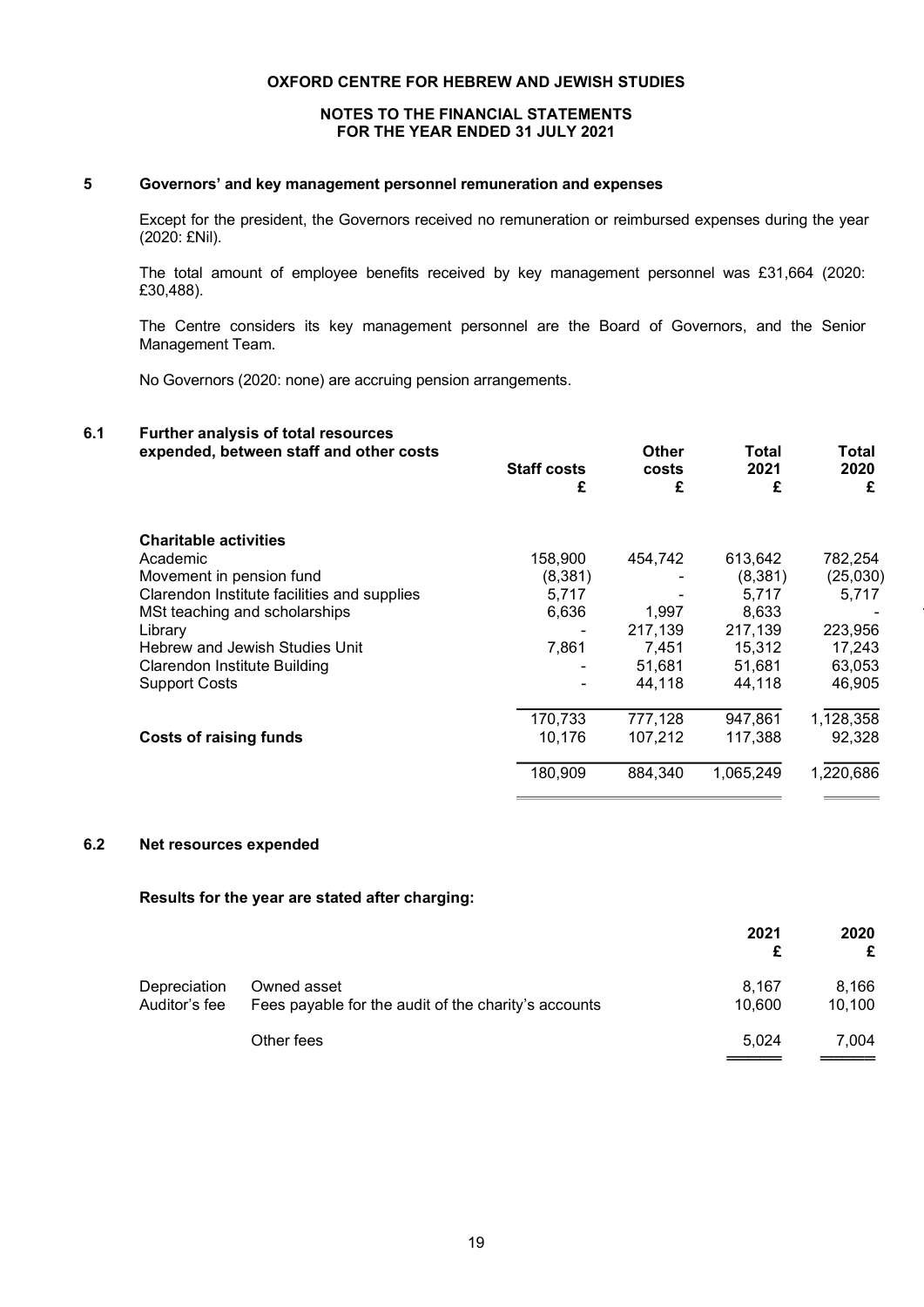# NOTES TO THE FINANCIAL STATEMENTS FOR THE YEAR ENDED 31 JULY 2021

# 7 Governors' remuneration

Payments totalling £379,619 (2020: £438,167) were made to the university, of which £130,634 (2020: £126,720) relate to services rendered as President.

 Expenses of £407 (2020: £512) were reimbursed to or paid on behalf of the President, in respect of accommodation and travel costs incurred.

## Other Governors

No other Governor received remuneration or expenses from the Centre during the year.

The cost of Professional Indemnity, Governors' and Officers' Liability was £4,411 (2020: £4,401).

## 8 Staff costs including Governors' remuneration

|                             | 2021     | 2020     |
|-----------------------------|----------|----------|
| Wages and salaries          | 158,861  | 161,034  |
| Social security costs       | 7,204    | 8,824    |
| Other pension contributions | 25,225   | 25,900   |
| Movement in provision       | (8, 381) | (25,030) |
|                             | 180,909  | 170,728  |
|                             |          |          |

There were no employees earning over £60,000 per annum.

 Research stipends of £10,000 (2020: £95,104) were paid to visiting academics to cover living expenses, rental accommodation in Oxford and travel costs.

 Salary grants of £216,546 (2020: £301,310) were paid to the University of Oxford which remunerated five of the Centre's Fellows, none of whom were Governors during the period.

 The average number of persons, including Governors, employed by the Centre including those working part-time on a long-term basis, were as follows:

|                | 2021                                    |   | 2020          |   |
|----------------|-----------------------------------------|---|---------------|---|
|                | Full-time Part-time Full-time Part-time |   |               |   |
| Academic       |                                         |   |               |   |
| Administration | 1.                                      | 6 | 1             | 6 |
|                | $\mathcal{D}$                           |   | $\mathcal{P}$ |   |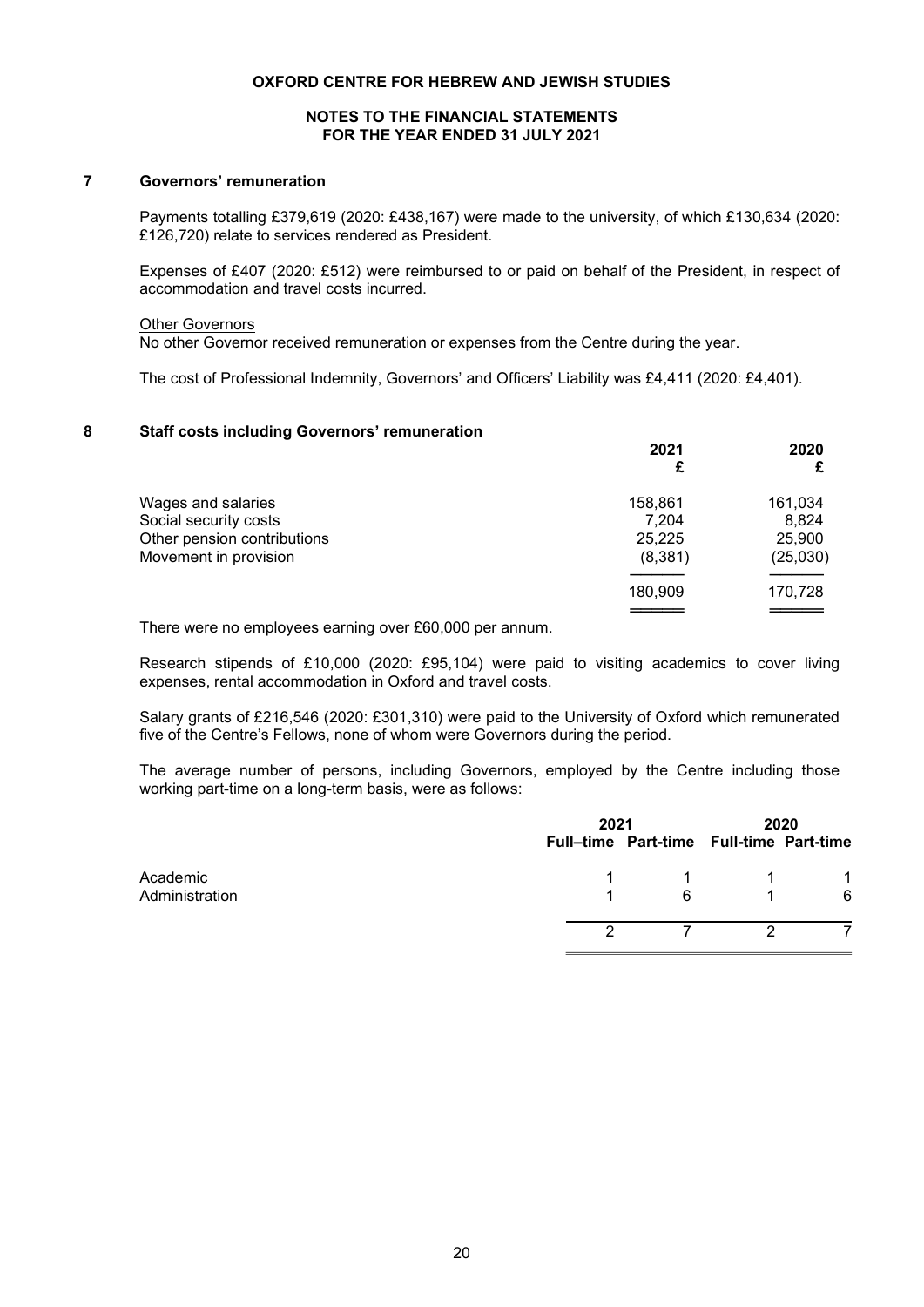# NOTES TO THE FINANCIAL STATEMENTS FOR THE YEAR ENDED 31 JULY 2021

## 9 Tangible fixed assets

|                                                                                                           | 2021<br>£   | 2020<br>£ |
|-----------------------------------------------------------------------------------------------------------|-------------|-----------|
| <b>Clarendon Institute Building</b><br>Capital improvement and alternations to internal space at 1 August | 81,669      | 89,835    |
| Less: Depreciation charge for the year                                                                    | (8, 167)    | (8, 166)  |
| <b>Books and equipment</b><br>Library collections                                                         | 73,501<br>1 | 81,668    |
| Total fixed assets at 31 July 2021                                                                        | 73,502      | 81,669    |

 The assets are all used for the furtherance of the Centre's objects in the advancement of education in the field of Hebrew and Jewish Studies.

## Leopold Muller Memorial Library

 All holdings and collections of the LMML were gifted to the Chancellor Masters and Scholars of the University of Oxford under a Deed of Gift dated 29 August 2014 and are held on trust as part of the Bodleian Libraries Fund.

## The Clarendon Institute, Walton Street, Oxford

 On 1 September 2014, the Centre relocated its operations to University of Oxford offices in central Oxford under a Licence to Occupy part of the Clarendon Institute until 21 September 2030.

#### Depreciation

 The Centre has spent £122,501 on alterations and refurbishment of a new lecture room. The capital sum is being depreciated over the term of the Centre's Licence to Occupy (15 years). Depreciation charged for the year was £8,167.

#### Equipment

 In accordance with the accounting policies of the Centre, fixed assets purchased in the period were written down to zero.

# 10 Investment property – endowment properties

|                                                  | 2021<br>c | 2020    |
|--------------------------------------------------|-----------|---------|
| Yarnton Manor land retained on sale at valuation | 221,500   | 221,500 |
|                                                  | 221,500   | 221,500 |

The original cost value of the retained land was £64,563. The land was independently valued by Carter Jonas LLP, RICS Registered Valuers, at a market value of £221,500 during the year ended 31st March 2016.

The land is included as an investment property as it is no longer used for the Centre's own purposes.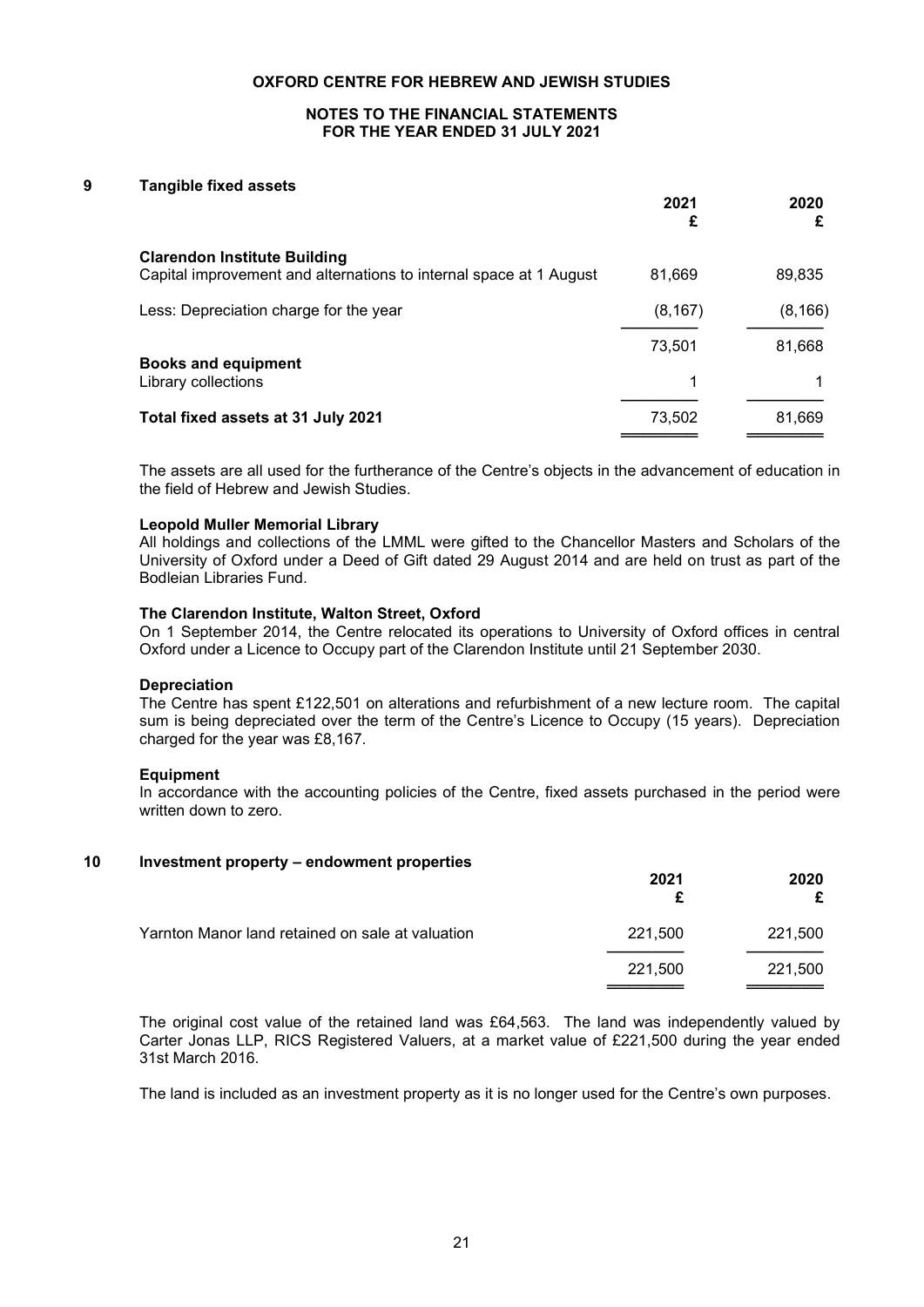## NOTES TO THE FINANCIAL STATEMENTS FOR THE YEAR ENDED 31 JULY 2021

# 11 Movement in fixed asset investments

| 2021<br>£     | 2020        |
|---------------|-------------|
| 13,732,532    | 14,070,537  |
| 3,361,994     | 2,805,463   |
| (2, 213, 454) | (3,358,431) |
| (1,383,646)   | 1,328,509   |
| 20,380        | (233, 483)  |
| 1,445,301     | (880,063)   |
| 14,963,107    | 13,732,532  |
|               |             |

| An analysis of the location of investment assets is as follows: |            |            |
|-----------------------------------------------------------------|------------|------------|
|                                                                 | 2021<br>£  | 2020       |
| Investment assets listed in the United Kingdom                  | 9,511,242  | 9,849,687  |
| Investment assets listed outside the United Kingdom             | 5,451,865  | 3,882,845  |
|                                                                 | 14,963,107 | 13,732,532 |
|                                                                 |            |            |

Cash included in fixed asset investments amounts to £54,573 (2020: £1,436,039) and is held on deposit.

## 12 Debtors

 Due within one year  $2021$   $2020$  $\frac{1}{2}$   $\frac{1}{2}$   $\frac{1}{2}$   $\frac{1}{2}$   $\frac{1}{2}$   $\frac{1}{2}$   $\frac{1}{2}$   $\frac{1}{2}$   $\frac{1}{2}$   $\frac{1}{2}$   $\frac{1}{2}$   $\frac{1}{2}$   $\frac{1}{2}$   $\frac{1}{2}$   $\frac{1}{2}$   $\frac{1}{2}$   $\frac{1}{2}$   $\frac{1}{2}$   $\frac{1}{2}$   $\frac{1}{2}$   $\frac{1}{2}$   $\frac{1}{2}$  Prepayments and accrued income 72,186 265,583 ─────── ─────── 72,186 265,583 ═══════ ═══════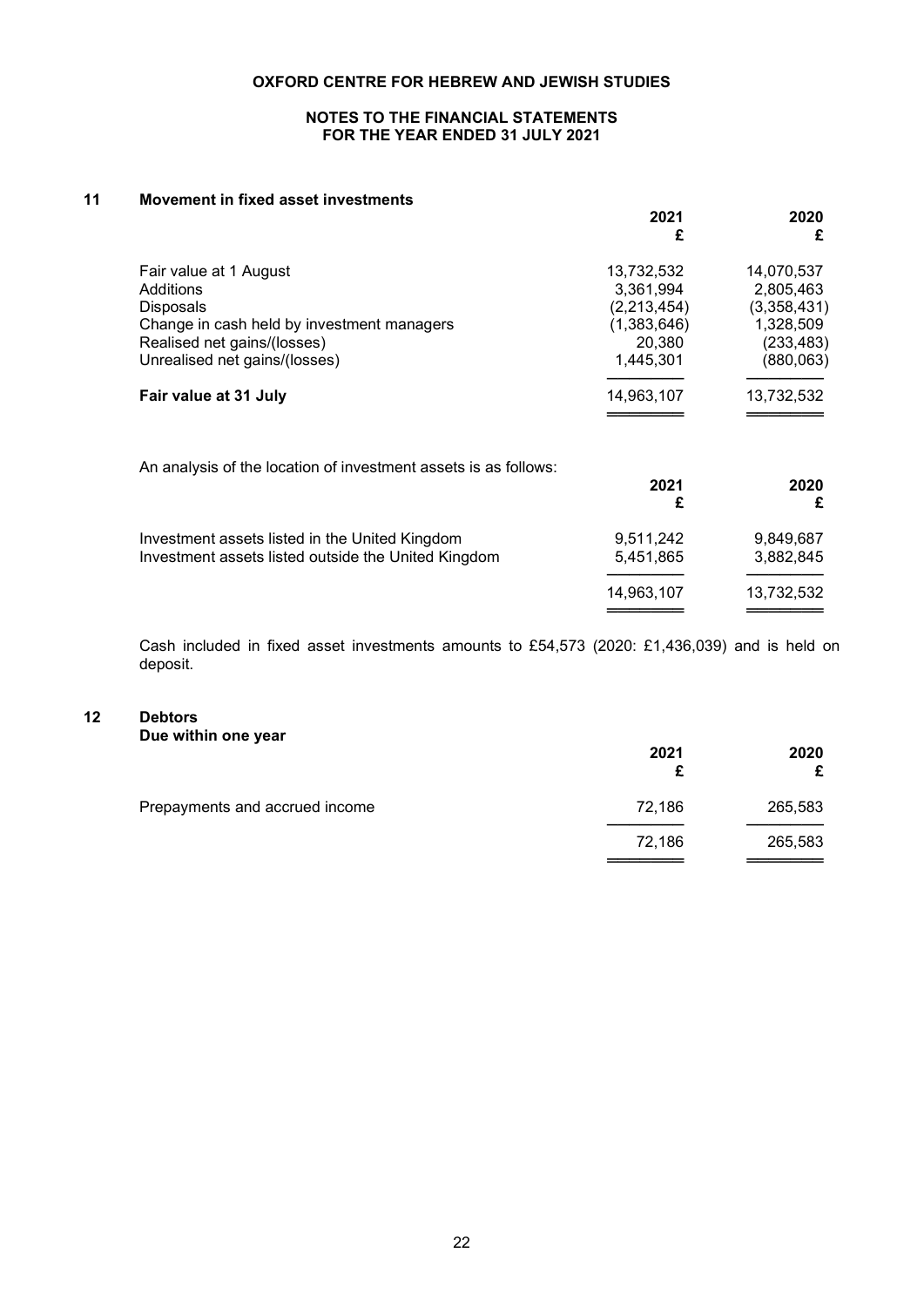# NOTES TO THE FINANCIAL STATEMENTS FOR THE YEAR ENDED 31 JULY 2021

#### $13$ **Creditors**

# Due within one year:

|                                                | 2021<br>£ | 2020<br>£ |
|------------------------------------------------|-----------|-----------|
| Creditors - suppliers                          | 6,252     | 12,658    |
| Other creditors - taxation and social security | 2,436     | 2,119     |
| Accruals                                       | 12,561    | 21,843    |
| Deferred income (see below)                    | 168,999   | 48,396    |
|                                                | 190,248   | 85,016    |
| Deferred income funds - movement in year       |           |           |
|                                                | 2021      | 2020      |
|                                                | £         | £         |
| Opening balance at 1 August                    | 48,396    | 10,591    |
| Introduced during the year                     | 155,152   | 48,396    |
| Released during the year                       | (34, 549) | (10, 591) |
|                                                | 168,999   | 48,396    |
|                                                |           |           |
|                                                |           |           |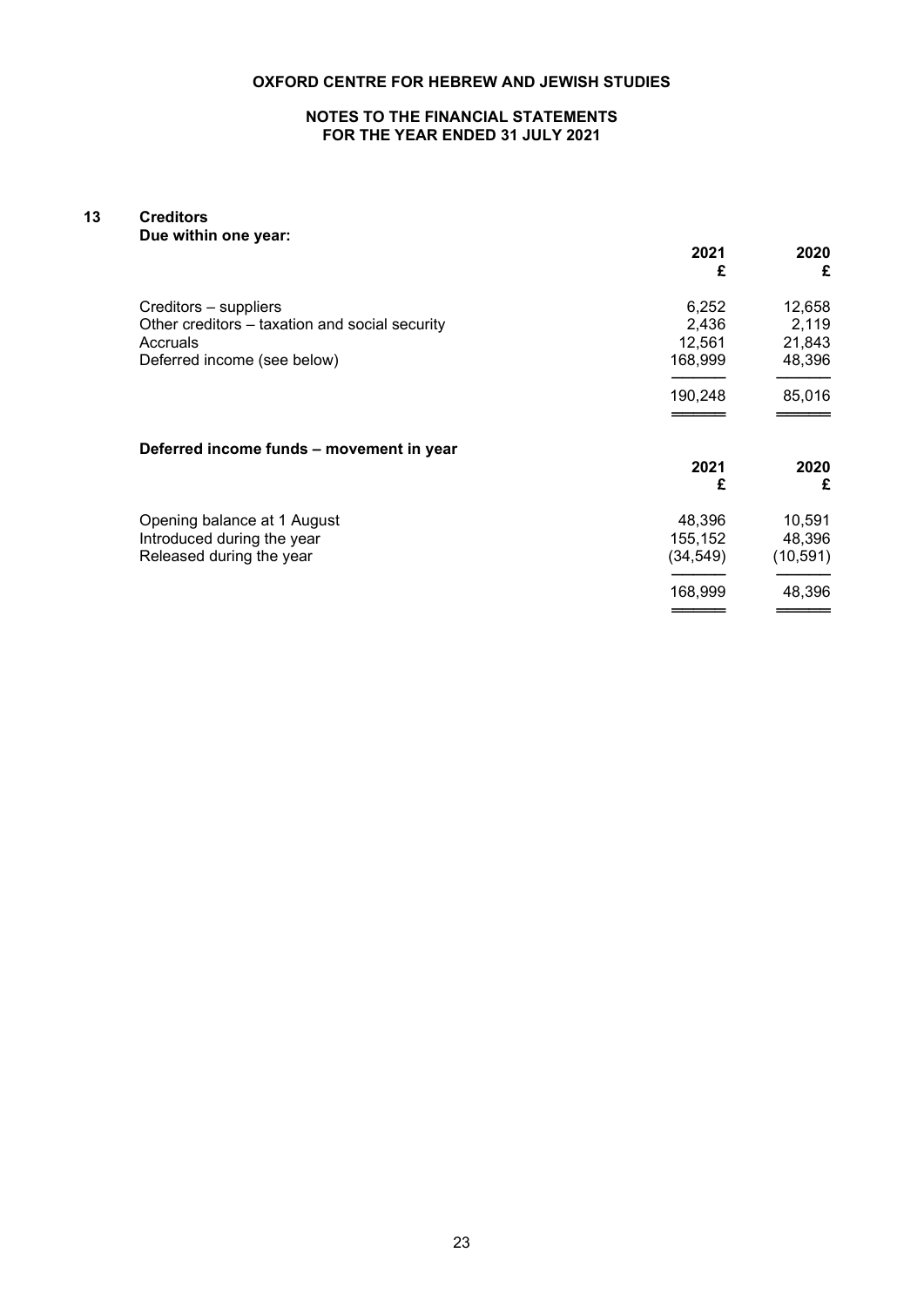#### NOTES TO THE FINANCIAL STATEMENTS FOR THE YEAR ENDED 31 JULY 2021

| <b>Endowment Funds - 2021</b><br>14 |  |  |
|-------------------------------------|--|--|
|-------------------------------------|--|--|

| <b>ENDOWNER FUNDS - 2021</b>                                                                                                                                   |                                                    |                                             |                                            |                                                                         |                                                                       |                                             |                                                     |                                                       |                                                    |
|----------------------------------------------------------------------------------------------------------------------------------------------------------------|----------------------------------------------------|---------------------------------------------|--------------------------------------------|-------------------------------------------------------------------------|-----------------------------------------------------------------------|---------------------------------------------|-----------------------------------------------------|-------------------------------------------------------|----------------------------------------------------|
|                                                                                                                                                                | <b>Balance</b><br>31 July<br>2020                  | <b>Management</b><br>Fees                   | <b>Net</b><br>Incoming<br><b>Resources</b> | Reallocated<br>to Income &<br><b>Expenditure</b><br><b>Unrestricted</b> | Reallocated<br>to Income &<br><b>Expenditure</b><br><b>Restricted</b> | <b>Transfers</b><br>in $/$ (out) of<br>fund | <b>Net Realised</b><br>Gains/Losses<br>for the year | <b>Net Unrealised</b><br>Gains/Losses<br>for the year | <b>Balance</b><br>31 July<br>2021                  |
|                                                                                                                                                                | £                                                  | £                                           | £                                          | £                                                                       | £                                                                     | £                                           | £                                                   | £                                                     | £                                                  |
| Investments (note 11) net of accrued investment management fee                                                                                                 |                                                    |                                             |                                            |                                                                         |                                                                       |                                             |                                                     |                                                       |                                                    |
| Partly expendable endowment funds                                                                                                                              |                                                    |                                             |                                            |                                                                         |                                                                       |                                             |                                                     |                                                       |                                                    |
| <b>MCA Fund</b>                                                                                                                                                | 5,551,552                                          | (35,068)                                    | 182,804                                    | (182, 804)                                                              |                                                                       |                                             | 12,784                                              | 635,444                                               | 6,164,712                                          |
| The Leopold Muller Memorial Library fund                                                                                                                       | 1,296,135                                          | (8, 187)                                    | 42,680                                     |                                                                         | (42,680)                                                              |                                             | 2,984                                               | 148,358                                               | 1,439,290                                          |
| George Pinto Legacy                                                                                                                                            | 1,179,384                                          | (7, 259)                                    | 25,371                                     | (25, 371)                                                               |                                                                       |                                             | 499                                                 | 108,729                                               | 1,281,353                                          |
|                                                                                                                                                                | 8,027,071                                          | (50, 514)                                   | 250,855                                    | (208, 175)                                                              | (42, 680)                                                             |                                             | 16,267                                              | 892,531                                               | 8,885,355                                          |
| General endowment funds                                                                                                                                        |                                                    |                                             |                                            |                                                                         |                                                                       |                                             |                                                     |                                                       |                                                    |
| The Polonsky Foundation,<br><b>Fellowship, equities</b>                                                                                                        | 685,260                                            | (4, 389)                                    | 21,725                                     |                                                                         | (21, 725)                                                             |                                             | (10, 150)                                           | 98,550                                                | 769,271                                            |
| <b>Lectures: David Patterson and</b>                                                                                                                           |                                                    |                                             |                                            |                                                                         |                                                                       |                                             |                                                     |                                                       |                                                    |
| Lehmann Memorial, equities                                                                                                                                     | 141,728                                            |                                             | 2,774                                      |                                                                         | (2,774)                                                               |                                             | 137                                                 | 22,728                                                | 164,593                                            |
| <b>TOTAL EXPENDABLE (and</b>                                                                                                                                   |                                                    |                                             |                                            |                                                                         |                                                                       |                                             | 6,254                                               | 1,103,809                                             |                                                    |
| partly expendable) ENDOWMENTS                                                                                                                                  | 8,854,059                                          | (54, 903)                                   | 275,354                                    | (208, 175)                                                              | (67, 179)                                                             |                                             |                                                     |                                                       | 9,819,219                                          |
| <b>Permanent Endowments</b><br>J M Finn investments<br>Library<br>Catherine Lewis and Simon Davis<br><b>Library Fund</b><br><b>HRO Library Fund</b>            | 129,375<br>22,662                                  | (798)<br>(140)                              | 3,952<br>692                               |                                                                         | (3,952)<br>(692)                                                      |                                             | 433<br>76                                           | 8,745<br>1,532                                        | 137,755<br>24,130                                  |
| Isaiah Berlin Library Fund                                                                                                                                     | 16,281                                             | (100)                                       | 497                                        |                                                                         | (497)                                                                 |                                             | 55                                                  | 1,100                                                 | 17,336                                             |
| Fellowships/scholarships<br>David Patterson Fellowship in Jewish Law<br>Jacobs Fellowship<br>Mason Lectureship<br>Goldman Lecture Fund<br><b>General Funds</b> | 406,986<br>133,556<br>128,603<br>16,578<br>109,819 | (2,509)<br>(823)<br>(793)<br>(102)<br>(677) | 12,431<br>4,079<br>3,928<br>506<br>3,354   |                                                                         | (12, 431)<br>(4,079)<br>(3,928)<br>(506)<br>(3, 354)                  | $\overline{a}$                              | 1,363<br>447<br>431<br>56<br>368                    | 27,508<br>9,027<br>8,692<br>1,120<br>7,423            | 433,348<br>142,207<br>136,933<br>17,652<br>116,933 |
|                                                                                                                                                                | 963,860                                            | (5,942)                                     | 29,439                                     |                                                                         | (29, 439)                                                             |                                             | 3,229                                               | 65,147                                                | 1,026,294                                          |
| <b>The Yarnton Trust</b><br>The Paisner, Leigh, Hyman, Green<br>and Schreiber Funds                                                                            | 605,404                                            | (3,735)                                     | 18,800                                     |                                                                         | (18, 800)                                                             |                                             | 2,029                                               | 41,401                                                | 645,099                                            |
| <b>SUB TOTAL -PERMANENT</b><br><b>ENDOWMENTS, EQUITIES</b><br>General permanent endowment                                                                      | 2,748,637<br>1,179,373                             | (9,677)<br>(7, 303)                         | 48,239<br>37,215                           | (37, 215)                                                               | (48, 239)                                                             |                                             | 5,258<br>3,964                                      | 106,548<br>84,835                                     | 1,671,393<br>1,260,869                             |
| <b>TOTAL PERMANENT ENDOWMENTS</b>                                                                                                                              | 2,748,637                                          | (16,980)                                    | 85,454                                     | (37, 215)                                                               | (48, 239)                                                             |                                             | 9,222                                               | 191,383                                               | 2,932,262                                          |
| <b>TOTAL INVESTMENTS</b>                                                                                                                                       | 11,602,696                                         | (71, 883)                                   | 360,808                                    | (245, 390)                                                              | (115, 418)                                                            |                                             | 15,476                                              | 1,205,192                                             | 12,751,481                                         |
| <b>Investment Property</b><br><b>Expendable</b><br>Anonymous for Manor Farm, land retained<br>Land at Yarnton                                                  | 221,500                                            |                                             |                                            |                                                                         |                                                                       |                                             |                                                     |                                                       | 221,500                                            |
| <b>TOTAL ALL ENDOWMENTS</b>                                                                                                                                    | 11,824,196                                         | (71, 883)                                   | 360,808                                    | (245, 390)                                                              | (115, 418)                                                            |                                             | 15,476                                              | 1,205,192                                             | 12,972,981                                         |
|                                                                                                                                                                |                                                    |                                             |                                            |                                                                         |                                                                       |                                             |                                                     |                                                       |                                                    |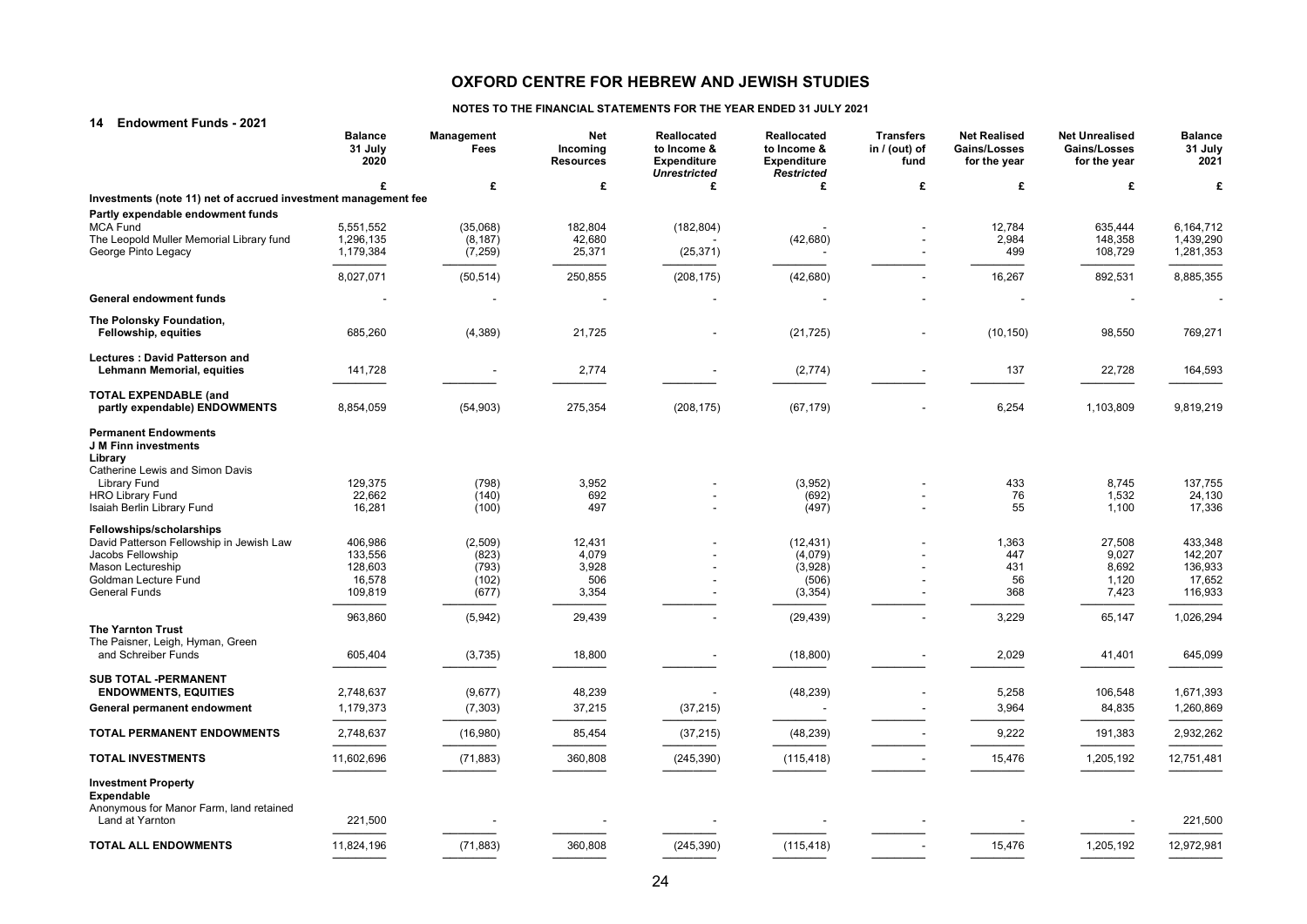## NOTES TO THE FINANCIAL STATEMENTS FOR THE YEAR ENDED 31 JULY 2021

#### 14 Endowment Funds (continued) - 2021

|                 | 31 July<br>2020 | Fees     | Incoming<br><b>Resources</b> | to Income &<br><b>Expenditure</b><br><b>Unrestricted</b> | to Income &<br><b>Expenditure</b><br><b>Restricted</b> | <b>Funds</b> | <b>Designated Gains/Losses</b><br>for the year | Gains/Losses<br>for the year | 31 July<br>2021 |
|-----------------|-----------------|----------|------------------------------|----------------------------------------------------------|--------------------------------------------------------|--------------|------------------------------------------------|------------------------------|-----------------|
|                 |                 |          |                              |                                                          |                                                        |              |                                                |                              |                 |
| <b>MCA Fund</b> | 5,551,552       | (35,068) | 182,804                      | (182, 804)                                               |                                                        | $\sim$       | 12.784                                         | 635,444                      | 6,164,712       |

The MCA Endowment Fund is a separate fund for the purposes of advancing education in Hebrew and Jewish Studies. The donor of the original grant of £3,000,000 specified that the capital, which is to be invested on professional advice in order to obtain the maximum long-term total return (net of any tax) which is regarded from time to time as a prudent target for the Fund, may be spent provided that:

- (1) the total of income, realised and unrealised gains spent in any full financial year of the Centre does not exceed 8% of the original grant as increased by the percentage increase in the UK Retail Prices Index from 30 June 2001 to the beginning of such financial year, but so that any unspent part of such 8% may be carried forward and spent in subsequent financial years in addition to such 8% limit each such financial year and
- (2) the market value of the capital of the Fund (after deducting any losses and liabilities, whether actual, accrued or contingent) not more than 30 days prior to the date on which the Governors resolve to spend the gains is not less than the original grant (increased as specified in the proviso (1) above) after excluding the gains resolved to be spent.

Provisos (1) and (2) are also applied to the additional grants of £1,062,350 from their respective dates of receipt. There were no additional grants during the year ended 31 July 2021 (2020: £nil). At 31 July 2021, the total grants increased by the UK Retail Prices Index for the relevant periods, amounted to £6,206,108 (2020: £6,051,739) so that the market value of £6,164,712 (2020: £5,551,552) gave rise to a deficit of £41,396 (2020: deficit of £500,187).

The unspent parts of 8% per annum aggregate to £4,634,579 (2020: £4,320,894).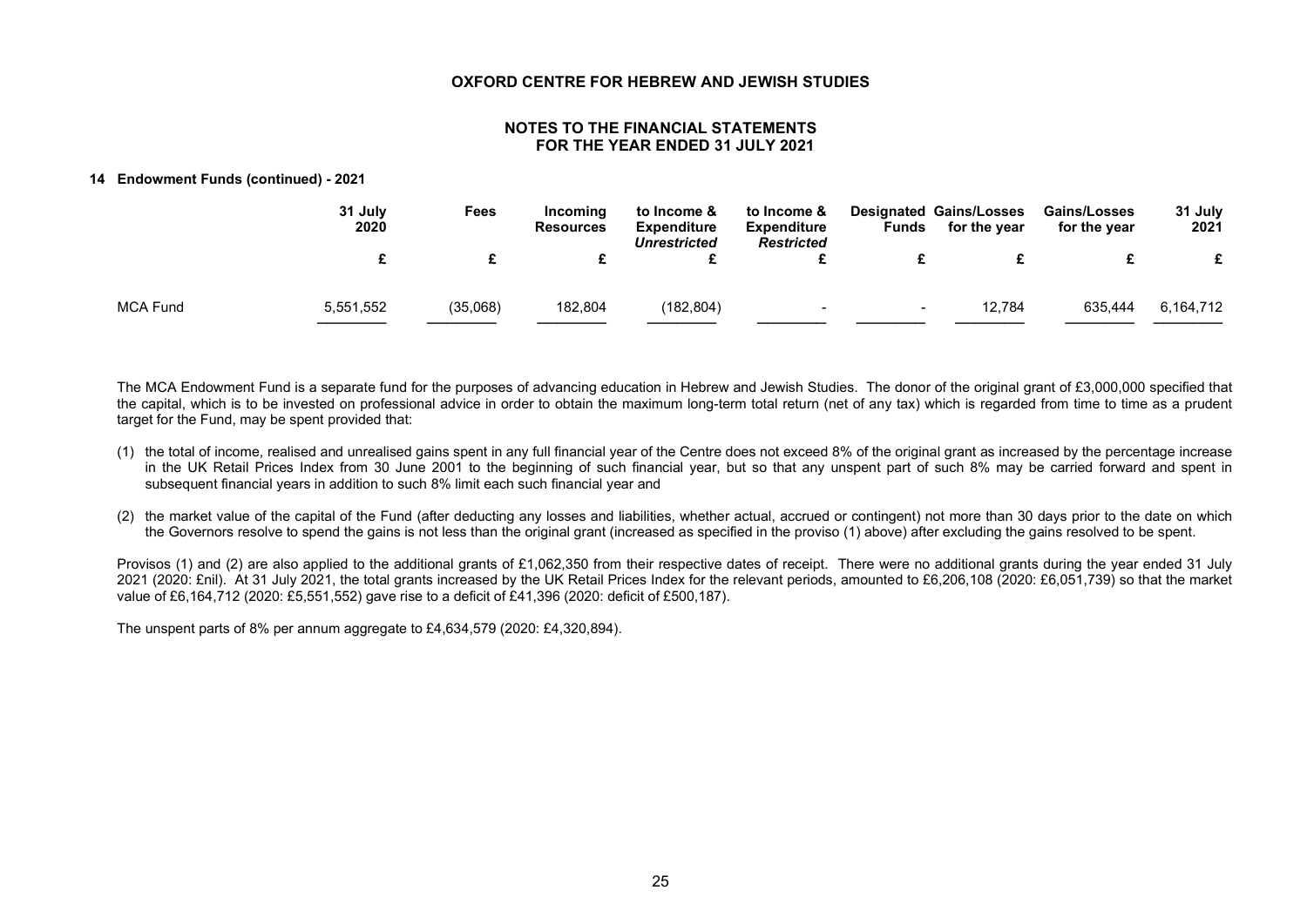#### NOTES TO THE FINANCIAL STATEMENTS FOR THE YEAR ENDED 31 JULY 2021

#### 14 Endowment Funds - 2020

|                                                                                                          | <b>Balance</b><br>31 July<br>2019 | Management<br>Fees       | <b>Net</b><br>Incoming<br><b>Resources</b> | Reallocated<br>to Income &<br><b>Expenditure</b><br><b>Unrestricted</b> | Reallocated<br>to Income &<br><b>Expenditure</b><br><b>Restricted</b> | <b>Transfers</b><br>in / (out) of<br>fund | <b>Net Realised</b><br>Gains/Losses<br>for the year | <b>Net Unrealised</b><br>Gains/Losses<br>for the year | <b>Balance</b><br>31 July<br>2020 |
|----------------------------------------------------------------------------------------------------------|-----------------------------------|--------------------------|--------------------------------------------|-------------------------------------------------------------------------|-----------------------------------------------------------------------|-------------------------------------------|-----------------------------------------------------|-------------------------------------------------------|-----------------------------------|
|                                                                                                          | £                                 | £                        | £                                          | £                                                                       | £                                                                     | £                                         | £                                                   | £                                                     | £                                 |
| Investments (note 11) net of accrued investment management fee                                           |                                   |                          |                                            |                                                                         |                                                                       |                                           |                                                     |                                                       |                                   |
| Partly expendable endowment funds                                                                        |                                   |                          |                                            |                                                                         |                                                                       |                                           |                                                     |                                                       |                                   |
| <b>MCA Fund</b>                                                                                          | 6,047,438                         | (25, 497)                | 226.703                                    | (226, 705)                                                              |                                                                       |                                           | (106, 677)                                          | (363, 710)                                            | 5,551,552                         |
| The Leopold Muller Memorial Library fund                                                                 | 1,411,922                         | (5,964)                  | 52,930                                     |                                                                         | (52, 930)                                                             | $\overline{\phantom{a}}$                  | (24, 906)                                           | (84, 917)                                             | 1,296,135                         |
| George Pinto Legacy                                                                                      | 1,207,402                         | (3, 520)                 | 7,493                                      | (7, 493)                                                                |                                                                       |                                           | 3,315                                               | (27, 813)                                             | 1,179,384                         |
|                                                                                                          | 8,666,762                         | (34, 981)                | 287,126                                    | (234, 198)                                                              | (52, 930)                                                             | $\overline{a}$                            | (128, 268)                                          | (476, 440)                                            | 8,027,071                         |
| General endowment funds                                                                                  | 341,767                           | 2,588                    | 7,836                                      | (7, 836)                                                                | $\overline{\phantom{a}}$                                              | (326, 840)                                | (2, 143)                                            | (15, 372)                                             |                                   |
| The Polonsky Foundation,<br><b>Fellowship, equities</b>                                                  | 754,991                           | (3,259)                  | 24,759                                     |                                                                         | (24, 759)                                                             |                                           | (10, 327)                                           | (56, 145)                                             | 685,260                           |
| Lectures : David Patterson and<br><b>Lehmann Memorial, equities</b>                                      | 151,362                           | $\overline{\phantom{a}}$ | 5,149                                      |                                                                         | (5, 149)                                                              |                                           |                                                     | (9,634)                                               | 141,728                           |
| <b>TOTAL EXPENDABLE (and</b>                                                                             |                                   |                          |                                            |                                                                         |                                                                       |                                           |                                                     |                                                       |                                   |
| partly expendable) ENDOWMENTS                                                                            | 9,914,882                         | (35, 652)                | 324,870                                    | (242, 034)                                                              | (82, 838)                                                             | (326, 840)                                | (140, 738)                                          | (557, 591)                                            | 8,854,059                         |
| <b>Permanent Endowments</b><br><b>J M Finn investments</b><br>Library<br>Catherine Lewis and Simon Davis |                                   |                          |                                            |                                                                         |                                                                       |                                           |                                                     |                                                       |                                   |
| Library Fund                                                                                             | 140,913                           | (602)                    | 5,570                                      |                                                                         | (5,570)                                                               |                                           | (2, 413)                                            | (8, 523)                                              | 129,375                           |
| <b>HRO Library Fund</b>                                                                                  | 24,683                            | (105)                    | 976                                        |                                                                         | (976)                                                                 |                                           | (423)                                               | (1, 493)                                              | 22,662                            |
| Isaiah Berlin Library Fund                                                                               | 17,734                            | (76)                     | 701                                        |                                                                         | (701)                                                                 |                                           | (304)                                               | (1,073)                                               | 16,281                            |
| Fellowships/scholarships                                                                                 |                                   |                          |                                            |                                                                         |                                                                       |                                           |                                                     |                                                       |                                   |
| David Patterson Fellowship in Jewish Law                                                                 | 443,283                           | (1,894)                  | 17,521                                     |                                                                         | (17, 521)                                                             |                                           | (7, 592)                                            | (26, 811)                                             | 406,986                           |
| Jacobs Fellowship                                                                                        | 145,467                           | (622)                    | 5,750                                      |                                                                         | (5,750)                                                               |                                           | (2, 491)                                            | (8,798)                                               | 133,556                           |
| Mason Lectureship                                                                                        | 140,073                           | (599)                    | 5,537                                      |                                                                         | (5, 537)                                                              |                                           | (2, 399)                                            | (8, 472)                                              | 128,603                           |
| Goldman Lecture Fund<br><b>General Funds</b>                                                             | 18,056<br>119,614                 | (77)                     | 714<br>4,728                               |                                                                         | (714)                                                                 |                                           | (309)                                               | (1,092)                                               | 16,578<br>109,819                 |
|                                                                                                          |                                   | (511)                    |                                            |                                                                         | (4, 728)                                                              |                                           | (2,049)                                             | (7, 235)                                              |                                   |
|                                                                                                          | 1,049,823                         | (4, 486)                 | 41,497                                     |                                                                         | (41, 497)                                                             |                                           | (17,980)                                            | (63, 497)                                             | 963,860                           |
| <b>The Yarnton Trust</b>                                                                                 |                                   |                          |                                            |                                                                         |                                                                       |                                           |                                                     |                                                       |                                   |
| The Paisner, Leigh, Hyman, Green<br>and Schreiber Funds                                                  | 659,438                           | (2,820)                  | 26,337                                     |                                                                         | (26, 337)                                                             |                                           | (11, 302)                                           | (39, 912)                                             | 605,404                           |
|                                                                                                          |                                   |                          |                                            |                                                                         |                                                                       |                                           |                                                     |                                                       |                                   |
| <b>SUB TOTAL -PERMANENT</b>                                                                              |                                   |                          |                                            |                                                                         |                                                                       |                                           |                                                     |                                                       |                                   |
| <b>ENDOWMENTS, EQUITIES</b>                                                                              | 2,994,247                         | (12, 819)                | 115,650                                    | (47, 816)                                                               | (67, 834)                                                             |                                           | (51, 373)                                           | (181, 418)                                            | 2,748,637                         |
| General permanent endowment                                                                              | 1,284,986                         | (5, 513)                 | 47,816                                     | (47, 816)                                                               |                                                                       |                                           | (22,091)                                            | (78,009)                                              | 1,179,373                         |
| <b>TOTAL PERMANENT ENDOWMENTS</b>                                                                        | 2,994,247                         | (12, 819)                | 115,650                                    | (47, 816)                                                               | (67, 834)                                                             |                                           | (51, 373)                                           | (181, 418)                                            | 2,748,637                         |
| <b>TOTAL INVESTMENTS</b>                                                                                 | 12,909,129                        | (48, 471)                | 440,520                                    | (289,850)                                                               | (150, 672)                                                            | (326, 840)                                | (192, 111)                                          | (739,009)                                             | 11,602,696                        |
| <b>Investment Property</b><br><b>Expendable</b><br>Anonymous for Manor Farm, land retained               |                                   |                          |                                            |                                                                         |                                                                       |                                           |                                                     |                                                       |                                   |
| Land at Yarnton                                                                                          | 221,500                           |                          |                                            |                                                                         |                                                                       |                                           |                                                     |                                                       | 221,500                           |
| <b>TOTAL ALL ENDOWMENTS</b>                                                                              | 13,130,629                        | (48, 471)                | 440,520                                    | (289, 850)                                                              | (150, 672)                                                            | (326, 840)                                | (192, 111)                                          | (739,009)                                             | 11,824,196                        |
|                                                                                                          |                                   |                          |                                            |                                                                         |                                                                       |                                           |                                                     |                                                       |                                   |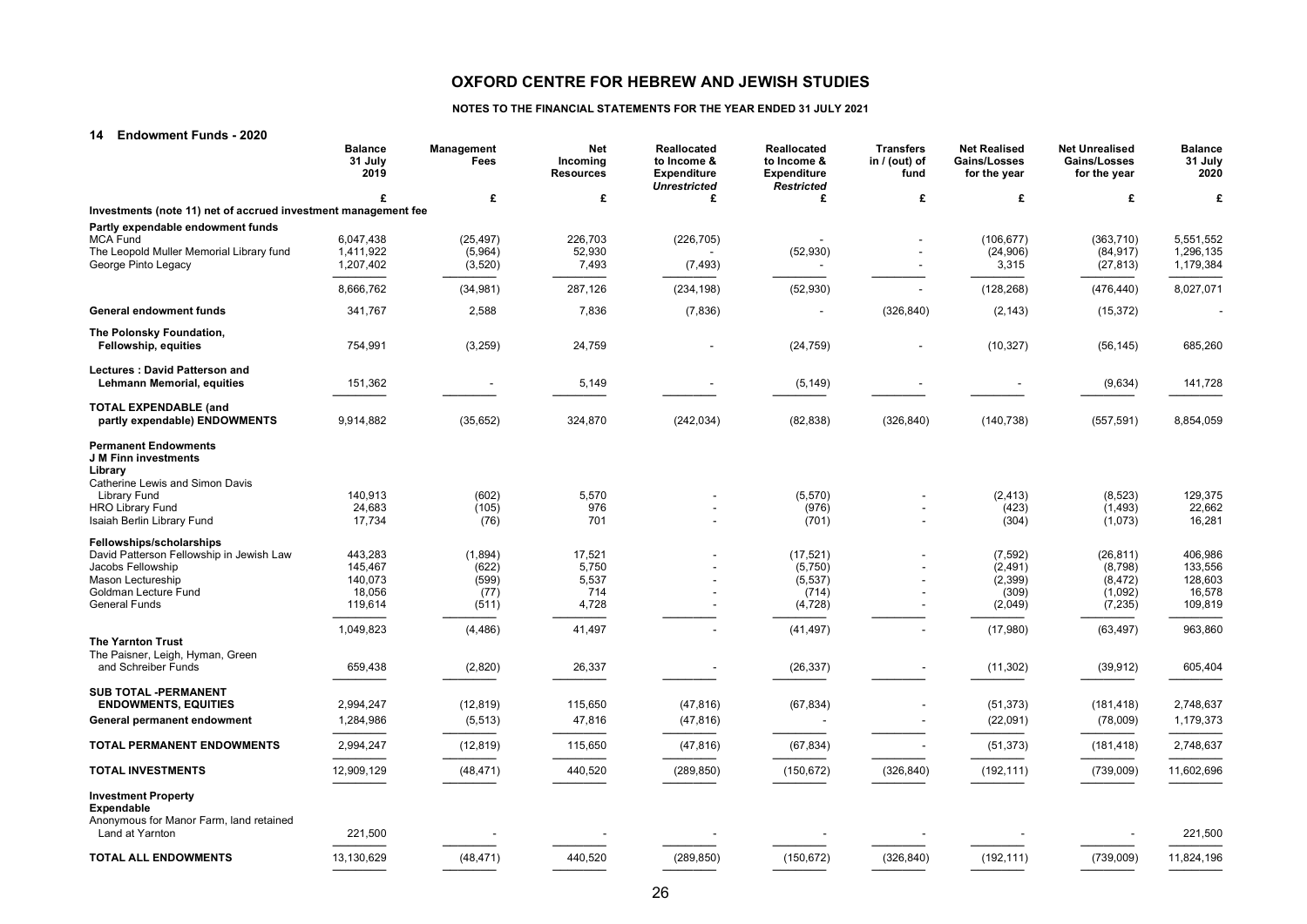# NOTES TO THE FINANCIAL STATEMENTS FOR THE YEAR ENDED 31 JULY 2021

14 Endowment Funds (continued) - 2020

|                 | 31 July<br>2019 | Fees      | Incoming<br><b>Resources</b> | to Income &<br><b>Expenditure</b><br><b>Unrestricted</b> | to Income &<br><b>Expenditure</b><br><b>Restricted</b> | Funds                    | <b>Designated Gains/Losses</b><br>for the year | Gains/Losses<br>for the year | 31 July<br>2020 |
|-----------------|-----------------|-----------|------------------------------|----------------------------------------------------------|--------------------------------------------------------|--------------------------|------------------------------------------------|------------------------------|-----------------|
|                 |                 |           |                              |                                                          |                                                        |                          |                                                |                              |                 |
| <b>MCA Fund</b> | 6,047,438       | (25, 497) | 226,703                      | (226, 705)                                               |                                                        | $\overline{\phantom{0}}$ | (106.677)                                      | (363, 710)                   | 5,551,552       |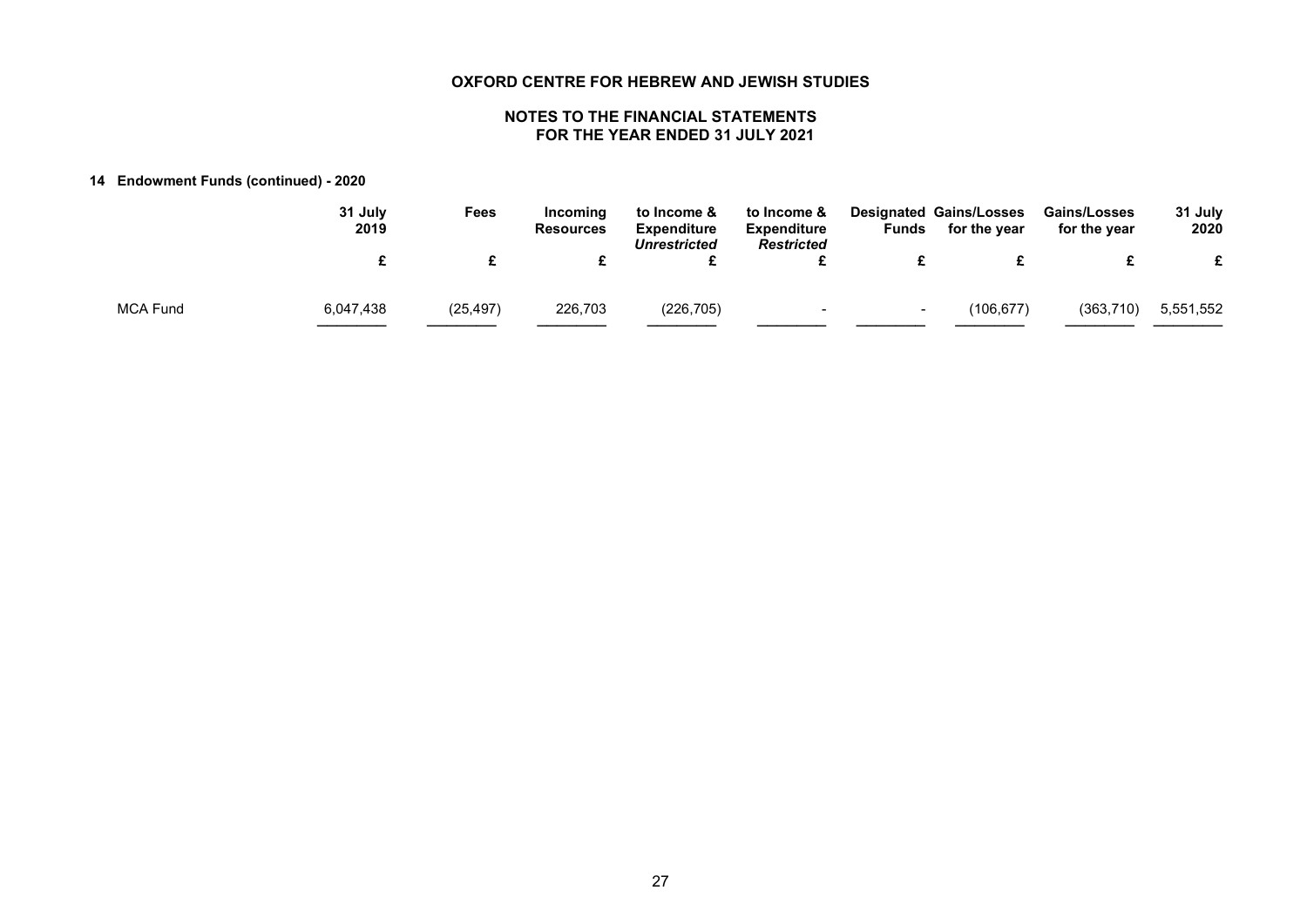# NOTES TO THE FINANCIAL STATEMENTS FOR THE YEAR ENDED 31 JULY 2021

# 15 Unrestricted funds

|                                    | 31 July<br>2020<br>£ | Incoming<br><b>Resources</b><br>£ | <b>Transfers</b><br>£ | Other gains/ Outgoing | 31 July<br>(losses) Resources<br>2021<br>£<br>£ |
|------------------------------------|----------------------|-----------------------------------|-----------------------|-----------------------|-------------------------------------------------|
| General reserve<br>Pension reserve | 468,967<br>(40, 552) | 54,543                            | 395,390               | (3,762)               | (673,835) 241,303<br>8,381<br>(32, 171)         |
|                                    | 428,415              | 54,543                            | 395.390               | (3,762)               | (665,454) 209,132                               |
|                                    | 31 July<br>2019<br>£ | Incoming<br><b>Resources</b>      | <b>Transfers</b><br>£ | Other gains/ Outgoing | 31 July<br>(losses) Resources<br>2020<br>£<br>£ |
| General reserve<br>Pension reserve | 252,757<br>(65, 582) | 256.617                           | 639,851               | (857)                 | (679,401) 468,967<br>25,030<br>(40, 552)        |
|                                    | 187.175              | 256.617                           | 639.851               | (857)                 | (654,371) 428,415                               |

## 16 Designated Funds

|                           | At 31 July<br>2020<br>£ | Incomina<br><b>Resources Transfers</b> |                   | gains/losses<br>for the year | <b>Net realised Net Unrealised</b><br>gains/losses<br>for the year Resources | Outgoing   | 31 July<br>2021<br>£ |
|---------------------------|-------------------------|----------------------------------------|-------------------|------------------------------|------------------------------------------------------------------------------|------------|----------------------|
| Journal of Jewish Studies | 123.066                 | 80.901                                 |                   |                              | $\overline{\phantom{a}}$                                                     | (86.056)   | 117,911              |
| <b>Fellowship Fund</b>    | 2,092,731               |                                        | 67,922 (216,711)  | 4.904                        | 240.109                                                                      | (19,266)   | 2,169,689            |
|                           | 2.215.797               |                                        | 148,823 (216,711) | 4,904                        | 240.109                                                                      | (105, 322) | 2,287,600            |

|                           | At 31 July | Incomina<br>2019 Resources Transfers |                 | gains/losses<br>for the year | <b>Net realised Net Unrealised</b><br>gains/losses<br>for the year Resources | Outgoing  | 31 July<br>2020<br>£  |
|---------------------------|------------|--------------------------------------|-----------------|------------------------------|------------------------------------------------------------------------------|-----------|-----------------------|
| Journal of Jewish Studies | 123.540    | 85.766                               | $\qquad \qquad$ |                              | $\blacksquare$                                                               | (86.240)  | 123,066               |
| Fellowship Fund           | 2,347,303  | 87,880                               | (60.342)        | (41, 372)                    | (141.054)                                                                    | (99, 684) | 2,092,731             |
|                           | 2.470.843  | 173.646                              | (60.342)        | (41, 372)                    | (141.054)                                                                    |           | $(185.924)$ 2,215,797 |

# 17 Restricted Funds

|                                    | 31 July<br>2020<br>£ | Incoming<br><b>Resources</b> | Outgoing<br><b>Resources</b> | <b>Transfers</b> | 31 July<br>2021<br>£ |
|------------------------------------|----------------------|------------------------------|------------------------------|------------------|----------------------|
| Conferences and lectures           | 28,985               |                              |                              | 3,280            | 32,265               |
| Conferences (Corob)                | 24.998               |                              | (11,560)                     | $\blacksquare$   | 13.438               |
| Conference (Summer Institute 2014) | 605                  | 2,112                        | (2, 124)                     |                  | 593                  |
| Fellowships, visiting              | 34,033               | 7,997                        | (5,389)                      |                  | 36,641               |
| Fellowships, permanent             |                      | 20,081                       | (151, 108)                   | 131,027          |                      |
| Hebrew manuscript workshop         | 3,471                |                              |                              |                  | 3,471                |
| Library fund                       |                      | 10,659                       | (47, 822)                    | 47,822           | 10,659               |
| <b>Memorial lecture</b>            | 7.791                |                              |                              |                  | 7.791                |
| Musica Judaica                     | 495                  |                              |                              |                  | 495                  |
| L Paisner Fund                     | 2,000                |                              |                              |                  | 2,000                |
| Paul Goodman archive               |                      | 4,587                        | (4, 587)                     |                  |                      |
|                                    | 102,378              | 45.436                       | (222, 590)                   | 182,129          | 107,353              |
|                                    |                      |                              |                              |                  |                      |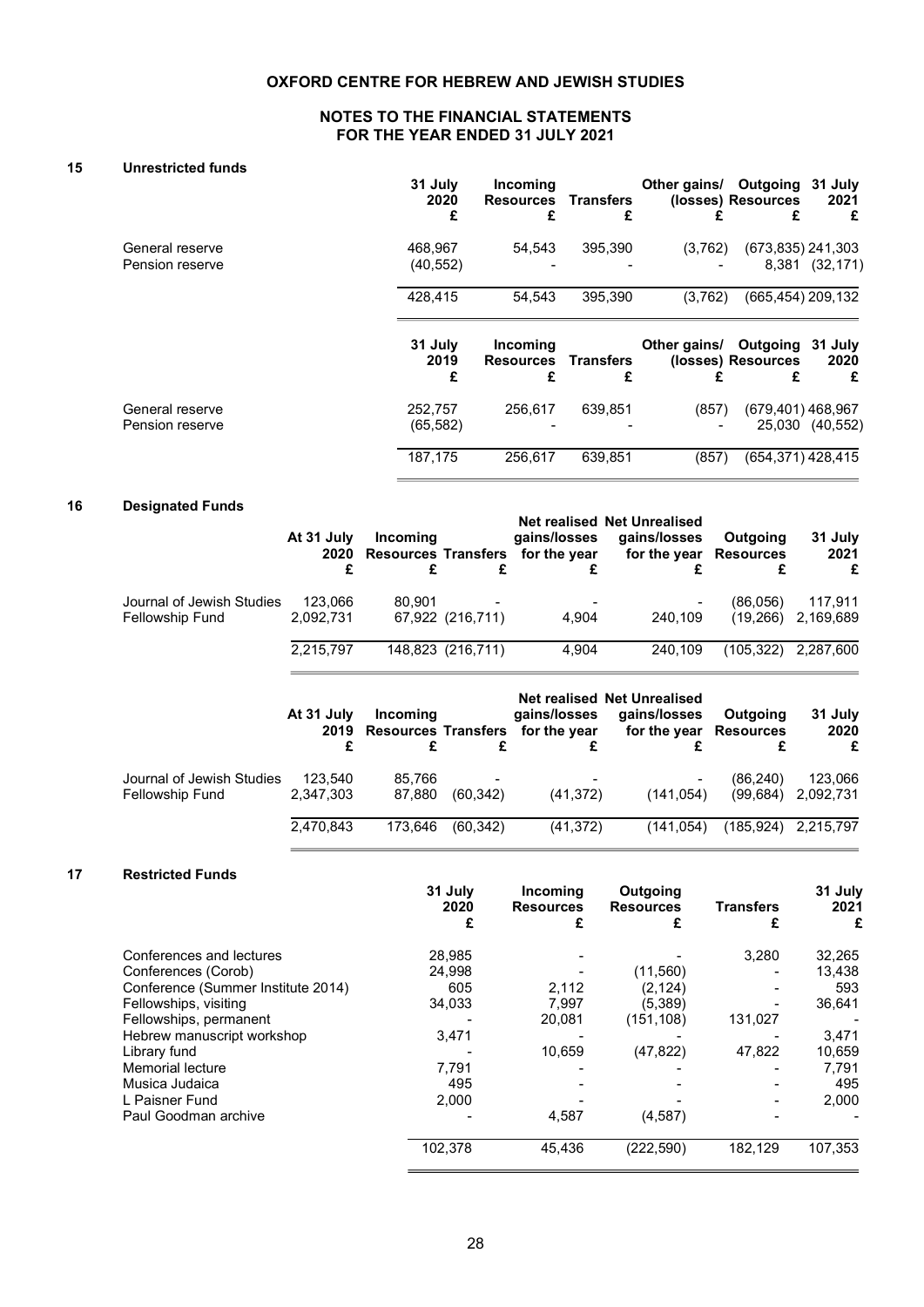# NOTES TO THE FINANCIAL STATEMENTS FOR THE YEAR ENDED 31 JULY 2021

### 17 Restricted Funds (continued)

|                                    | 31 July<br>2019<br>£ | Incoming<br><b>Resources</b> | Outgoing<br><b>Resources</b> | <b>Transfers</b>         | 31 July<br>2020<br>£ |
|------------------------------------|----------------------|------------------------------|------------------------------|--------------------------|----------------------|
|                                    |                      |                              |                              |                          |                      |
| Conferences and lectures           | 24,927               |                              | (1,805)                      | 5,863                    | 28,985               |
| Conferences (Corob)                | 37,578               |                              | (12,580)                     | $\overline{\phantom{0}}$ | 24,998               |
| Conference (Summer Institute 2014) |                      | 3,678                        | (3,073)                      |                          | 605                  |
| Fellowships, visiting              | 80,009               | 73,189                       | (119, 164)                   | (1)                      | 34,033               |
| Fellowships, permanent             | 4,037                | 8,000                        | (133,850)                    | 121,813                  |                      |
| Hebrew manuscript workshop         | 3,411                |                              | 60                           |                          | 3,471                |
| Library fund                       |                      |                              | (60, 176)                    | 60,176                   |                      |
| Memorial lecture                   | 8.074                |                              | (283)                        | $\overline{\phantom{a}}$ | 7,791                |
| Musica Judaica                     | 783                  |                              | (288)                        |                          | 495                  |
| L Paisner Fund                     | 2,000                |                              |                              | $\overline{\phantom{0}}$ | 2,000                |
| <b>Baron Foundation</b>            |                      | 759                          | (759)                        |                          |                      |
|                                    | 160,819              | 85,626                       | (331,918)                    | 187,851                  | 102,378              |
|                                    |                      |                              |                              |                          |                      |

## Fellowships, visiting

 Grants received cover the costs of the Oxford Seminars on Advanced Jewish Studies held during the year. A full report on the academic activities relating to the Seminars is published in the Centre's separate Annual Report for the year.

## Fellowships, permanent

The money received represents donations to pay for the employment of Centre fellows.

## Library Fund

This income represents investment income received from the Leopold Muller Memorial Library fund held within The Yarnton Trust.

## 18 Analysis of Group Assets

|                                                                                                           | <b>Unrestricted</b><br><b>Funds</b> | <b>Designated</b><br><b>Funds</b><br>£ | <b>Restricted</b><br><b>Funds</b><br>£ | Endowment<br><b>Funds</b><br>£              | Total<br><b>Funds</b><br>£ |
|-----------------------------------------------------------------------------------------------------------|-------------------------------------|----------------------------------------|----------------------------------------|---------------------------------------------|----------------------------|
| Fund balances at 31 July 2021 are represented by:                                                         |                                     |                                        |                                        |                                             |                            |
| <b>Fixed assets</b>                                                                                       | 73,502                              |                                        |                                        | 221,500                                     | 295,002                    |
| Investments                                                                                               |                                     | 2,211,626                              |                                        | 12,751,481                                  | 14,963,107                 |
| <b>Debtors</b>                                                                                            | 65,819                              | 2,407                                  | 3,960                                  |                                             | 72,186                     |
| Bank deposit                                                                                              | 133,376                             | 73,567                                 | 262,247                                |                                             | 469,190                    |
| Creditors                                                                                                 | (31,394)                            |                                        | (158,854)                              |                                             | (190, 248)                 |
| Pension provision                                                                                         | (32, 171)                           |                                        |                                        |                                             | (32, 171)                  |
|                                                                                                           | 209,132                             | 2,287,600                              | 107,353                                | 12,972,981                                  | 15,577,066                 |
|                                                                                                           | <b>Unrestricted</b><br><b>Funds</b> | <b>Designated</b><br><b>Funds</b>      | <b>Funds</b>                           | <b>Restricted Endowment</b><br><b>Funds</b> | Total<br><b>Funds</b>      |
|                                                                                                           |                                     |                                        |                                        |                                             |                            |
|                                                                                                           | £                                   |                                        |                                        | £                                           | £                          |
|                                                                                                           |                                     |                                        |                                        |                                             |                            |
|                                                                                                           | 81,669                              |                                        |                                        | 221,500                                     | 303,169                    |
|                                                                                                           |                                     | 2,129,836                              |                                        | 11,602,696                                  | 13,732,532                 |
| Fund balances at 31 July 2020 are represented by:<br><b>Fixed assets</b><br>Investments<br><b>Debtors</b> | 221,720                             | 3,834                                  | 40,029                                 |                                             | 265,583                    |
| Bank deposit                                                                                              | 199,264                             | 82,127                                 | 113,679                                |                                             | 395,070                    |
| <b>Creditors</b>                                                                                          | (33, 686)                           |                                        | (51, 330)                              |                                             | (85,016)                   |
| Pension provision                                                                                         | (40, 552)                           |                                        |                                        |                                             | (40, 552)                  |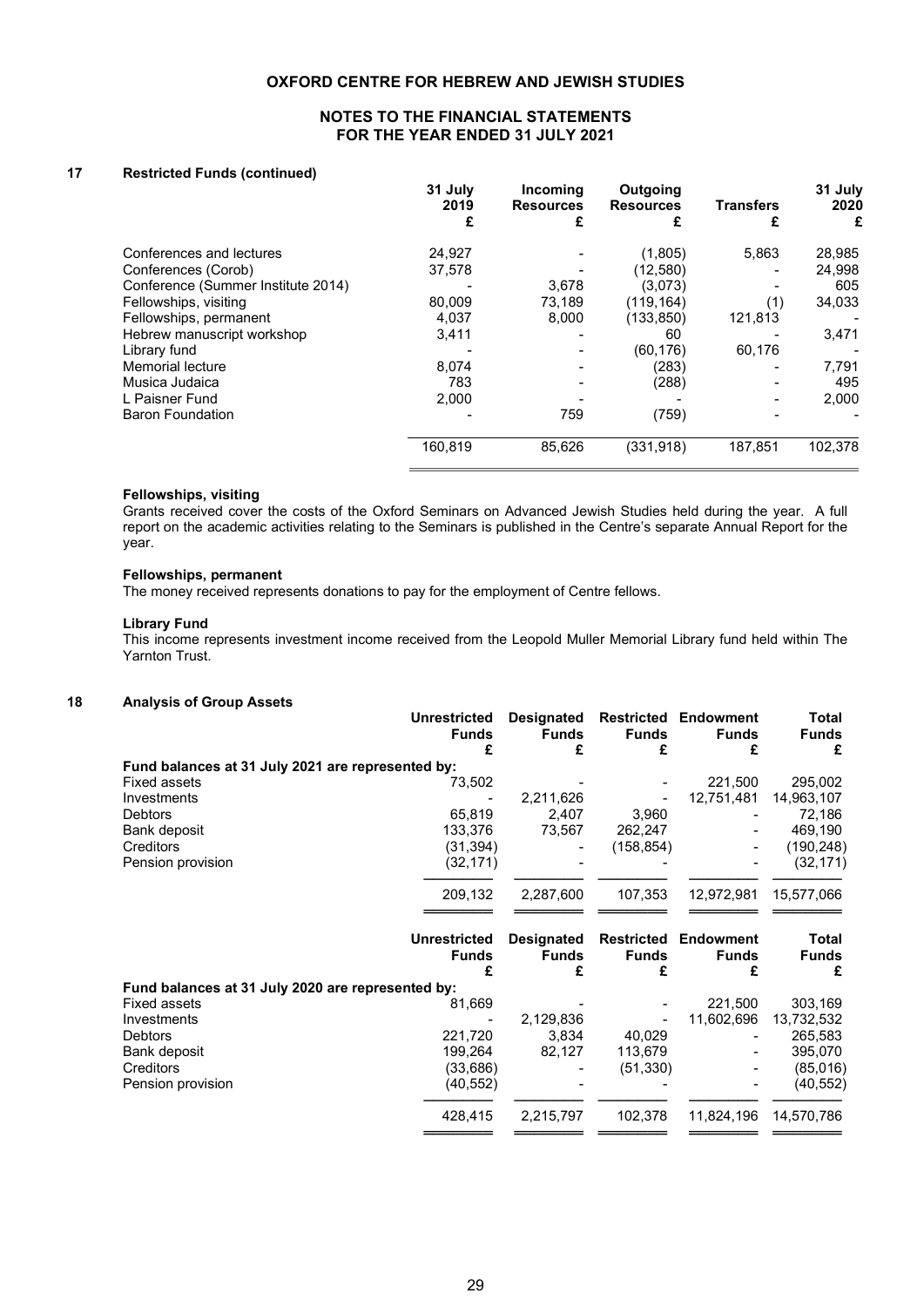## NOTES TO THE FINANCIAL STATEMENTS FOR THE YEAR ENDED 31 JULY 2021

#### 19 Pension Commitments

#### Universities Superannuation Scheme ("USS")

 The pension charge for the year includes £13,859 (2020: -£7,466) in relation to the USS. This represents contributions of £16,170 (2020: £17,030) payable to the USS in the year, as adjusted by the change in the deficit funding liability between the opening and closing balance sheet dates of £995 (2020: £24,069) and deficit funding liability between the opening and closing balance sheet dates of £995 (2020: £24,069) and deficit contributions net of discounting of £1,316 (2020: £427).

 The latest available complete actuarial valuation of the Scheme is at 31 March 2018 ("the valuation date"), which was carried out using the projected unit method, embracing a market value approach. The resulting levels of contribution take account of actuarial surpluses or deficits in the scheme. The financial assumptions were derived from market conditions prevailing at the valuation date. The results of the latest actuarial valuation and the assumptions which have the most significant effect on the results were:

|                                                             | <b>USS</b>                            |
|-------------------------------------------------------------|---------------------------------------|
| Date of valuation:                                          | 31/03/18                              |
| Date valuation results published:                           | 16/09/19                              |
| Value of liabilities:                                       | £67.3bn                               |
| Value of assets:                                            | £63.7bn                               |
| Funding surplus / (deficit):                                | (E3.6bn)                              |
| Principal assumptions:                                      |                                       |
| Discount rate<br>$\bullet$                                  | CPI - 0.73% to CPI +2.52% a           |
| Rate of increase in salaries<br>$\bullet$                   | n/a                                   |
| Rate of increase in pensions                                | CPI b                                 |
| Assumed life expectancies on retirement at age 65:          |                                       |
| Males currently aged 65<br>$\bullet$                        | 24.4 yrs                              |
| Females currently aged 65<br>٠                              | 25.9 yrs                              |
| Males currently aged 45<br>$\bullet$                        | 26.3 yrs                              |
| Females currently aged 45                                   | 27.7 yrs                              |
| <b>Funding Ratios:</b>                                      |                                       |
| Technical provisions basis<br>$\bullet$                     | 95%                                   |
| <b>Statutory Pension Protection Fund basis</b><br>$\bullet$ | 76%                                   |
| 'Buy-out' basis                                             | 56%                                   |
|                                                             |                                       |
| Employer contribution rate (as % of pensionable salaries):  | 21.1% increasing to 23.7% on 01/10/21 |
| Effective date of next valuation:                           | 31/03/20                              |

- a. The discount rate (forward rates) for the USS valuation was: Years 1-10: CPI + 0.14% reducing linearly to CPI – 0.73% Years 11-20: CPI + 2.52% reducing linearly to CPI + 1.55% by year 21 Years 21 +: CPI + 1.55%
- b. Pensions increases (CPI) for the USS valuation were: Term dependent rates in line with the difference between the Fixed Interest and Index Linked yield curves, less 1.3% p.a.
- c. The USS employer contribution rates include provisions for the cost of future accrual of defined benefits, deficit contributions, administrative expenses and defined contributions.

#### Sensitivity of actuarial valuation assumptions

Surpluses or deficits which arise at future valuations may impact on the company's future contribution commitment. The sensitivities regarding the principal assumptions used to measure the scheme liabilities are set out below:

| Assumption            | USS<br>Change in assumption                                            | Impact on USS liabilities |
|-----------------------|------------------------------------------------------------------------|---------------------------|
| Initial discount rate | increase by 0.1%                                                       | decrease by £1.2bn        |
| Asset values          | reduce by 10%                                                          | increase by £6.4bn        |
| RPI-CPI spread        | increase by 0.1%                                                       | decrease by £0.7bn        |
| Rate of mortality     | more prudent assumption<br>(mortality rated down by a<br>further year) | increase by £1.6bn        |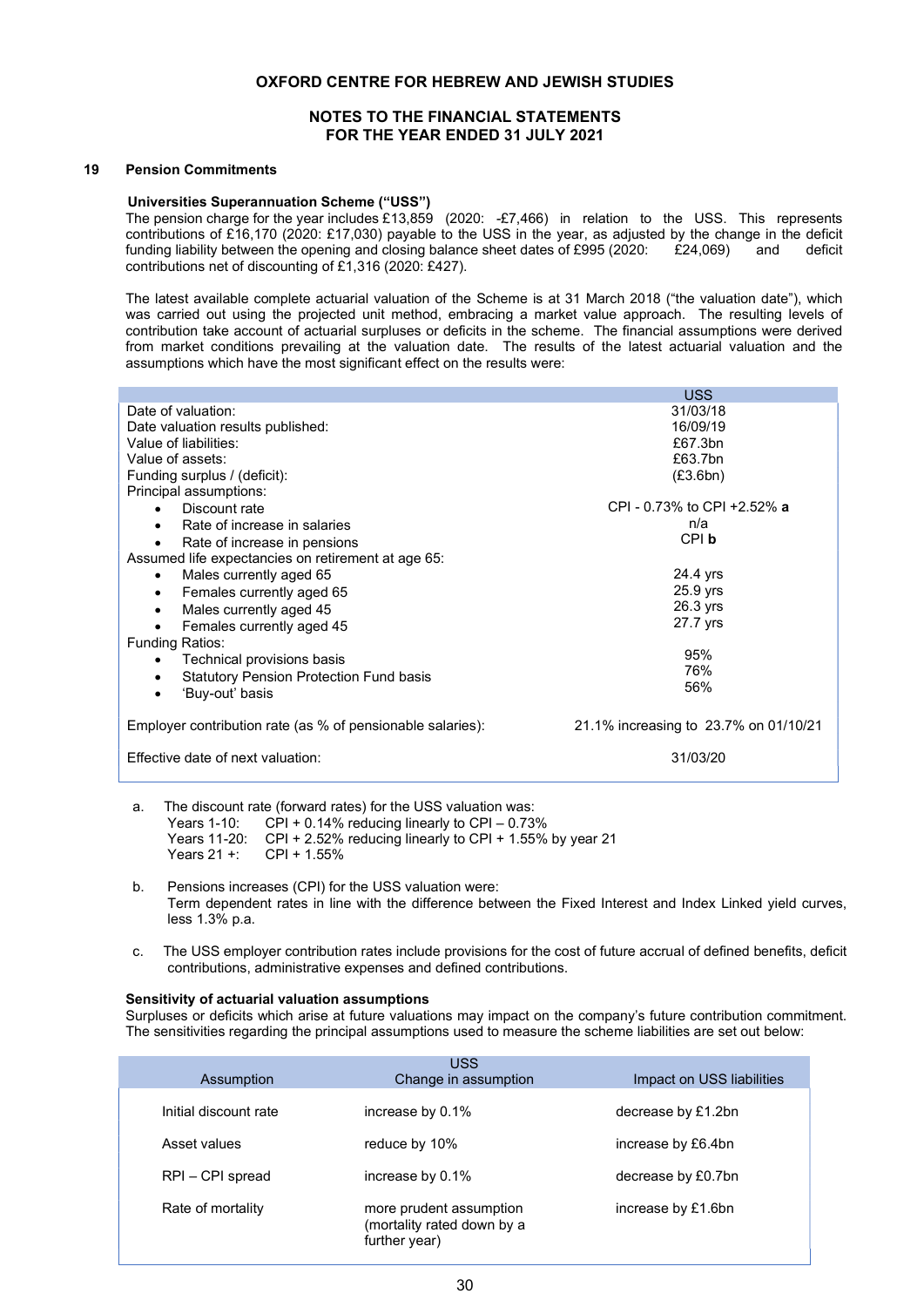## NOTES TO THE FINANCIAL STATEMENTS FOR THE YEAR ENDED 31 JULY 2021

## 19 Pension Commitments (continued)

#### Deficit Recovery Plans

In line with FRS 102 paragraph 28.11A, the Centre has recognised a liability for the contributions payable for the agreed deficit funding plan. The principle assumptions used in these calculations are tabled below:

|                                       | <b>USS</b> |
|---------------------------------------|------------|
| Finish Date for Deficit Recovery Plan | 31/03/28   |
| Average staff number increase         | Nil        |
| Average staff salary increase         | $1.2%$ pa  |
| Average discount rate over period     | 0.89%      |

A provision of £32,171 has been made at 31 July 2021 (2020: £34,482) for the present value of the estimated future deficit funding element of the contributions payable under these agreements, using the assumptions shown. The provision reduces as the deficit is paid off according to the pension recovery scheme.

A copy of the full actuarial valuation report and other further details on the scheme are available on the USS website.

Since the year end, the 2020 actuarial valuation has been completed. See note 22 for more details.

#### Oxford Staff Pension Scheme ("OSPS")

 The pension charge for the year includes £2,985 (2020: £8,336) in relation to the OSPS. This represents contributions of £9,055 (2020: £8,870) payable to the OSPS in the year, as adjusted by the change in the deficit funding liability between the opening and closing balance sheet dates of £6,115 (2020:  $\overline{\phantom{a}}$  = £154) and deficit contributions net of discounting of -£45 (2020: £688).

## Actuarial valuations

Qualified actuaries periodically value OSPS defined benefits using the 'projected unit method', embracing a market value approach. The resulting levels of contribution take account of actuarial surpluses or deficits in each scheme. The financial assumptions were derived from market conditions prevailing at the valuation date. The results of the latest actuarial valuations and the assumptions which have the most significant effect on the results were:

|                                                             | <b>OSPS</b>              |
|-------------------------------------------------------------|--------------------------|
| Date of valuation:                                          | 31/03/19                 |
| Date valuation results published:                           | 19/06/20                 |
| Value of liabilities:                                       | £848m                    |
| Value of assets:                                            | £735m                    |
| Funding surplus / (deficit):                                | (E113m)                  |
| Principal assumptions:                                      |                          |
| Discount rate<br>$\bullet$                                  | Gilts +0.5%- 2.25% a     |
| Rate of increase in salaries<br>$\bullet$                   | <b>RPI</b>               |
| Rate of increase in pensions                                | Average RPI/CPI <b>b</b> |
| Assumed life expectancies on retirement at age 65:          |                          |
| Males currently aged 65<br>$\bullet$                        | 21.7 yrs                 |
| Females currently aged 65<br>$\bullet$                      | 24.4 yrs                 |
| Males currently aged 45<br>$\bullet$                        | 23.0 yrs                 |
| Females currently aged 45                                   | 25.8 yrs                 |
| <b>Funding Ratios:</b>                                      |                          |
| Technical provisions basis<br>٠                             | 87%                      |
| <b>Statutory Pension Protection Fund basis</b><br>$\bullet$ | 74%                      |
| 'Buy-out' basis<br>$\bullet$                                | 60%                      |
| Employer contribution rate (as % of pensionable salaries):  | 19%                      |
| Effective date of next valuation:                           | 31/03/22                 |
|                                                             |                          |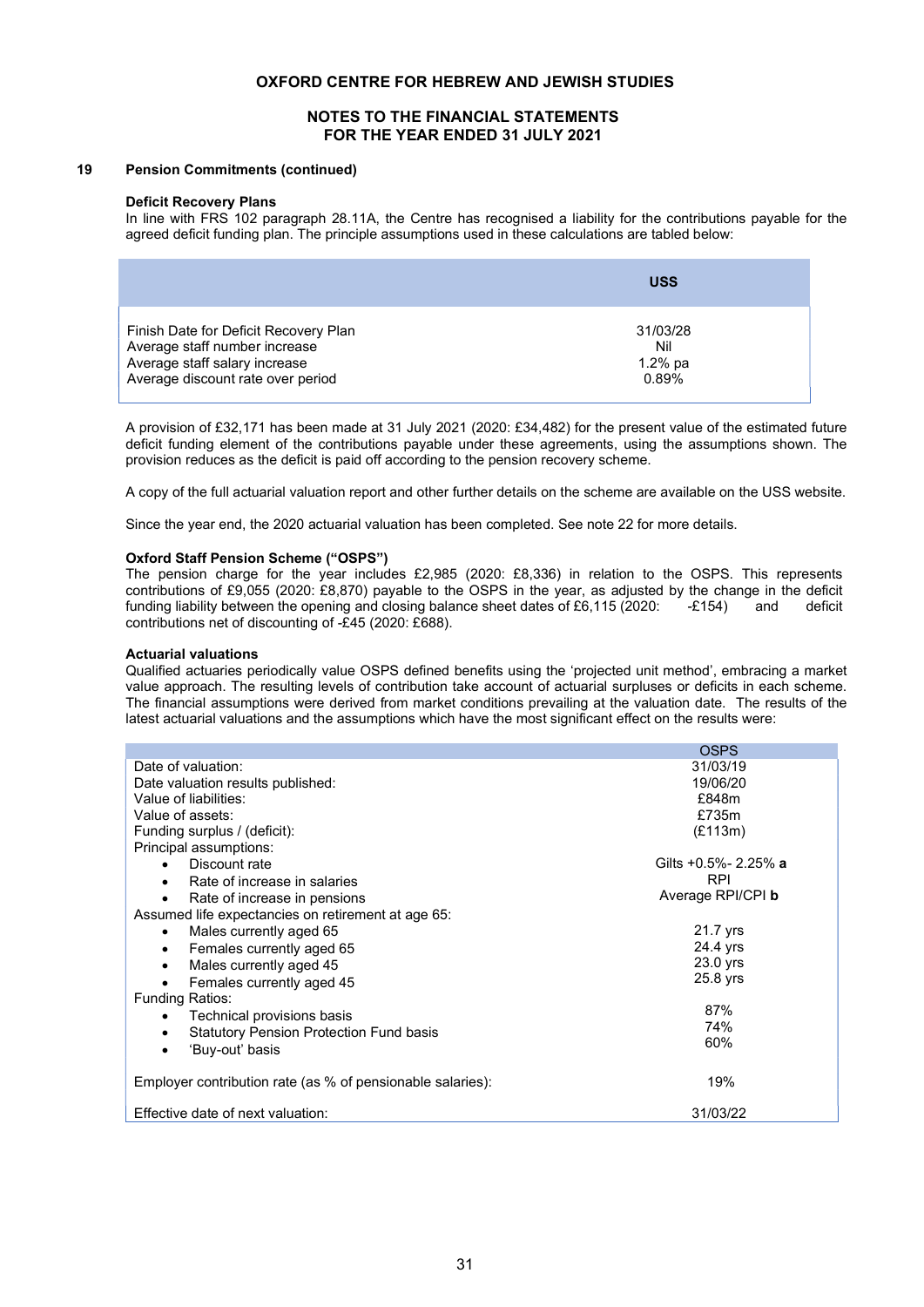## NOTES TO THE FINANCIAL STATEMENTS FOR THE YEAR ENDED 31 JULY 2021

#### 19 Pension Commitments (continued)

a. The discount rate for the OSPS valuation was:

Pre-retirement: Equal to the UK nominal gilt curve at the valuation date plus 2.25% p.a. at each term. Post-retirement: Equal to the UK nominal gilt curve at the valuation date plus 0.5% p.a. at each term.

b. Increases to pensions in payment for the OSPS valuation were:

RPI inflation is derived from the geometric difference between the UK nominal gilt curve and the UK indexlinked curve at the valuation date, less 0.3% p.a. at each term. CPI inflation is derived from the RPI inflation assumption, less the Scheme Actuary's best estimate of the long-term difference between RPI and CPI inflation as applies from time to time (1.0% p.a. as at 31 March 2019).

For pension increases linked to inflation, a pension increase curve is constructed based on either the RPI, CPI or the average of the RPI and CPI inflation curves described above, adjusted to allow for the different maximum and minimum annual increases that apply, and the Scheme Actuary's best estimate of inflation volatility as applies from time to time.

c. The OSPS employer contribution rates include provisions for the cost of future accrual of defined benefits, deficit contributions, administrative expenses and defined contributions.

#### Sensitivity of actuarial valuation assumptions

 Surpluses or deficits which arise at future valuations may impact on the company's future contribution commitment. The sensitivities regarding the principal assumptions used to measure the scheme liabilities are set out below:

| Assumption                 | <b>OSPS</b><br>Change in assumption | Impact on OSPS technical provisions |
|----------------------------|-------------------------------------|-------------------------------------|
| Valuation rate of interest | decrease by 0.25%                   | increase by £45m                    |
| <b>RPI</b>                 | increase by 0.25%                   | Increase by £40m                    |

#### Deficit Recovery Plans

In line with FRS 102 paragraph 28.11A, the company has recognised a liability for the contributions payable for the agreed deficit funding plan. The principle assumptions used in these calculations are tabled below:

|                                       | <b>OSPS</b> |
|---------------------------------------|-------------|
| Finish Date for Deficit Recovery Plan | 30/01/28    |
| Average staff number increase         | Nil         |
| Average staff salary increase         | $1.2%$ pa   |
| Average discount rate over period     | 0.89%       |

 In line with FRS 102 paragraph 28.11A, the Centre has recognised a provision of £nil at 31 July 2021 (2020: £6,070) for the present value of the estimated future deficit funding element of the contributions payable under this agreement. In determining the level of this provision it has been assumed that the Centre will continue to have a constant level of employee participation in this scheme and that the relevant earnings of these employees will increase in line with the actuary's projected long-term salary rate increases. The provision reduces as the deficit is paid off according to the pension recovery scheme.

 A copy of the full actuarial valuation report and other further details on the scheme are available on the University of Oxford website http://www.admin.ox.ac.uk/finance/epp/pensions/schemes/osps/.

|                                                 | 2021               |
|-------------------------------------------------|--------------------|
| Pension obligation at 1 August<br>Net movements | 40,552<br>(8, 381) |
| Pension obligation at 31 July                   | 32.171             |